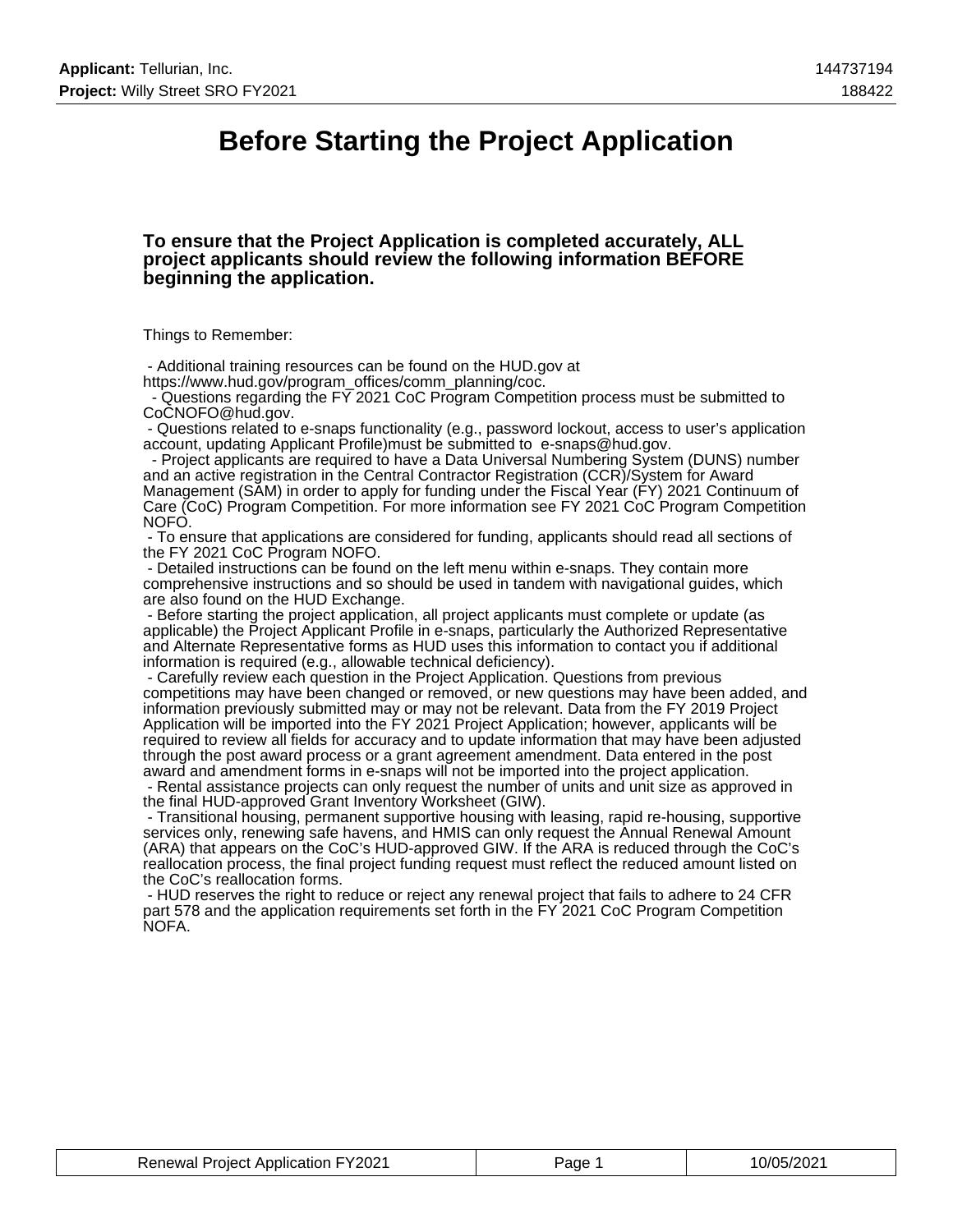# **1A. SF-424 Application Type**

| <b>1. Type of Submission:</b> Application                                                                                                                                                                                                                                                     |                                                     |
|-----------------------------------------------------------------------------------------------------------------------------------------------------------------------------------------------------------------------------------------------------------------------------------------------|-----------------------------------------------------|
|                                                                                                                                                                                                                                                                                               | 2. Type of Application: Renewal Project Application |
| If "Revision", select appropriate letter(s):                                                                                                                                                                                                                                                  |                                                     |
| If "Other", specify:                                                                                                                                                                                                                                                                          |                                                     |
| 3. Date Received: 10/05/2021                                                                                                                                                                                                                                                                  |                                                     |
| 4. Applicant Identifier:                                                                                                                                                                                                                                                                      |                                                     |
| 5a. Federal Entity Identifier:                                                                                                                                                                                                                                                                |                                                     |
| 5b. Federal Award Identifier:<br>This is the first 6 digits of the Grant Number,<br>known as the PIN, that will also be indicated<br>on Screen 3A Project Detail. This number<br>must match the first 6 digits of the grant<br>number on the HUD approved Grant Inventory<br>Worksheet (GIW). | -WI0104                                             |
| <b>Check to confrim that the Federal Award</b><br>Identifier has been updated to reflect the<br>most recently awarded grant number                                                                                                                                                            | $\mathsf{X}$                                        |
| 6. Date Received by State:                                                                                                                                                                                                                                                                    |                                                     |
| 7. State Application Identifier:                                                                                                                                                                                                                                                              |                                                     |

| <b>Renewal Project Application FY2021</b> | Page 2 | 10/05/2021 |
|-------------------------------------------|--------|------------|
|-------------------------------------------|--------|------------|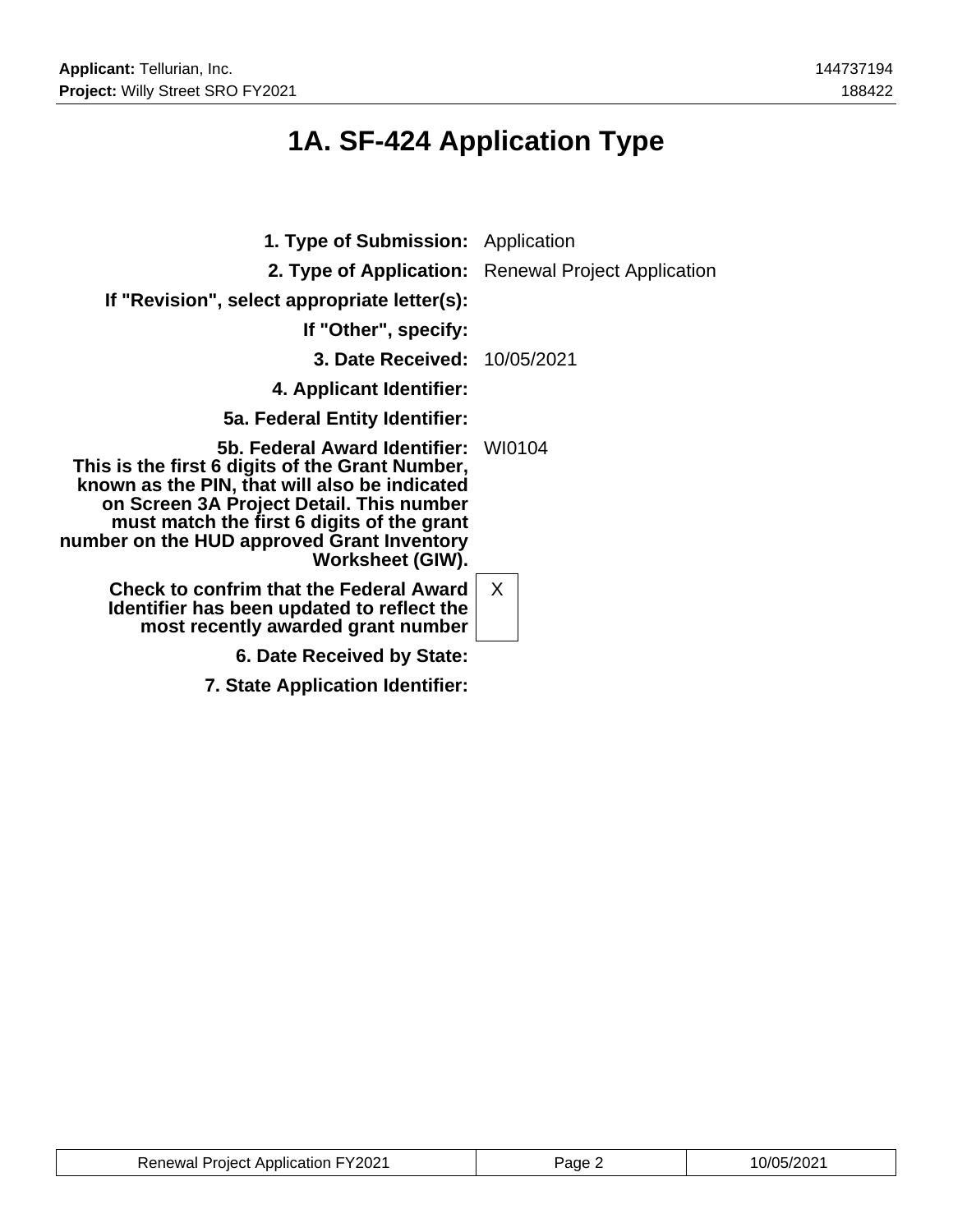# **1B. SF-424 Legal Applicant**

### **8. Applicant**

**a. Legal Name:** Tellurian, Inc.

**b. Employer/Taxpayer Identification Number** 39-1482987 **(EIN/TIN):**

| c. Organizational DUNS:                            |             | 144737194                            | <b>PLUS4</b> |  |
|----------------------------------------------------|-------------|--------------------------------------|--------------|--|
|                                                    |             |                                      |              |  |
| d. Address                                         |             |                                      |              |  |
|                                                    |             | Street 1: 5900 Monona Dr. Suite 300  |              |  |
| <b>Street 2:</b>                                   |             |                                      |              |  |
| City:                                              | Monona      |                                      |              |  |
| <b>County:</b>                                     | Dane County |                                      |              |  |
| State:                                             | Wisconsin   |                                      |              |  |
| <b>Country:</b>                                    |             | <b>United States</b>                 |              |  |
| Zip / Postal Code: 53716                           |             |                                      |              |  |
|                                                    |             |                                      |              |  |
| e. Organizational Unit (optional)                  |             |                                      |              |  |
| <b>Department Name:</b>                            |             |                                      |              |  |
| <b>Division Name:</b>                              |             |                                      |              |  |
|                                                    |             |                                      |              |  |
| f. Name and contact information of person to<br>be |             |                                      |              |  |
| contacted on matters involving this<br>application |             |                                      |              |  |
| Prefix:                                            | Mrs.        |                                      |              |  |
| First Name: Courtney                               |             |                                      |              |  |
| <b>Middle Name:</b>                                |             |                                      |              |  |
| Last Name: Spears                                  |             |                                      |              |  |
| Suffix:                                            |             |                                      |              |  |
| Title:                                             |             | Homeless Services Program Supervisor |              |  |
| <b>Organizational Affiliation:</b>                 |             | Tellurian, Inc.                      |              |  |
| <b>Telephone Number:</b>                           |             | (608) 663-2120                       |              |  |
|                                                    |             |                                      |              |  |

| <b>Renewal Project Application FY2021</b> | Page | 10/05/2021 |
|-------------------------------------------|------|------------|
|-------------------------------------------|------|------------|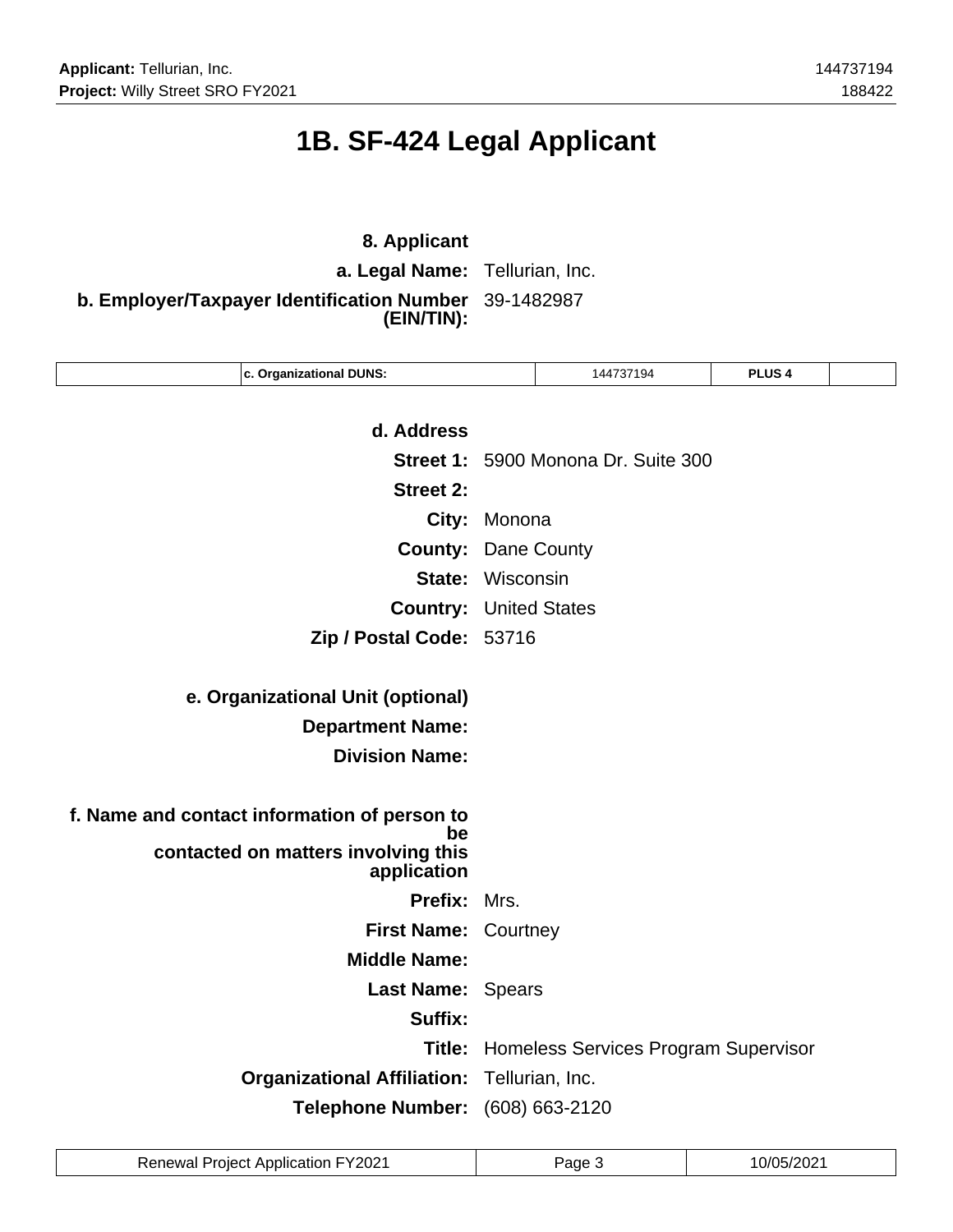### **Extension:**

**Fax Number:** (608) 222-6694 **Email:** cspears@tellurian.org

| <b>Renewal Project Application FY2021</b> | Page | 10/05/2021 |
|-------------------------------------------|------|------------|
|-------------------------------------------|------|------------|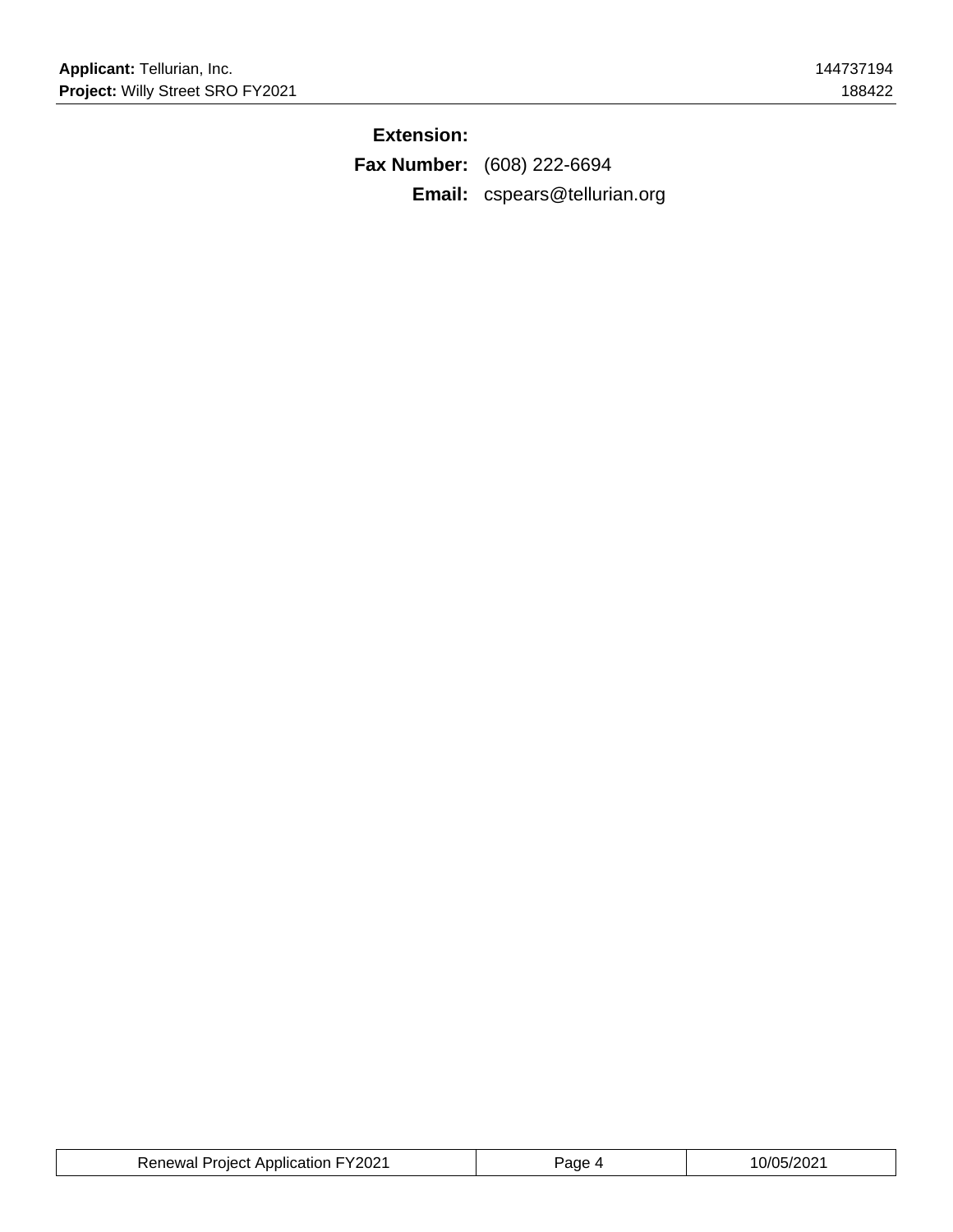# **1C. SF-424 Application Details**

| 9. Type of Applicant: M. Nonprofit with 501C3 IRS Status                       |
|--------------------------------------------------------------------------------|
| <b>10. Name of Federal Agency:</b> Department of Housing and Urban Development |
| 11. Catalog of Federal Domestic Assistance CoC Program                         |
| CFDA Number: 14.267                                                            |
| 12. Funding Opportunity Number: FR-6500-N25                                    |
| <b>Title:</b> Continuum of Care Homeless Assistance<br>Competition             |
|                                                                                |
|                                                                                |

**Title:**

| auon FY2021 ان<br>Renewal<br>-rojec*<br>. ADDIIC' |  | ശററ<br>ے رہے۔<br>____ |
|---------------------------------------------------|--|-----------------------|
|---------------------------------------------------|--|-----------------------|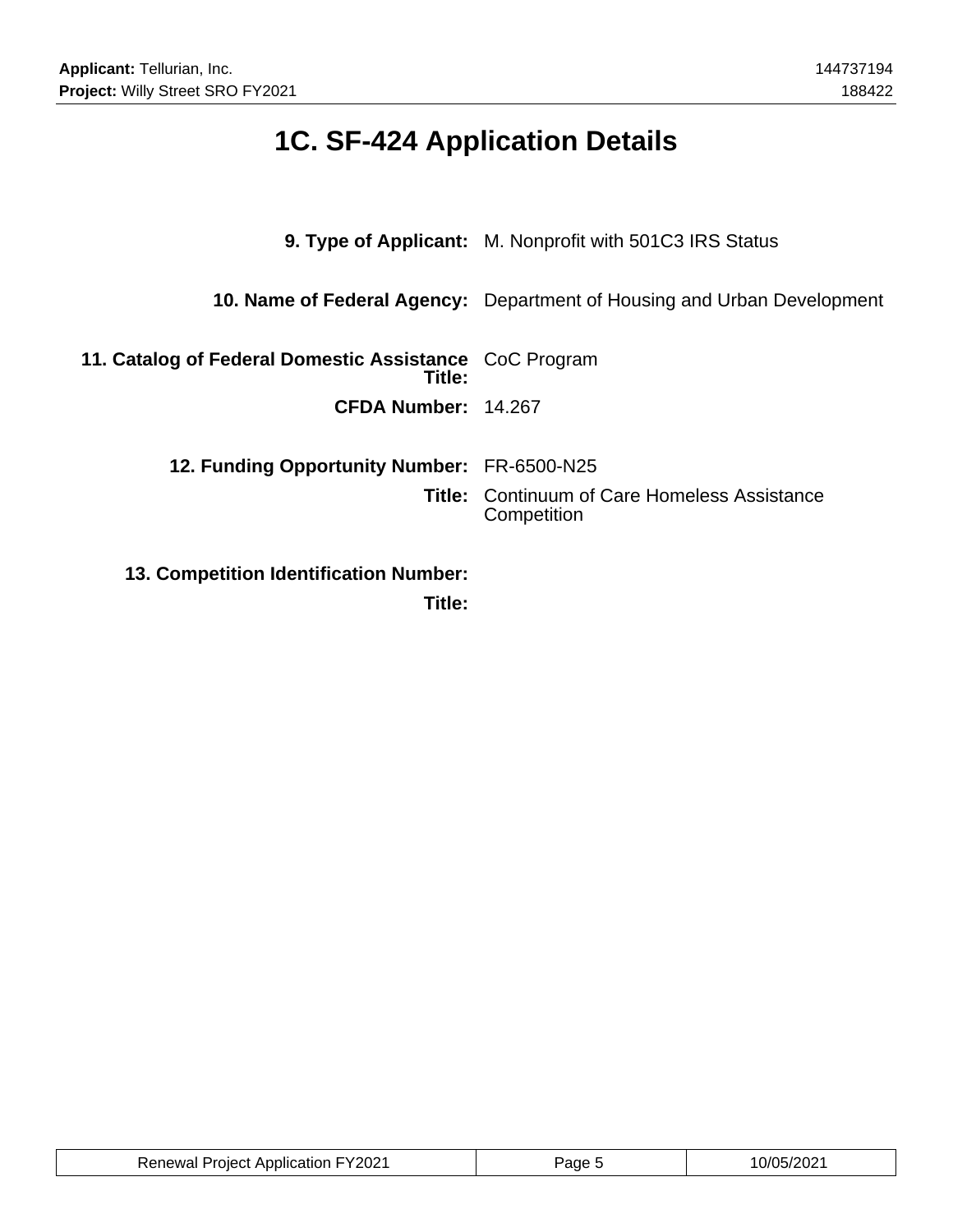# **1D. SF-424 Congressional District(s)**

| 14. Area(s) affected by the project (State(s)<br>only):<br>(for multiple selections hold CTRL key) | Wisconsin |
|----------------------------------------------------------------------------------------------------|-----------|
| 15. Descriptive Title of Applicant's Project: Willy Street SRO FY2021                              |           |
| 16. Congressional District(s):                                                                     |           |
| a. Applicant: WI-002<br>(for multiple selections hold CTRL key)                                    |           |
| b. Project: WI-002<br>(for multiple selections hold CTRL key)                                      |           |
| 17. Proposed Project                                                                               |           |
| <b>a. Start Date: 12/01/2021</b>                                                                   |           |
| <b>b. End Date: 11/30/2022</b>                                                                     |           |
| 18. Estimated Funding (\$)                                                                         |           |
| a. Federal:                                                                                        |           |
| b. Applicant:                                                                                      |           |
| c. State:                                                                                          |           |
| d. Local:                                                                                          |           |
| e. Other:                                                                                          |           |
| f. Program Income:                                                                                 |           |
| g. Total:                                                                                          |           |

| <b>Renewal Project Application FY2021</b> | Paɑe 6 | 10/05/2021 |
|-------------------------------------------|--------|------------|
|-------------------------------------------|--------|------------|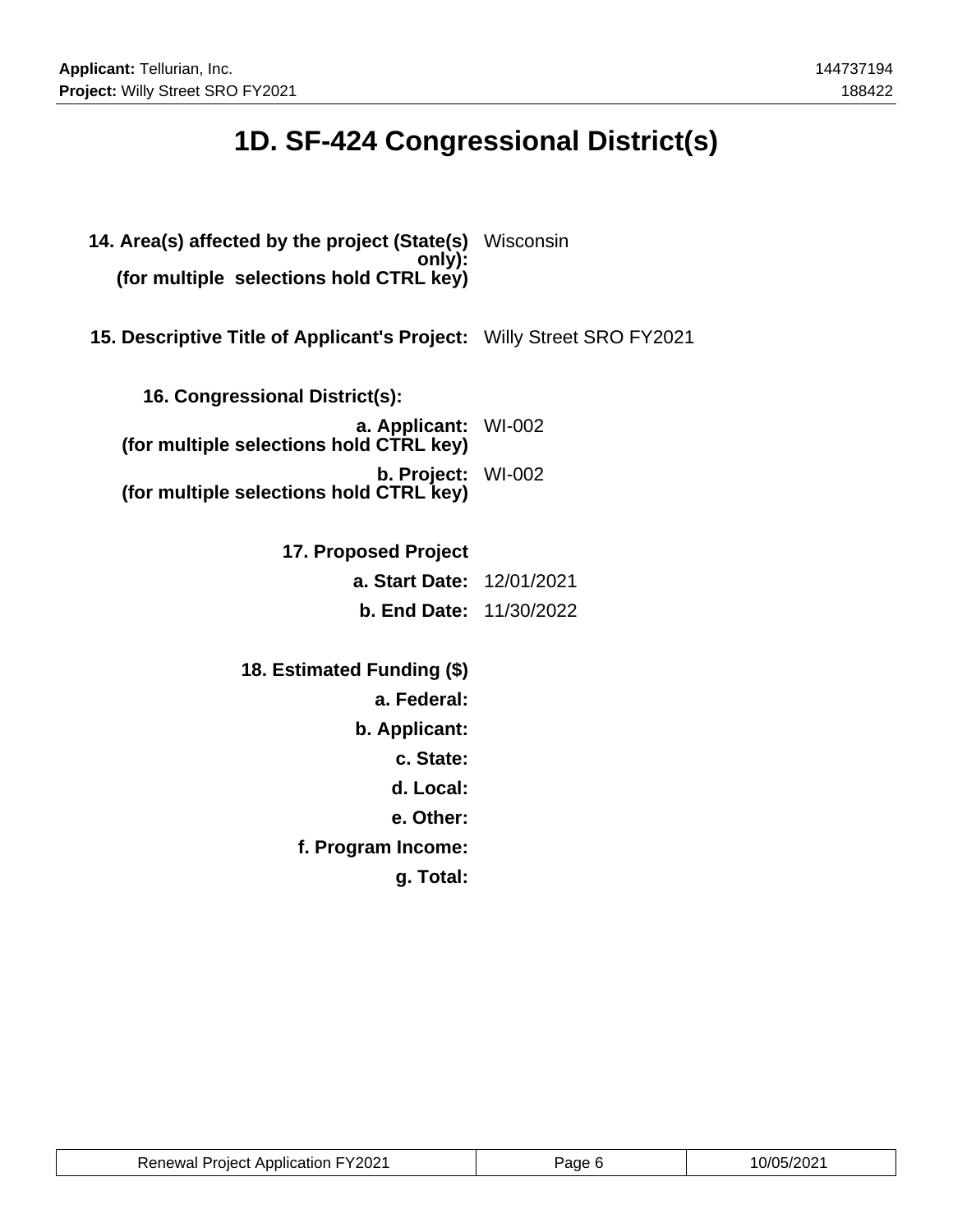### **1E. SF-424 Compliance**

**19. Is the Application Subject to Review By** b. Program is subject to E.O. 12372 but has not **State Executive Order 12372 Process?** been selected by the State for review.

**If "YES", enter the date this application was made available to the State for review:**

**20. Is the Applicant delinquent on any Federal** No **debt?**

**If "YES," provide an explanation:**

| <b>Renewal Project Application FY2021</b> | Page | 10/05/2021 |
|-------------------------------------------|------|------------|
|-------------------------------------------|------|------------|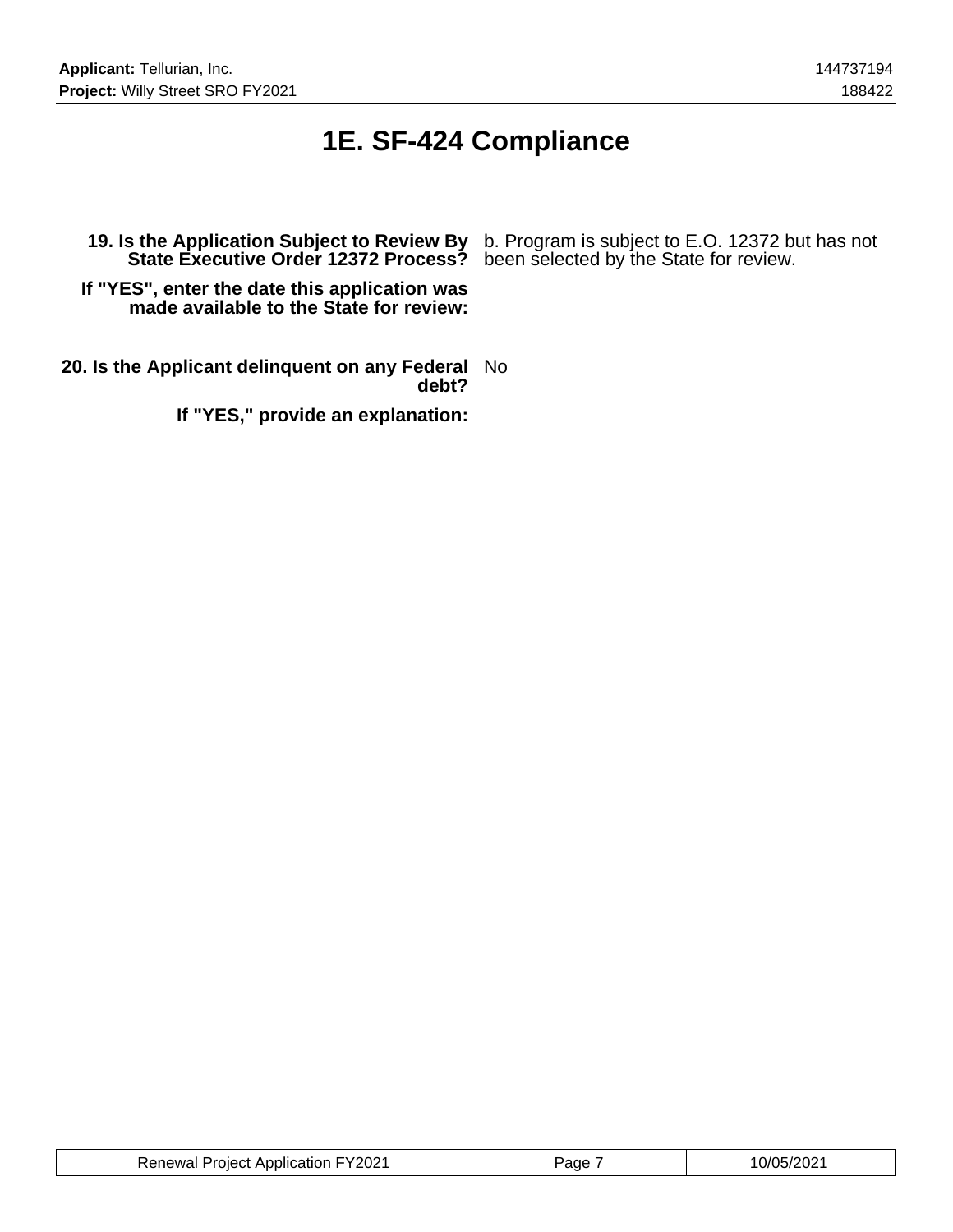### **1F. SF-424 Declaration**

**By signing and submitting this application, I certify (1) to the statements contained in the list of certifications\*\* and (2) that the statements herein are true, complete, and accurate to the best of my knowledge. I also provide the required assurances\*\* and agree to comply with any resulting terms if I accept an award. I am aware that any false, fictitious, or fraudulent statements or claims may subject me to criminal, civil, or administrative penalties. (U.S. Code, Title 218, Section 1001)**

**I AGREE:** X

| 21. Authorized Representative                                     |                                                                                       |
|-------------------------------------------------------------------|---------------------------------------------------------------------------------------|
| <b>Prefix: Miss</b>                                               |                                                                                       |
| <b>First Name: Kelly</b>                                          |                                                                                       |
| <b>Middle Name:</b>                                               |                                                                                       |
| <b>Last Name: Crooks</b>                                          |                                                                                       |
| Suffix:                                                           |                                                                                       |
|                                                                   | <b>Title:</b> Director of Housing Services                                            |
| <b>Telephone Number:</b> (608) 663-2120<br>(Format: 123-456-7890) |                                                                                       |
| (Format: 123-456-7890)                                            | <b>Fax Number:</b> (608) 222-6694                                                     |
|                                                                   | <b>Email:</b> kcrooks@tellurian.org                                                   |
|                                                                   | Signature of Authorized Representative: Considered signed upon submission in e-snaps. |
| <b>Date Signed: 10/05/2021</b>                                    |                                                                                       |

| <b>Renewal Project Application FY2021</b> | ane, | 0/05/2021 |
|-------------------------------------------|------|-----------|
|-------------------------------------------|------|-----------|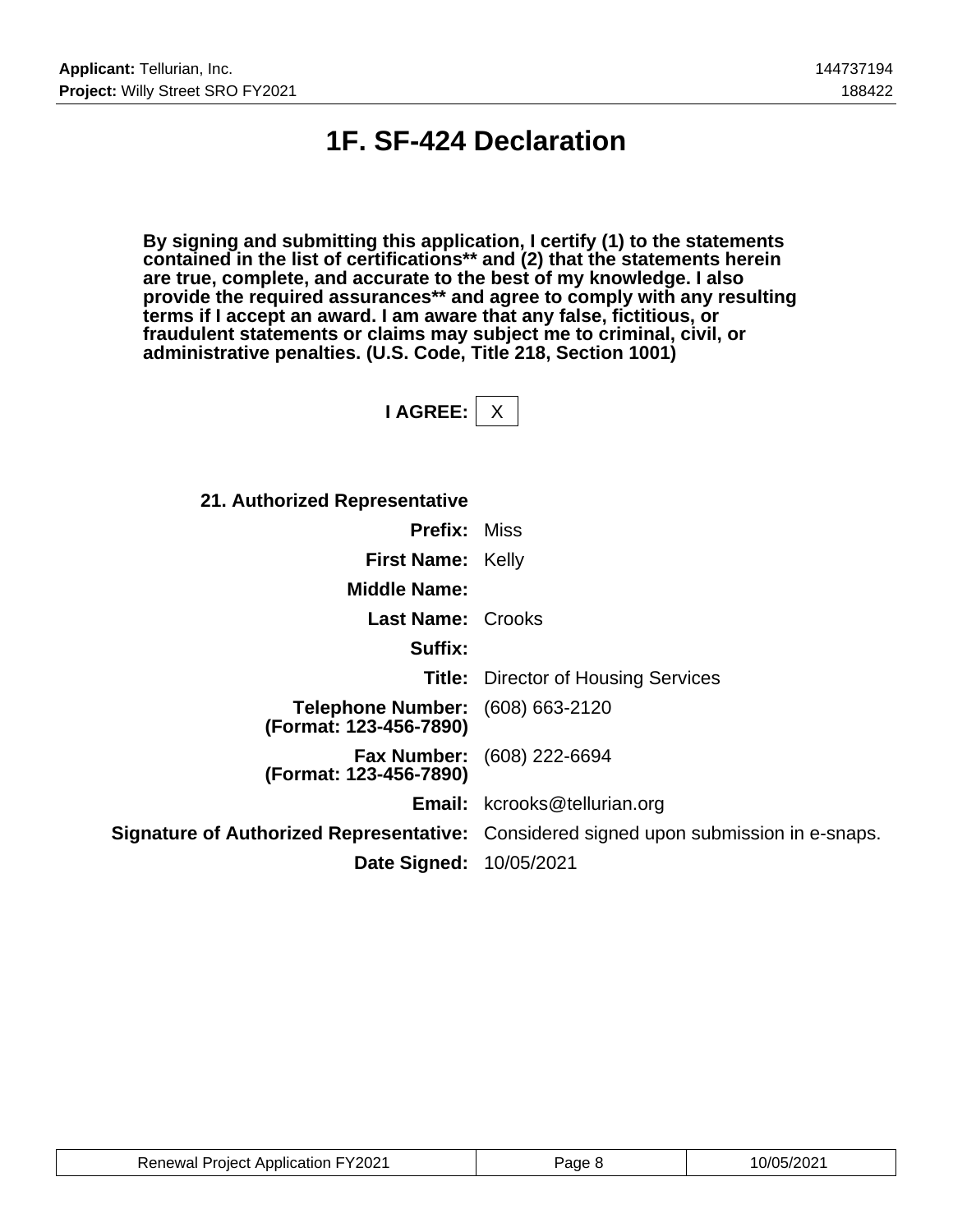# **1G. HUD 2880**

#### **Applicant/Recipient Disclosure/Update Report - form HUD-2880 U.S. Department of Housing and Urban Development OMB Approval No. 2506-0214 (exp.02/28/2022)**

### **Applicant/Recipient Information**

#### **1. Applicant/Recipient Name, Address, and Phone**

| <b>Agency Legal Name: Tellurian, Inc.</b>          |                                            |
|----------------------------------------------------|--------------------------------------------|
| <b>Prefix: Miss</b>                                |                                            |
| <b>First Name: Kelly</b>                           |                                            |
| <b>Middle Name:</b>                                |                                            |
| <b>Last Name: Crooks</b>                           |                                            |
| Suffix:                                            |                                            |
|                                                    | <b>Title:</b> Director of Housing Services |
| <b>Organizational Affiliation: Tellurian, Inc.</b> |                                            |
| Telephone Number: (608) 663-2120                   |                                            |
| Extension: 114                                     |                                            |
|                                                    | <b>Email:</b> kcrooks@tellurian.org        |
|                                                    | City: Monona                               |
|                                                    | <b>County: Dane County</b>                 |
|                                                    | <b>State: Wisconsin</b>                    |
|                                                    | <b>Country: United States</b>              |
| Zip/Postal Code: 53716                             |                                            |
|                                                    |                                            |

**2. Employer ID Number (EIN):** 39-1482987 **3. HUD Program:** Continuum of Care Program

### **4. Amount of HUD Assistance Requested/Received**

| <b>Renewal Project Application FY2021</b> | Page 9 | 10/05/2021 |
|-------------------------------------------|--------|------------|
|-------------------------------------------|--------|------------|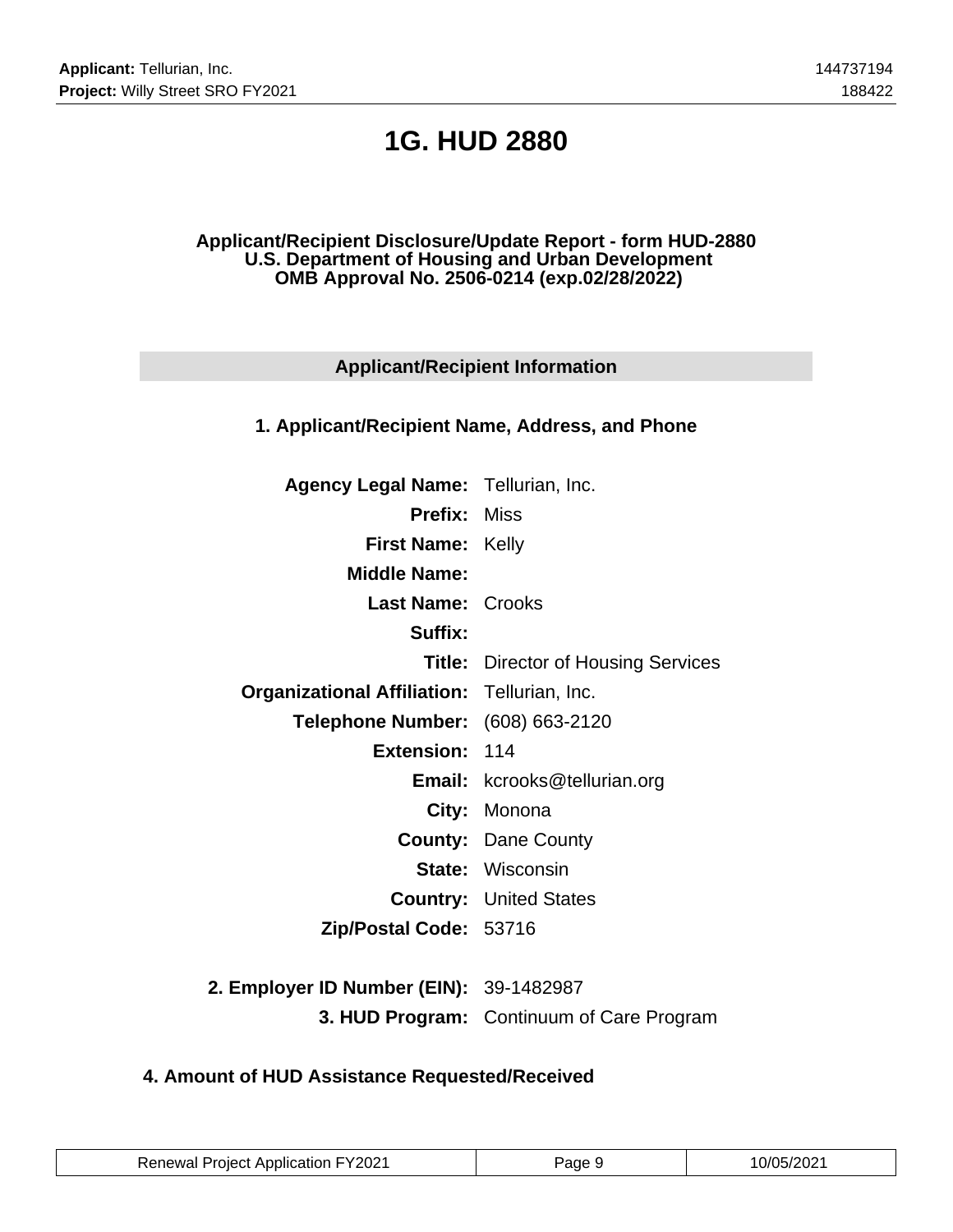### **4a. Total Amount Requested for this project:** \$81,034

#### **5. State the name and location (street** Willy Street SRO FY2021 5900 Monona Dr. Suite **address, city and state) of the project or** 300 Monona Wisconsin **activity:**

Refer to project name, addresses and CoC Project Identifying Number (PIN) entered into the attached project application.

#### **Part I Threshold Determinations**

**1. Are you applying for assistance for a** Yes **specific project or activity? (For further information, see 24 CFR Sec. 4.3).**

**2. Have you received or do you expect to** Yes **receive assistance within the jurisdiction of the Department (HUD), involving the project or activity in this application, in excess of \$200,000 during this fiscal year (Oct. 1 - Sep. 30)? For further information, see 24 CFR Sec. 4.9.**

#### **Part II Other Government Assistance Provided or Requested/Expected Sources and Use of Funds**

Such assistance includes, but is not limited to, any grant, loan, subsidy, guarantee, insurance, payment, credit, or tax benefit.

| Department/Local Agency Name and Address | <b>Type of Assistance</b> | Amount<br><b>Requested /</b><br><b>Provided</b> | <b>Expected Uses of the Funds</b>         |
|------------------------------------------|---------------------------|-------------------------------------------------|-------------------------------------------|
| HUD                                      | Grants for PSH            |                                                 | \$509,267.00 Permanent Supportive Housing |
| N/A                                      |                           |                                                 |                                           |
| N/A                                      |                           |                                                 |                                           |
| N/A                                      |                           |                                                 |                                           |
| N/A                                      |                           |                                                 |                                           |

#### **Part III Interested Parties**

You must disclose:

1. All developers, contractors, or consultants involved in the application for the assistance or in the planning, development, or implementation of the project or activity and

|  | <b>Renewal Project Application FY2021</b> | 10<br>aqe | 10/05/2021 |
|--|-------------------------------------------|-----------|------------|
|--|-------------------------------------------|-----------|------------|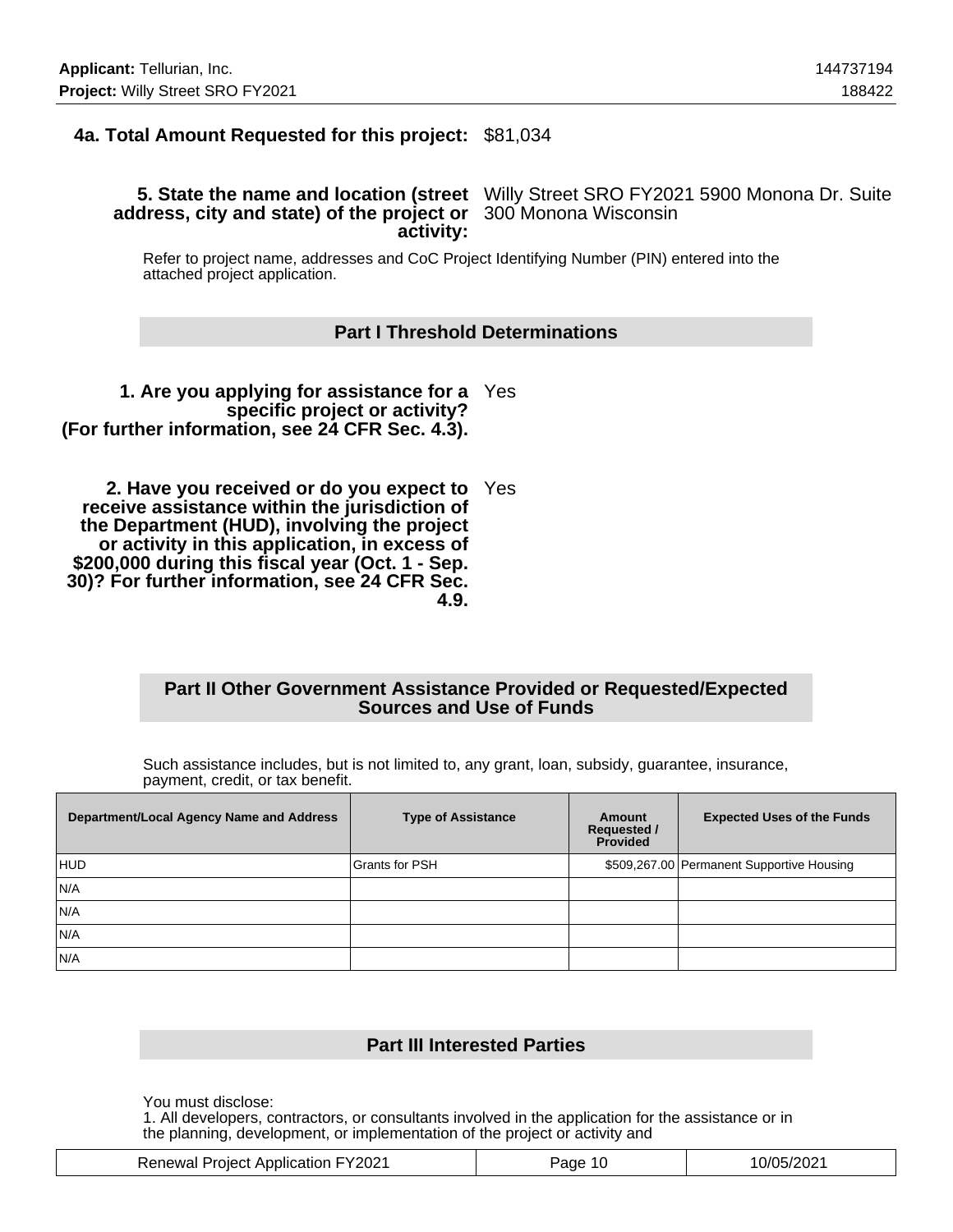#### 2. any other person who has a financial interest in the project or activity for which the assistance is sought that exceeds \$50,000 or 10 percent of the assistance (whichever is lower).

| Alphabetical list of all persons with a<br>reportable financial interest in the<br>project or activity<br>(For individuals, give the last name<br>first) | <b>Social Security No.</b><br>or Employee ID No. | Type of<br><b>Participation</b>    | <b>Financial Interest</b><br>in Project/Activity<br>(5) | <b>Financial Interest</b><br>in Project/Activity<br>(% ) |
|----------------------------------------------------------------------------------------------------------------------------------------------------------|--------------------------------------------------|------------------------------------|---------------------------------------------------------|----------------------------------------------------------|
| Housing Initiatives Incorporated                                                                                                                         | 39-1781482                                       | Landlords for Scattered Site Units | \$137,016.00                                            | 29%                                                      |
| IN/A                                                                                                                                                     |                                                  |                                    |                                                         |                                                          |
| IN/A                                                                                                                                                     |                                                  |                                    |                                                         |                                                          |
| IN/A                                                                                                                                                     |                                                  |                                    |                                                         |                                                          |
| IN/A                                                                                                                                                     |                                                  |                                    |                                                         |                                                          |

### **Certification**

Warning: If you knowingly make a false statement on this form, you may be subject to civil or criminal penalties under Section 1001 of Title 18 of the United States Code. In addition, any person who knowingly and materially violates any required disclosures of information, including intentional nondisclosure, is subject to civil money penalty not to exceed \$10,000 for each violation.

I certify that the information provided on this form and in any accompanying documentation is true and accurate. I acknowledge that making, presenting, submitting, or causing to be submitted a false, fictitious, or fraudulent statement, representation, or certification may result in criminal, civil, and/or administrative sanctions, including fines, penalties, and imprisonment.

| <b>AGREE:</b> |  |
|---------------|--|
|               |  |

**Name / Title of Authorized Official:** Kelly Crooks, Director of Housing Services

**Signature of Authorized Official:** Considered signed upon submission in e-snaps.

**Date Signed:** 10/04/2021

| <b>Renewal Project Application FY2021</b> | Page 11 | 10/05/2021 |
|-------------------------------------------|---------|------------|
|-------------------------------------------|---------|------------|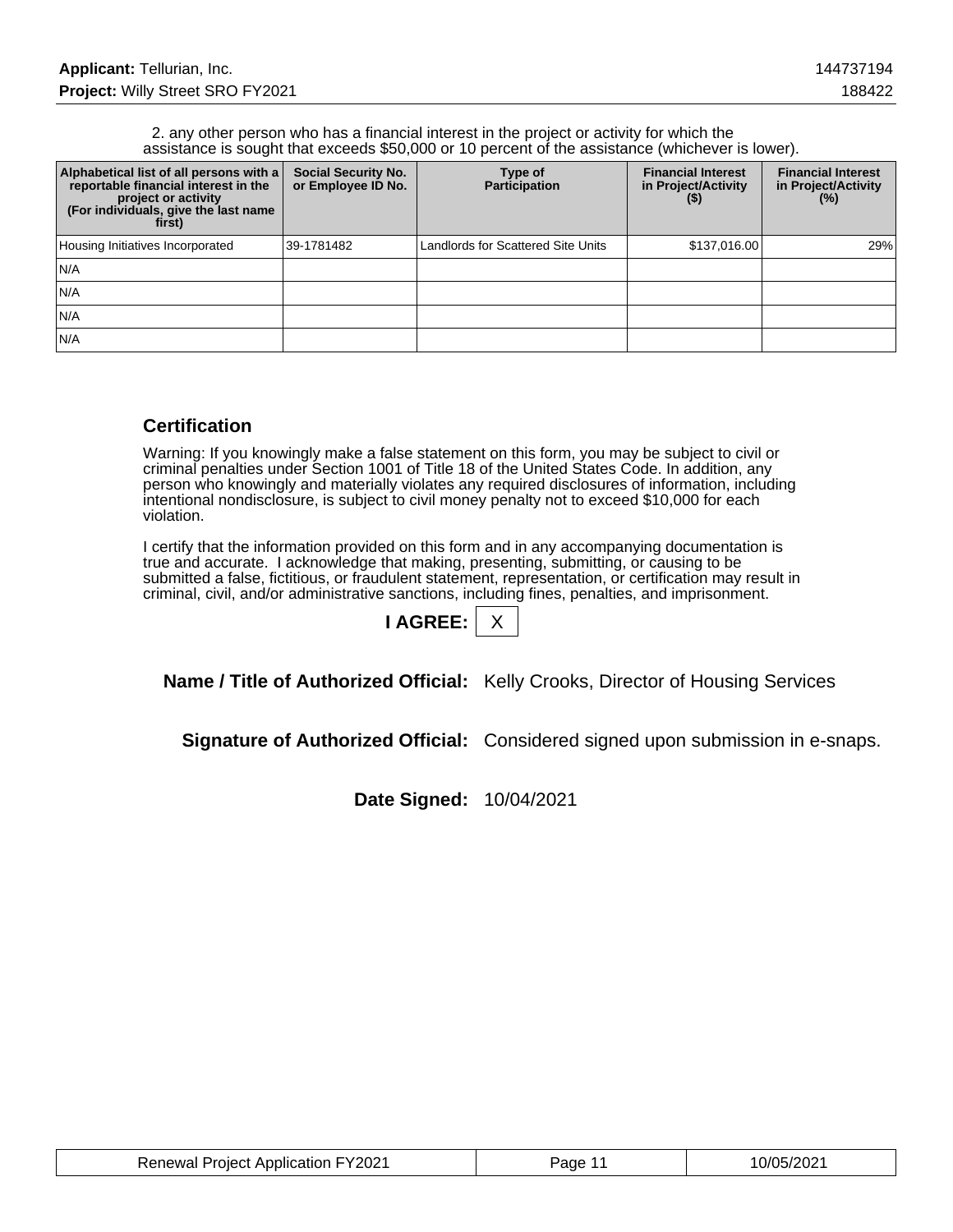# **1H. HUD 50070**

### **HUD 50070 Certification for a Drug Free Workplace**

**Applicant Name:** Tellurian, Inc.

**Program/Activity Receiving Federal Grant** CoC Program **Funding:**

**Acting on behalf of the above named Applicant as its Authorized Official, I make the following certifications and agreements to the Department of Housing and Urban Development (HUD) regarding the sites listed below:**

|     | I certify that the above named Applicant will or will continue to<br>provide a drug-free workplace by:                                                                                                                                                                                                                                                                                                                |    |                                                                                                                                                                                                                                                                                                                                                                                                                                                                                                                                                                                                                |
|-----|-----------------------------------------------------------------------------------------------------------------------------------------------------------------------------------------------------------------------------------------------------------------------------------------------------------------------------------------------------------------------------------------------------------------------|----|----------------------------------------------------------------------------------------------------------------------------------------------------------------------------------------------------------------------------------------------------------------------------------------------------------------------------------------------------------------------------------------------------------------------------------------------------------------------------------------------------------------------------------------------------------------------------------------------------------------|
| ۱a. | Publishing a statement notifying employees that the unlawful<br>manufacture, distribution, dispensing, possession, or use of a<br>controlled substance is prohibited in the Applicant's workplace<br>and specifying the actions that will be taken against employees<br>for violation of such prohibition.                                                                                                            | е. | Notifying the agency in writing, within ten calendar days after<br>receiving notice under subparagraph d.(2) from an employee or<br>otherwise receiving actual notice of such conviction. Employers<br>of convicted employees must provide notice, including position<br>title, to every grant officer or other designee on whose grant<br>activity the convicted employee was working, unless the<br>Federalagency has designated a central point for the receipt of<br>such notices. Notice shall include the identification number(s)<br>of each affected grant;                                            |
| ١b. | Establishing an on-going drug-free awareness program to<br>inform employees ---<br>(1) The dangers of drug abuse in the workplace<br>(2) The Applicant's policy of maintaining a drug-free workplace;<br>(3) Any available drug counseling, rehabilitation, and employee<br>assistance programs; and<br>(4) The penalties that may be imposed upon employees for drug<br>abuse violations occurring in the workplace. | f. | Taking one of the following actions, within 30 calendar days of<br>receiving notice under subparagraph d.(2), with respect to any<br>emplovee who is so convicted ---<br>(1) Taking appropriate personnel action against such an<br>employee, up to and including termination, consistent with the<br>requirements of the Rehabilitation Act of 1973, as amended; or<br>(2) Requiring such employee to participate satisfactorily in a<br>drug abuse assistance or rehabilitation program approved for<br>such purposes by a Federal, State, or local health, law<br>enforcement, or other appropriate agency; |
| ۱c. | Making it a requirement that each employee to be engaged in<br>the performance of the grant be given a copy of the statement<br>required by paragraph a.;                                                                                                                                                                                                                                                             | g. | Making a good faith effort to continue to maintain a drugfree<br>workplace through implementation of paragraphs a, thru f.                                                                                                                                                                                                                                                                                                                                                                                                                                                                                     |
| ld. | Notifying the employee in the statement required by paragraph<br>a. that, as a condition of employment under the grant, the<br>emplovee will ---<br>(1) Abide by the terms of the statement; and<br>(2) Notify the employer in writing of his or her conviction for a<br>violation of a criminal drug statute occurring in the workplace<br>no later than five calendar days after such conviction;                   |    |                                                                                                                                                                                                                                                                                                                                                                                                                                                                                                                                                                                                                |

#### **Sites for Work Performance.**

The Applicant shall list (on separate pages) the site(s) for the performance of work done in connection with the HUD funding of the program/activity shown above: Place of Performance shall include the street address, city, county, State, and zip code. Identify each sheet with the Applicant name and address and the program/activity receiving grant funding.) Workplaces, including addresses, entered in the attached project application. Refer to addresses entered into the attached project application.

| I certify that the information provided on this<br>form and in any accompanying<br>documentation is true and accurate. I |         |            |
|--------------------------------------------------------------------------------------------------------------------------|---------|------------|
| <b>Renewal Project Application FY2021</b>                                                                                | Page 12 | 10/05/2021 |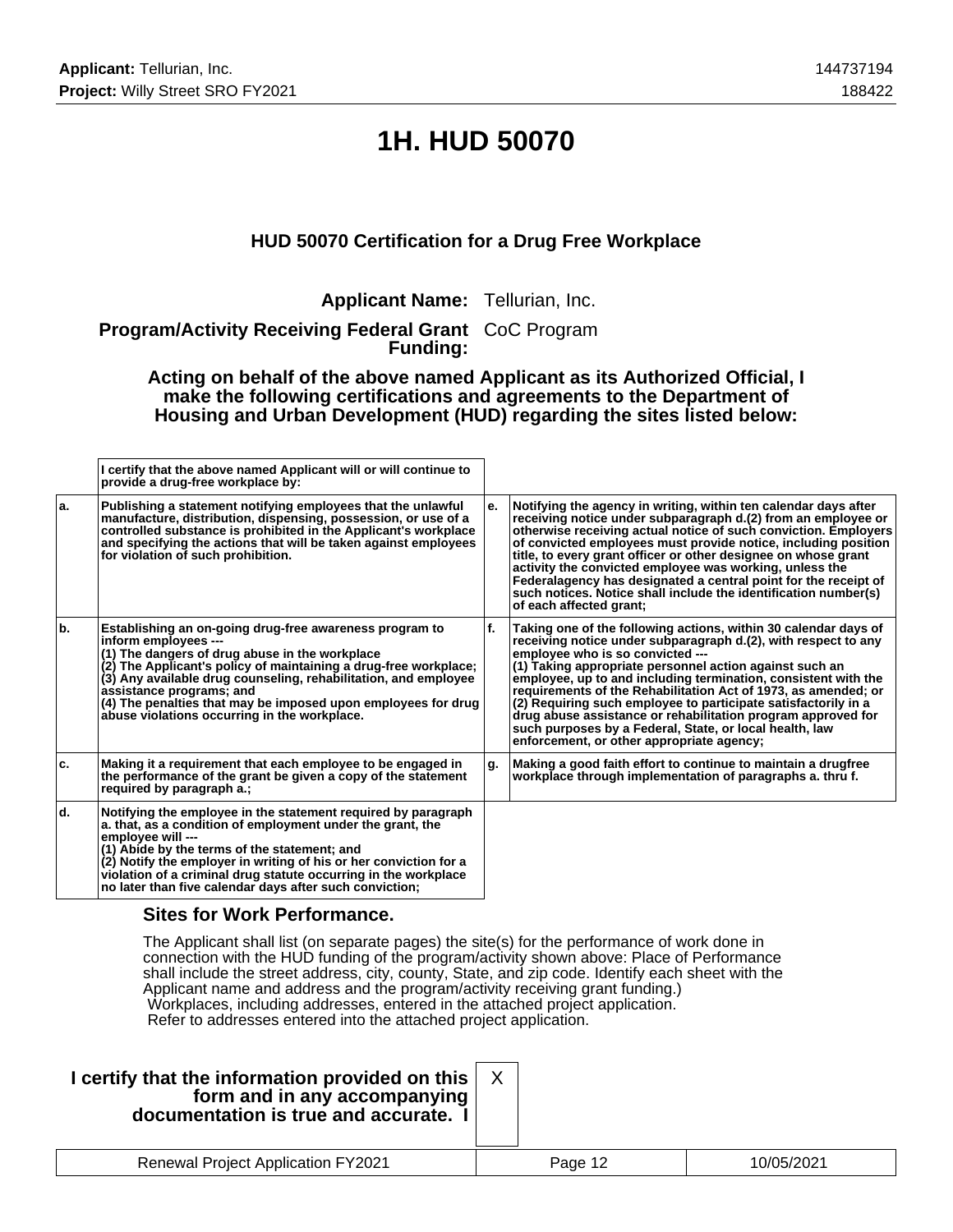**acknowledge that making, presenting, submitting, or causing to be submitted a false, fictitious, or fraudulent statement, representation, or certification may result in criminal, civil, and/or administrative sanctions, including fines, penalties, and imprisonment.**

> WARNING: Anyone who knowingly submits a false claim or makes a false statement is subject to criminal and/or civil penalties, including confinement for up to 5 years, fines, and civil and administrative penalties. (18 U.S.C. §§ 287, 1001, 1010, 1012; 31 U.S.C. §3729, 3802)

### **Authorized Representative**

| <b>Prefix: Miss</b>                                               |                                                                                              |
|-------------------------------------------------------------------|----------------------------------------------------------------------------------------------|
| <b>First Name: Kelly</b>                                          |                                                                                              |
| <b>Middle Name</b>                                                |                                                                                              |
| <b>Last Name: Crooks</b>                                          |                                                                                              |
| Suffix:                                                           |                                                                                              |
|                                                                   | <b>Title:</b> Director of Housing Services                                                   |
| <b>Telephone Number:</b> (608) 663-2120<br>(Format: 123-456-7890) |                                                                                              |
| (Format: 123-456-7890)                                            | <b>Fax Number:</b> (608) 222-6694                                                            |
|                                                                   | <b>Email:</b> kcrooks@tellurian.org                                                          |
|                                                                   | <b>Signature of Authorized Representative:</b> Considered signed upon submission in e-snaps. |
| <b>Date Signed: 10/05/2021</b>                                    |                                                                                              |

| <b>Renewal Project Application FY2021</b> | 'age | 10/05/2021 |
|-------------------------------------------|------|------------|
|-------------------------------------------|------|------------|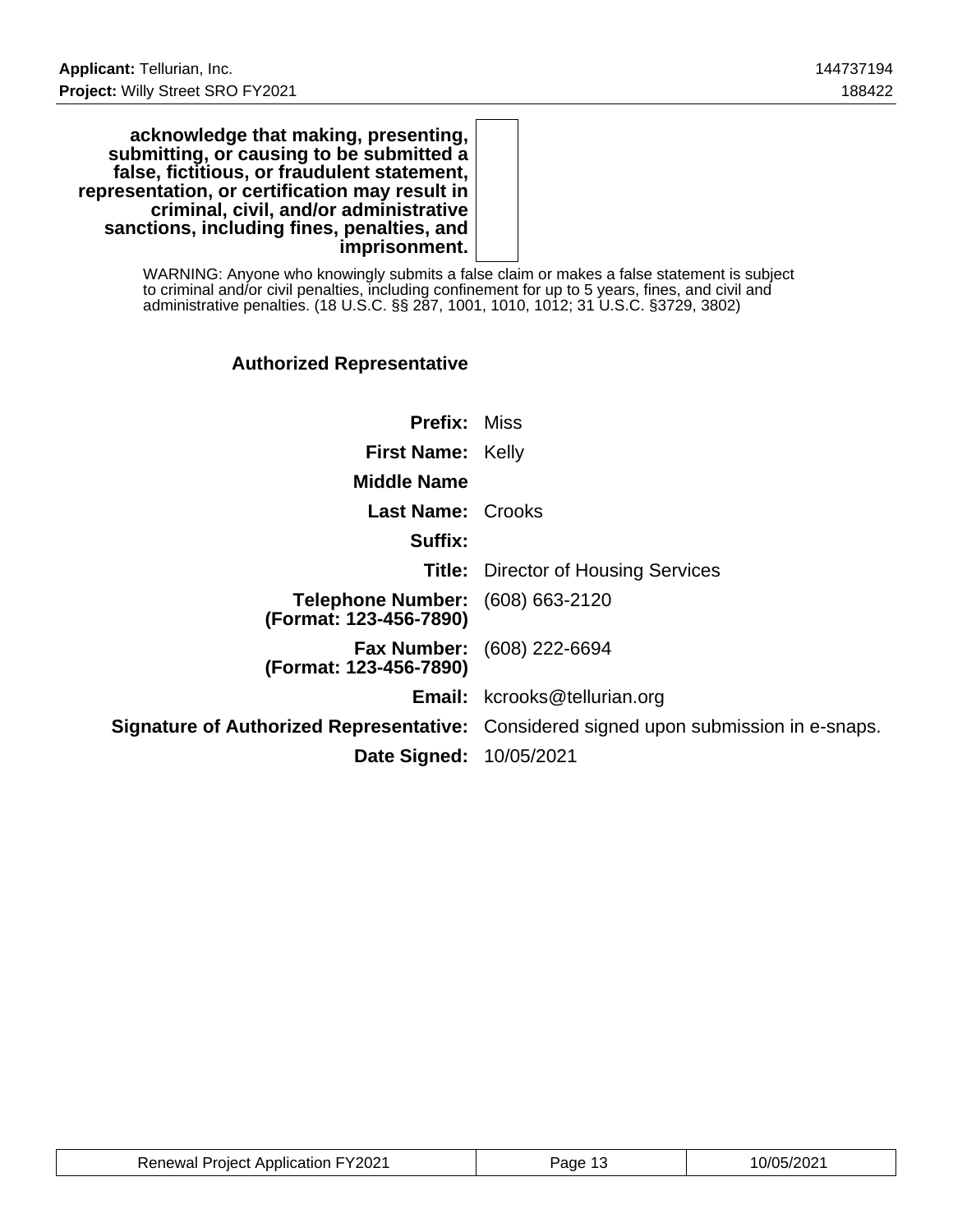### **CERTIFICATION REGARDING LOBBYING**

**Certification for Contracts, Grants, Loans, and Cooperative Agreements**

 **The undersigned certifies, to the best of his or her knowledge and belief, that:**

 **(1) No Federal appropriated funds have been paid or will be paid, by or on behalf of the undersigned, to any person for influencing or attempting to influence an officer or employee of an agency, a Member of Congress, an officer or employee of Congress, or an employee of a Member of Congress in connection with the awarding of any Federal contract, the making of any Federal grant, the making of any Federal loan, the entering into of any cooperative agreement, and the extension, continuation, renewal, amendment, or modification of any Federal contract, grant, loan, or cooperative agreement.**

 **2) If any funds other than Federal appropriated funds have been paid or will be paid to any person for influencing or attempting to influence an officer or employee of any agency, a Member of Congress, an officer or employee of Congress, or an employee of a Member of Congress in connection with this Federal contract, grant, loan, or cooperative agreement, the undersigned shall complete and submit Standard Form-LLL, ''Disclosure of Lobbying Activities,'' in accordance with its instructions.**

 **(3) The undersigned shall require that the language of this certification be included in the award documents for all subawards at all tiers (including subcontracts, subgrants, and contracts under grants, loans, and cooperative agreements) and that all subrecipients shall certify and disclose accordingly. This certification is a material representation of fact upon which reliance was placed when this transaction was made or entered into. Submission of this certification is a prerequisite for making or entering into this transaction imposed by section 1352, title 31, U.S. Code. Any person who fails to file the required certification shall be subject to a civil penalty of not less than \$10,000 and not more than \$100,000 for each such failure.**

 **Statement for Loan Guarantees and Loan Insurance**

 **The undersigned states, to the best of his or her knowledge and belief, that:**

 **If any funds have been paid or will be paid to any person for influencing or attempting to influence an officer or employee of any agency, a Member of Congress, an officer or employee of Congress, or an employee of a Member of Congress in connection with this commitment providing for the United States to insure or guarantee a loan, the undersigned shall complete and submit Standard Form-LLL, ''Disclosure of Lobbying Activities,'' in accordance with its instructions. Submission of this statement is a prerequisite for making or entering into this transaction imposed by section 1352, title 31, U.S. Code. Any person who fails to file**

| <b>Renewal Project Application FY2021</b> | Page 14 | 10/05/2021 |
|-------------------------------------------|---------|------------|
|-------------------------------------------|---------|------------|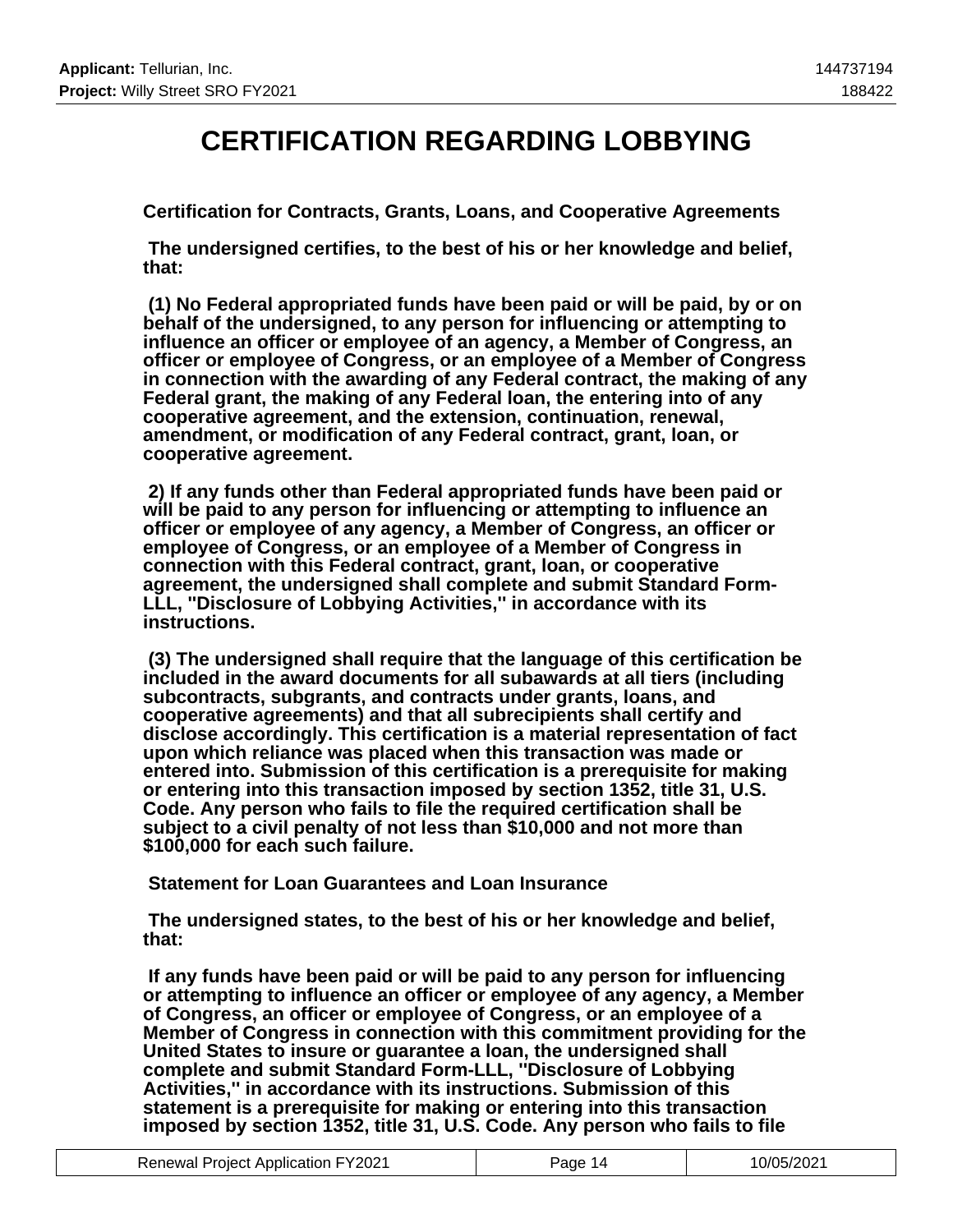#### **the required statement shall be subject to a civil penalty of not less than \$10,000 and not more than \$100,000 for each such failure.**

| I hereby certify that all the information stated<br>herein, as well as any information provided in<br>the accompaniment herewith, is true and |  |
|-----------------------------------------------------------------------------------------------------------------------------------------------|--|
| accurate:                                                                                                                                     |  |

**Warning: HUD will prosecute false claims and statements. Conviction may result in criminal and/or civil penalties. (18 U.S.C. 1001, 1010, 1012; 31 U.S.C. 3729, 3802)**

**Applicant's Organization:** Tellurian, Inc.

**Name / Title of Authorized Official:** Kelly Crooks, Director of Housing Services

**Signature of Authorized Official:** Considered signed upon submission in e-snaps.

**Date Signed:** 10/05/2021

| <b>Renewal Project Application FY2021</b> | Page 15 | 10/05/2021 |
|-------------------------------------------|---------|------------|
|-------------------------------------------|---------|------------|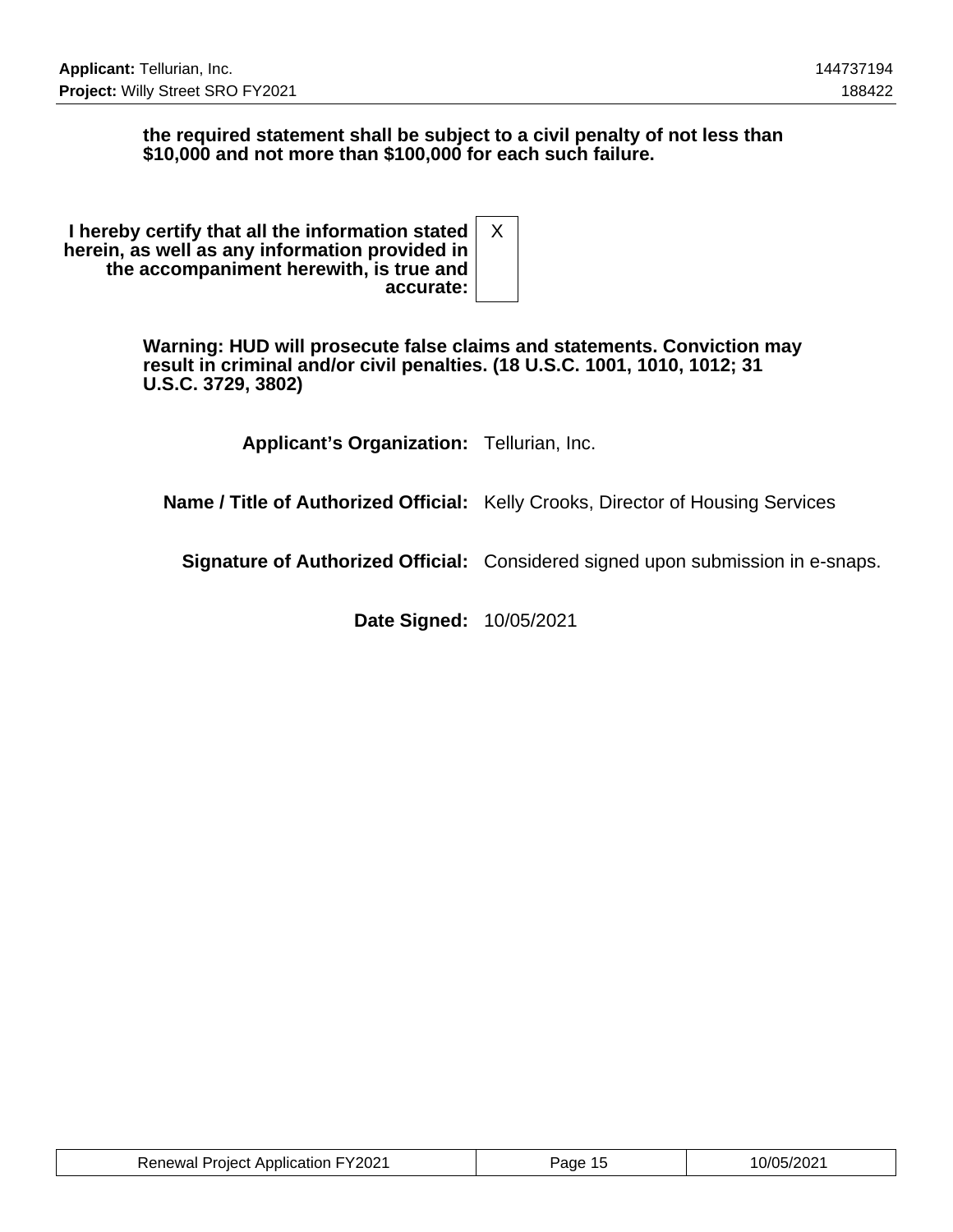# **1J. SF-LLL**

#### **DISCLOSURE OF LOBBYING ACTIVITIES Complete this form to disclose lobbying activities pursuant to 31 U.S.C. 1352. Approved by OMB0348-0046**

HUD requires a new SF-LLL submitted with each annual CoC competition and completing this screen fulfills this requirement.

Answer "Yes" if your organization is engaged in lobbying associated with the CoC Program and answer the questions as they appear next on this screen. The requirement related to lobbying as explained in the SF-LLL instructions states: "The filing of a form is required for each payment or agreement to make payment to any lobbying entity for influencing or attempting to influence an officer or employee of any agency, a Member of Congress, an officer or employee of Congress, or an employee of a Member of Congress in connection with a covered Federal action."

Answer "No" if your organization is NOT engaged in lobbying.

| <b>Does the recipient or subrecipient of this CoC</b> No<br>grant participate in federal lobbying activities<br>(lobbying a federal administration or<br>congress) in connection with the CoC<br>Program? |                                            |
|-----------------------------------------------------------------------------------------------------------------------------------------------------------------------------------------------------------|--------------------------------------------|
|                                                                                                                                                                                                           | Legal Name: Tellurian, Inc.                |
|                                                                                                                                                                                                           | <b>Street 1: 5900 Monona Dr. Suite 300</b> |
| Street 2:                                                                                                                                                                                                 |                                            |
|                                                                                                                                                                                                           | City: Monona                               |
|                                                                                                                                                                                                           | <b>County: Dane County</b>                 |
|                                                                                                                                                                                                           | <b>State: Wisconsin</b>                    |
|                                                                                                                                                                                                           | <b>Country: United States</b>              |
| Zip / Postal Code: 53716                                                                                                                                                                                  |                                            |

**11. Information requested through this form is authorized by title 31 U.S.C. section 1352. This disclosure of lobbying activities is a material representation of fact upon which reliance was placed by the tier above when this transaction was made or entered into. This disclosure is required pursuant to 31 U.S.C. 1352. This information will be available for public inspection. Any person who fails to file the required disclosure shall be subject to a civil penalty of not less than \$10,000 and not more than \$100,000 for each such failure.**

| I certify that this information is true and $\vert$ |  |
|-----------------------------------------------------|--|
| complete. $ $                                       |  |

|  | <b>Application FY2021</b><br>"NIACI<br>⊃on⊷…<br>וראר |  |  |
|--|------------------------------------------------------|--|--|
|--|------------------------------------------------------|--|--|

X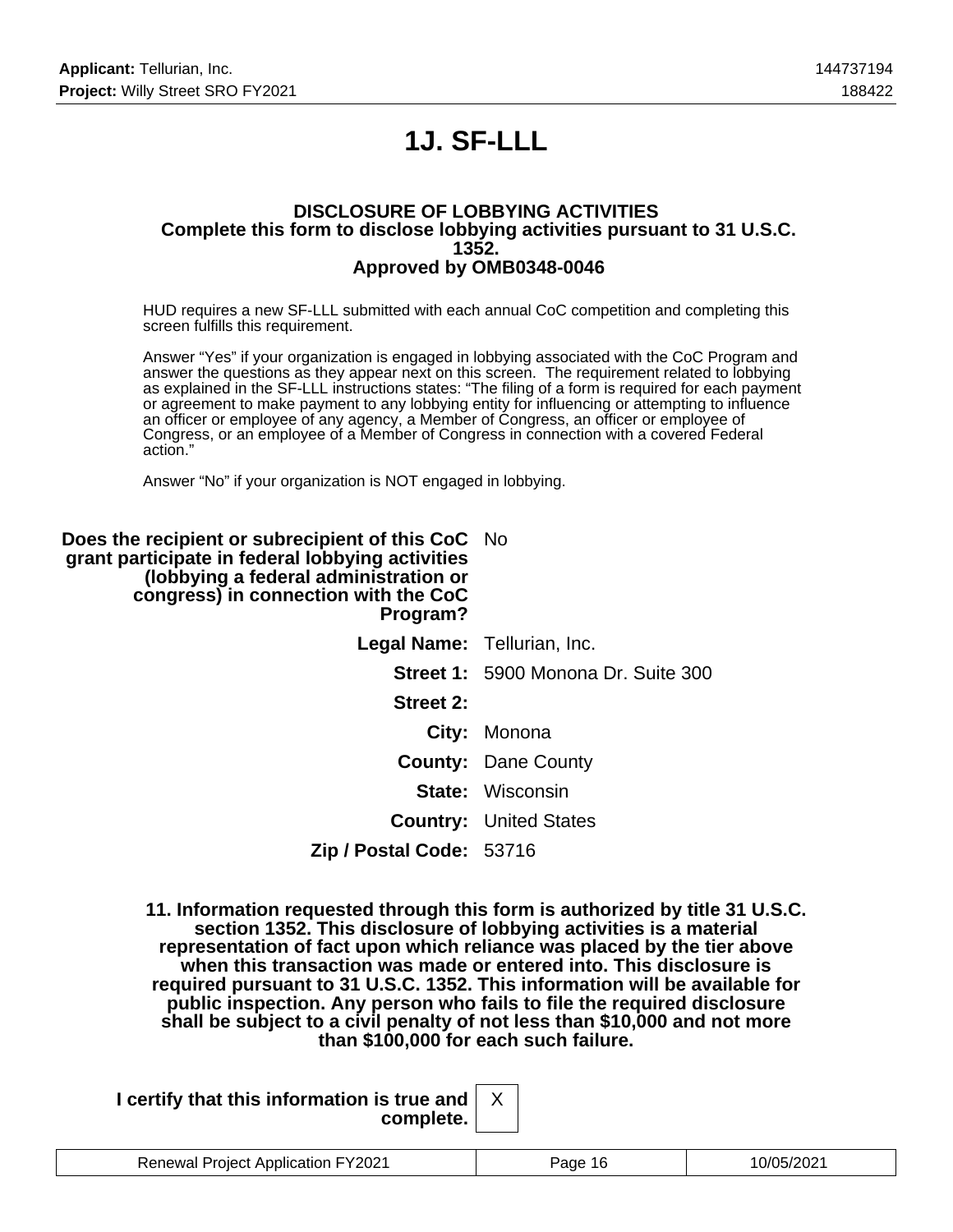| <b>Authorized Representative</b>                                  |                                                                                 |
|-------------------------------------------------------------------|---------------------------------------------------------------------------------|
| <b>Prefix: Miss</b>                                               |                                                                                 |
| <b>First Name: Kelly</b>                                          |                                                                                 |
| <b>Middle Name:</b>                                               |                                                                                 |
| <b>Last Name: Crooks</b>                                          |                                                                                 |
| Suffix:                                                           |                                                                                 |
|                                                                   | <b>Title:</b> Director of Housing Services                                      |
| <b>Telephone Number:</b> (608) 663-2120<br>(Format: 123-456-7890) |                                                                                 |
| (Format: 123-456-7890)                                            | <b>Fax Number:</b> (608) 222-6694                                               |
|                                                                   | <b>Email:</b> kcrooks@tellurian.org                                             |
|                                                                   | Signature of Authorized Official: Considered signed upon submission in e-snaps. |
| <b>Date Signed: 10/05/2021</b>                                    |                                                                                 |

| <b>Renewal Project Application FY2021</b> | Page | 10/05/2021 |
|-------------------------------------------|------|------------|
|-------------------------------------------|------|------------|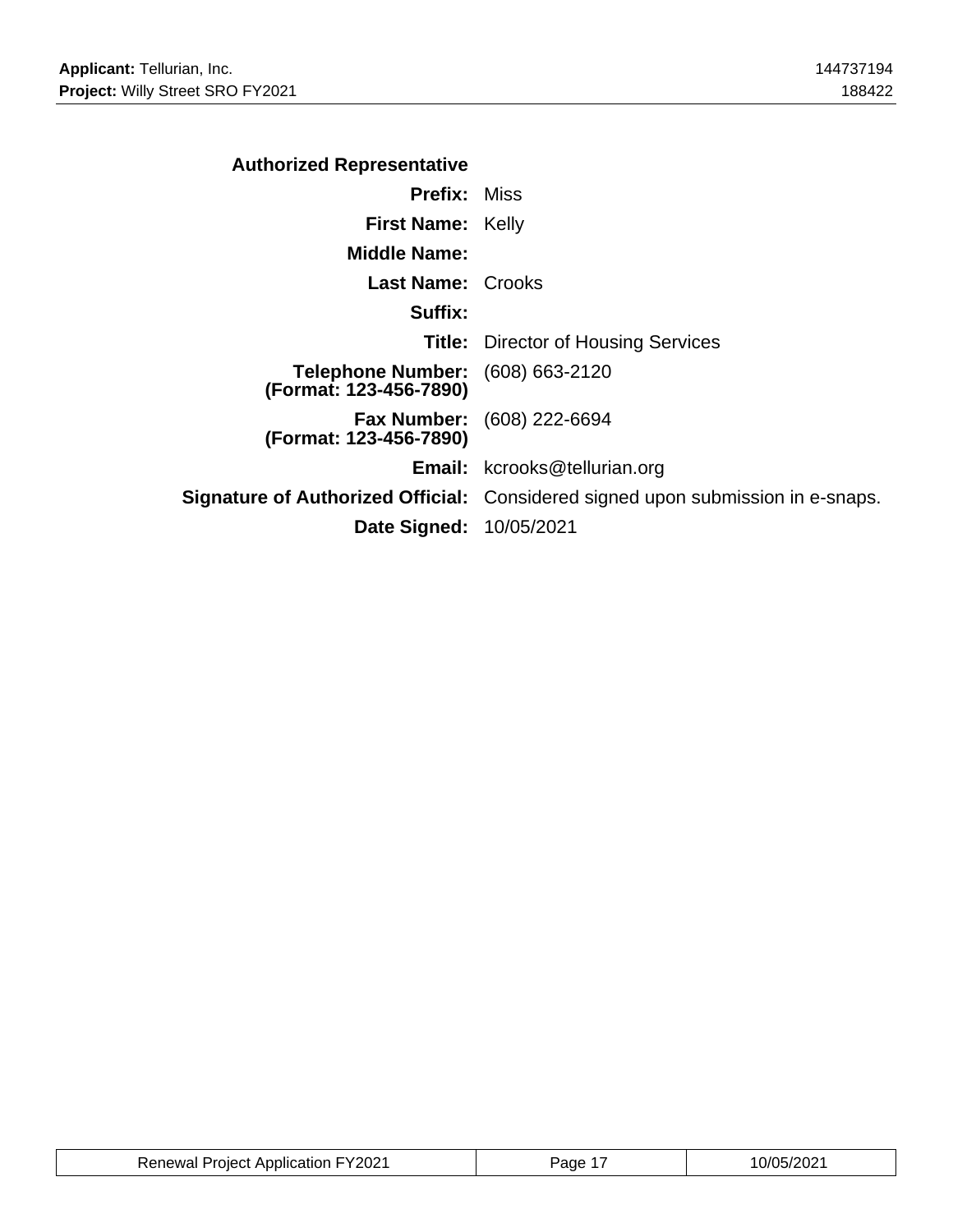### **IK. SF-424B**

### **(SF-424B) ASSURANCES - NON-CONSTRUCTION PROGRAMS**

#### **OMB Number: 4040-0007 Expiration Date: 02/28/2022**

NOTE: Certain of these assurances may not be applicable to your project or program. If you have questions, please contact the awarding agency. Further, certain Federal awarding agencies may require applicants to certify to additional assurances. If such is the case, you will be notified.

As the duly authorized representative of the applicant, I certify that the applicant:

**1. Has the legal authority to apply for Federal assistance and the institutional, managerial and financial capability (including funds sufficient to pay the non-Federal share of project cost) to ensure proper planning, management and completion of the project described in this application. 2. Will give the awarding agency, the Comptroller General of the United States and, if appropriate, the State, through any authorized representative, access to and the right to examine all records, books, papers, or documents related to the award; and will establish a proper accounting system in accordance with generally accepted accounting standards or agency directives. 3. Will establish safeguards to prohibit employees from using their positions for a purpose that constitutes or presents the appearance of personal or organizational conflict of interest, or personal gain. 4. Will initiate and complete the work within the applicable time frame after receipt of approval of the awarding agency. 5. Will comply with the Intergovernmental Personnel Act of 1970 (42 U.S.C. §§4728-4763) relating to prescribed standards for merit systems for programs funded under one of the 19 statutes or regulations specified in Appendix A of OPM's Standards for a Merit System of Personnel Administration (5 C.F.R. 900, Subpart F). 6. Will comply with all Federal statutes relating to nondiscrimination. These include but are not limited to: (a) Title VI of the Civil Rights Act of 1964 (P.L. 88-352) which prohibits discrimination on the basis of race, color or national origin; (b) Title IX of the Education Amendments of 1972, as amended (20 U.S.C.§§1681-1683, and 1685-1686), which prohibits discrimination on the basis of sex; (c) Section 504 of the Rehabilitation Act of 1973, as amended (29 U.S.C. §794), which prohibits discrimination on the basis of handicaps; (d) the Age Discrimination Act of 1975, as amended (42 U.S.C. §§6101-6107), which prohibits discrimination on the basis of age; (e) the Drug Abuse Office and Treatment Act of 1972 (P.L. 92-255), as amended, relating to nondiscrimination on the basis of drug abuse; (f) the Comprehensive Alcohol Abuse and Alcoholism Prevention, Treatment and Rehabilitation Act of 1970 (P.L. 91-616), as amended, relating to nondiscrimination on the basis of alcohol abuse or alcoholism, (g) §§523 and 527 of the Public Health Service Act of 1912 (42 U.S.C. §§290 dd-3 and 290 ee-3), as amended, relating to confidentiality of alcohol and drug abuse patient records; (h) Title VIII of the Civil Rights Act of 1968 (42 U.S.C. §§3601 et seq.), as amended, relating to nondiscrimination in the sale, rental or financing of housing; (i) any other nondiscrimination provisions in the specific statute(s) under which application for Federal assistance is being made; and, (j) the requirements of any other nondiscrimination statute(s) which may apply to the application.**

**7. Will comply, or has already complied, with the requirements of Titles II and III of the Uniform Relocation Assistance and Real Property Acquisition Policies Act of 1970 (P.L. 91-646) which provide for fair and equitable treatment of persons displaced or whose property is acquired as a result of Federal or federally-assisted programs. These requirements apply to all interests in real property acquired for project purposes regardless of Federal participation in purchases.**

| <b>Renewal Project Application FY2021</b> | Page 18 | 10/05/2021 |
|-------------------------------------------|---------|------------|
|-------------------------------------------|---------|------------|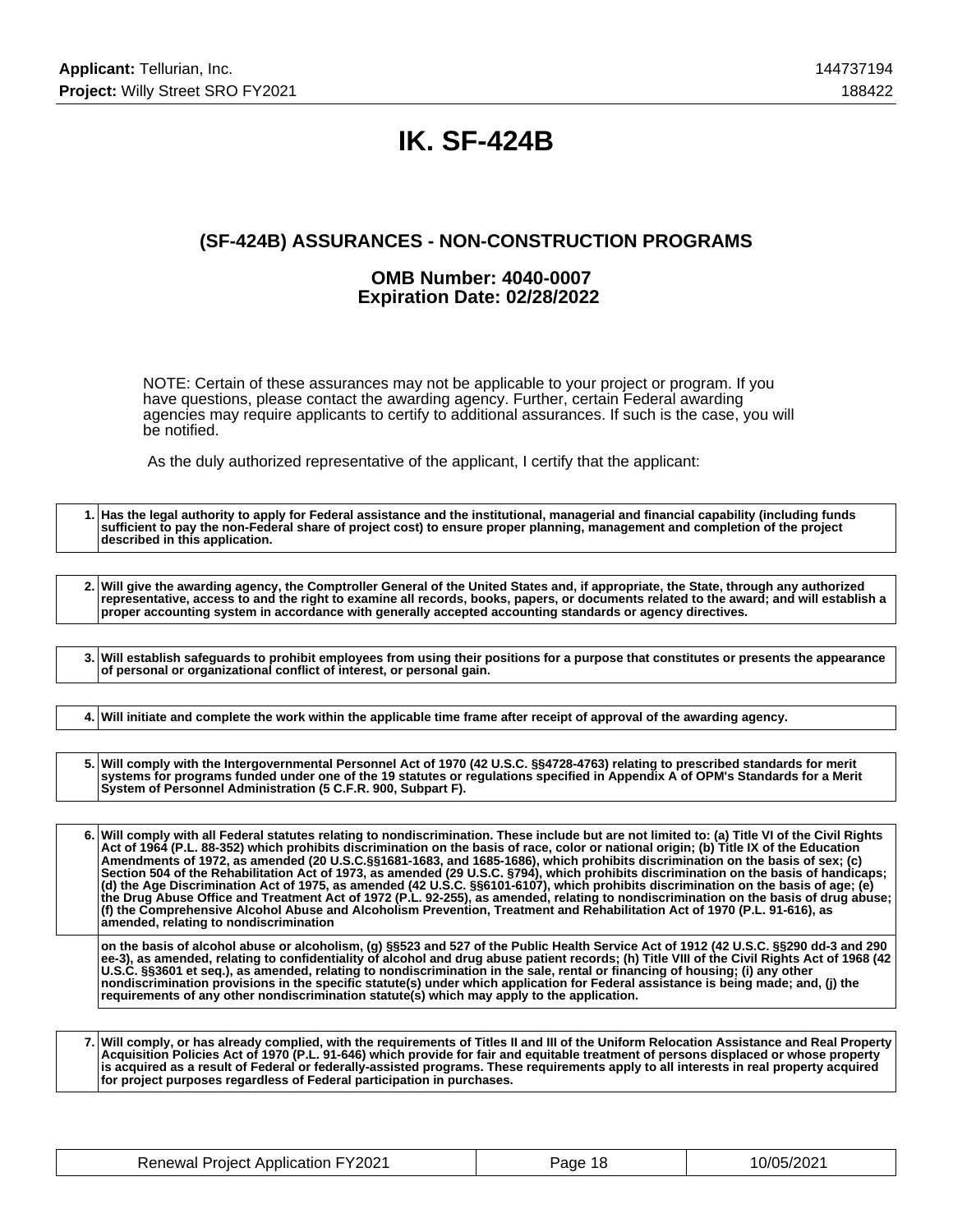**8. Will comply, as applicable, with provisions of the Hatch Act (5 U.S.C. §§1501-1508 and 7324-7328) which limit the political activities of employees whose principal employment activities are funded in whole or in part with Federal funds.**

**9. Will comply, as applicable, with the provisions of the Davis-Bacon Act (40 U.S.C. §§276a to 276a-7), the Copeland Act (40 U.S.C. §276c and 18 U.S.C. §874), and the Contract Work Hours and Safety Standards Act (40 U.S.C. §§327¬333), regarding labor standards for federally-assisted construction subagreements.**

**10. Will comply, if applicable, with flood insurance purchase requirements of Section 102(a) of the Flood Disaster Protection Act of 1973 (P.L. 93-234) which requires recipients in a special flood hazard area to participate in the program and to purchase flood insurance if the total cost of insurable construction and acquisition is \$10,000 or more.**

**11. Will comply with environmental standards which may be prescribed pursuant to the following: (a) institution of environmental quality control measures under the National Environmental Policy Act of 1969 (P.L. 91-190) and Executive Order (EO) 11514; (b) notification of violating facilities pursuant to EO 11738; (c) protection of wetlands pursuant to EO 11990; (d) evaluation of flood hazards in floodplains in accordance with EO 11988; (e) assurance of project consistency with the approved State management program developed under the Coastal Zone Management Act of 1972 (16 U.S.C. §§1451 et seq.); (f) conformity of Federal actions to State (Clean Air) Implementation Plans under Section 176(c) of the Clean Air Act of 1955, as amended (42 U.S.C. §§7401 et seq.); (g) protection of underground sources of drinking water under the Safe Drinking Water Act of 1974, as amended (P.L. 93-523); and, (h) protection of endangered species under the Endangered Species Act of 1973, as amended (P.L. 93¬205).**

**12. Will comply with the Wild and Scenic Rivers Act of 1968 (16 U.S.C. §§1271 et seq.) related to protecting components or potential components of the national wild and scenic rivers system.**

**13. Will assist the awarding agency in assuring compliance with Section 106 of the National Historic Preservation Act of 1966, as amended (16 U.S.C. §470), EO 11593 (identification and protection of historic properties), and the Archaeological and Historic Preservation Act of 1974 (16 U.S.C. §§469a-1 et seq.).**

**14. Will comply with P.L. 93-348 regarding the protection of human subjects involved in research, development, and related activities supported by this award of assistance.**

**15. Will comply with the Laboratory Animal Welfare Act of 1966 (P.L. 89-544, as amended, 7 U.S.C. §§2131 et seq.) pertaining to the care, handling, and treatment of warm blooded animals held for research, teaching, or other activities supported by this award of assistance.**

**16. Will comply with the Lead-Based Paint Poisoning Prevention Act (42 U.S.C. §§4801 et seq.) which prohibits the use of lead-based paint in construction or rehabilitation of residence structures.**

**17. Will cause to be performed the required financial and compliance audits in accordance with the Single Audit Act Amendments of 1996 and OMB Circular No. A-133, "Audits of States, Local Governments, and Non-Profit Organizations."**

**18. Will comply with all applicable requirements of all other Federal laws, executive orders, regulations, and policies governing this program.**

**19. Will comply with the requirements of Section 106(g) of the Trafficking Victims Protection Act (TVPA) of 2000, as amended (22 U.S.C. 7104) which prohibits grant award recipients or a sub-recipient from (1) Engaging in severe forms of trafficking in persons during the period of time that the award is in effect (2) Procuring a commercial sex act during the period of time that the award is in effect or (3) Using forced labor in the performance of the award or subawards under the award.**

### **As the duly authorized representative of the applicant, I certify:**

X

**Authorized Representative for:** Tellurian, Inc.

**Prefix:** Miss

| <b>Renewal Project Application FY2021</b> | Page 19 | 10/05/2021 |
|-------------------------------------------|---------|------------|
|-------------------------------------------|---------|------------|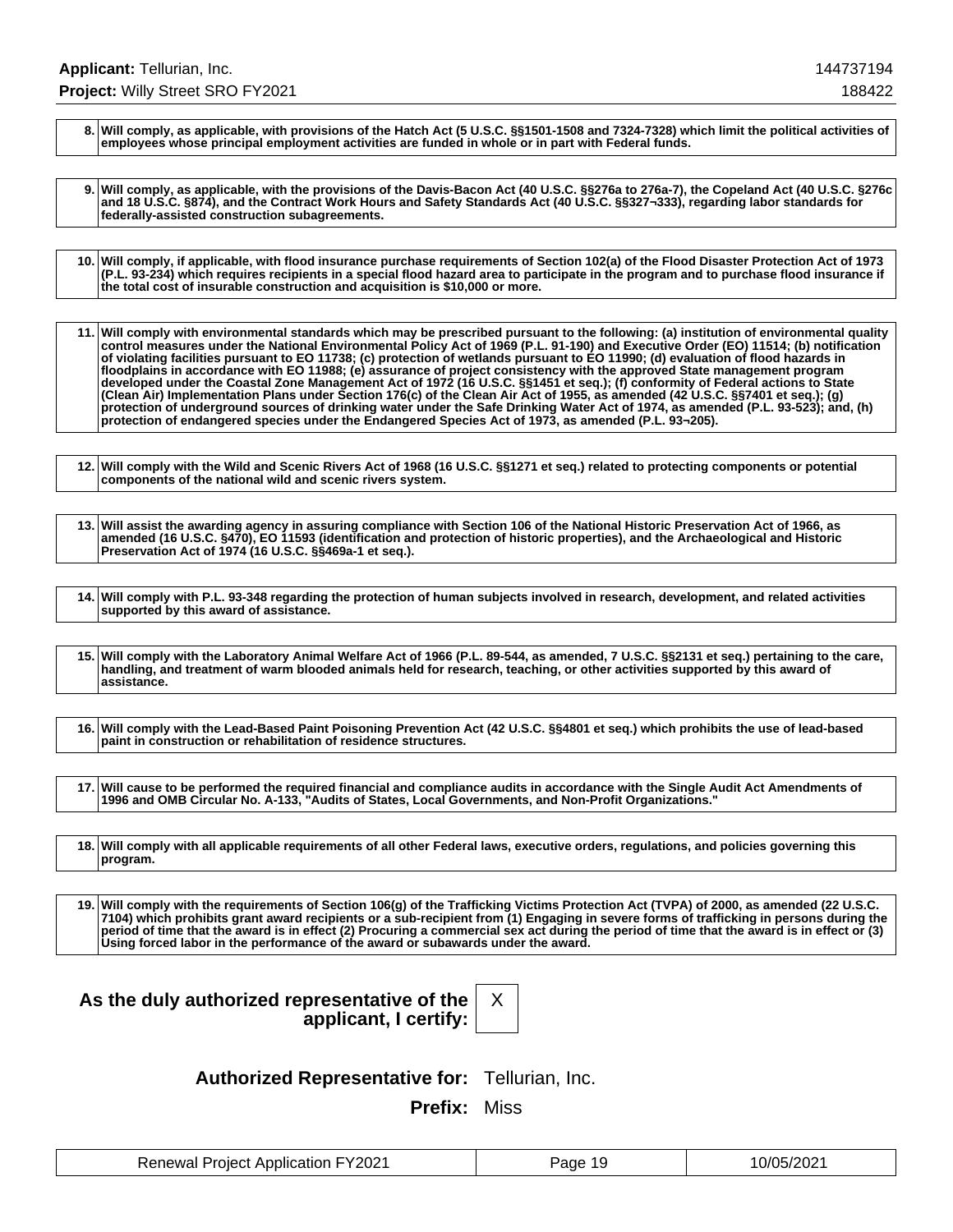| <b>First Name: Kelly</b>       |                                                                                                   |
|--------------------------------|---------------------------------------------------------------------------------------------------|
| <b>Middle Name:</b>            |                                                                                                   |
| <b>Last Name: Crooks</b>       |                                                                                                   |
| Suffix:                        |                                                                                                   |
|                                | <b>Title:</b> Director of Housing Services                                                        |
|                                | <b>Signature of Authorized Certifying Official:</b> Considered signed upon submission in e-snaps. |
| <b>Date Signed: 10/05/2021</b> |                                                                                                   |

| <b>Renewal Project Application FY2021</b> | ane | 05/2021 |
|-------------------------------------------|-----|---------|
|-------------------------------------------|-----|---------|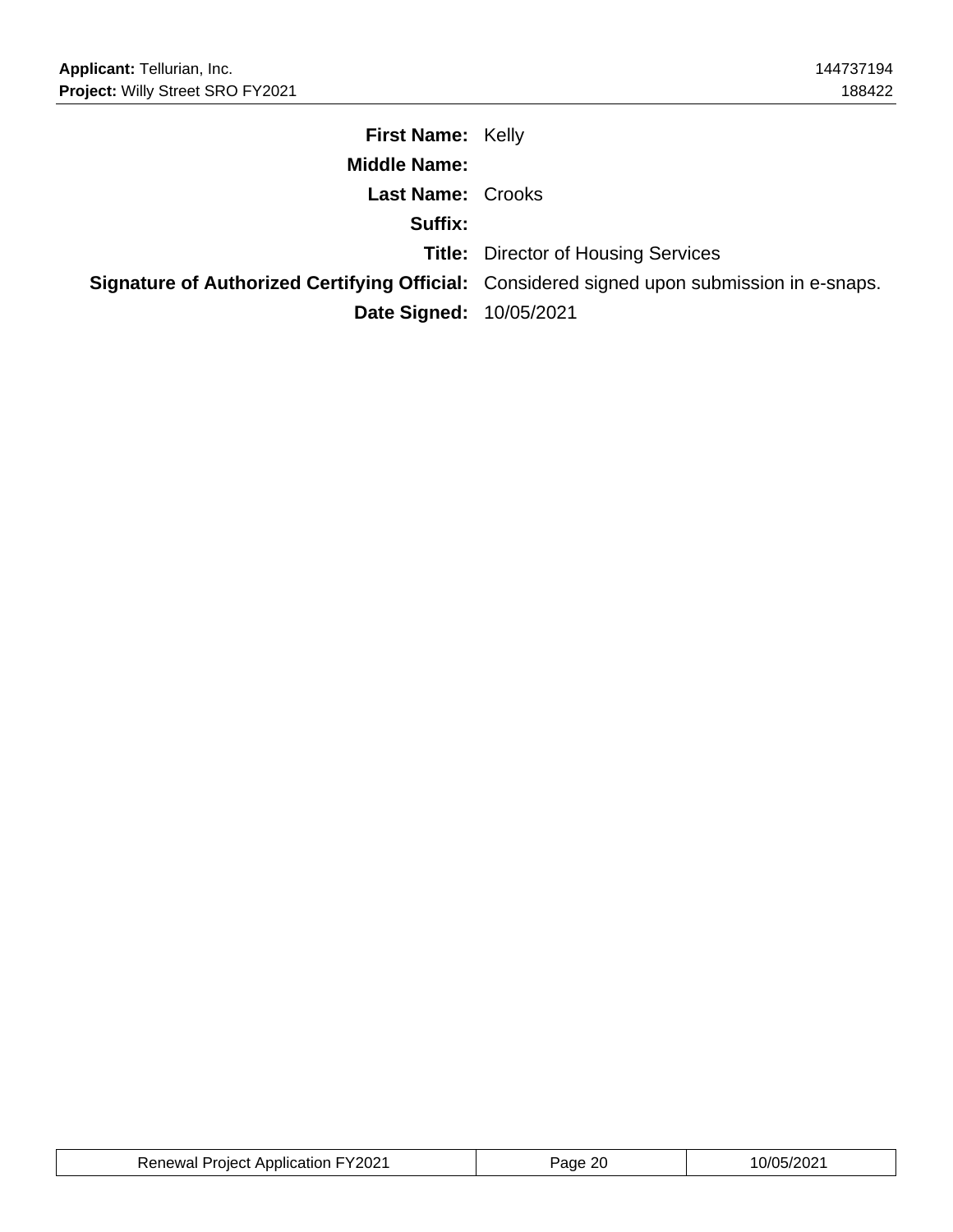### **Information About Submission without Changes**

Follow the instructions below making note of the exceptions and limitations to the "Submit Without Changes" process.

 In general, HUD expects a project's proposed project application information will remain the same from year-to-year unless changes are directed by HUD or approved through the grant agreement amendment process. However, HUD expects applicants to carefully review their information to determine if submitting without changes accurately reflects the expiring grant requesting renewal.

 Due to e-snaps limitations, only previously submitted renewal applications can import data into the FY 2021 renewal project application. The data from previously submitted new and renewal project applications can be imported into a FY 2021 renewal project application. The "Submit without Changes" process is not applicable for:

- first time renewing project applications
- a project application that did not import last FY 2019 information

 - a project that had Issues or Conditions that were addressed in FY 2019 Post-Award and updates need to be reflected in the FY 2021 project application

 - a project that had amendments approved in FY 2019 or FY 2020 that need to be reflected in the FY 2021 project application

 e-snaps will automatically be set to "Make Changes" and all questions on each screen must be updated.

 Renewal projects that brought forward data from FY 2019 and have either a Leasing budget, Operating budget or use HUD PAID RENTS (Actual Rents) instead of FMR MAY NOT use the "Submit Without Changes" process and e-snaps will automatically be set to "Make Changes". All Leasing and Operating budgets, along with Rental Assistance budgets that use HUD PAID Rent will need to be updated in the application. Refer to the GIW posted on the HUD Exchange for accurate budget information on leasing and operating budgets and refer to the HUD PAID RENT document sent by your field office from HUD HQ to accurately set your rental assistance budgets that use HUD PAID rents. This will only impact the FY 2021 competition.

 The e-snaps screens that remain "open" for required annual updates and do not affect applicants' ability to select "Submit without Changes" are:

- Recipient Performance Screen
- Consolidation and Expansion
- Screen 3A. Project Detail
- Screen 6D. Sources of Match
- All of Part 7: Attachments and Certification; and
- All of Part 8: Submission Summary.

 All other screens in Part 2 through Part 6 begin in "Read-Only" format and should be reviewed for accuracy; including any updates that were made to the 2019 or 2020 project during the CoC Post Award Issues and Conditions process or as amended. If all the imported data is accurate and no edits or updates are needed to any screens other than the mandatory screens and questions noted above, project applicants should select "Submit Without Changes" in Part 8. If project applicants imported data and do need to make updates to the information on one or more screens, they must navigate to Part 8: "Submission Without Changes" Screen, select "Make Changes", and check the box next to each relevant screen title to unlock screens for editing. After project applicants select the screens they intend to edit via checkboxes, click ""Save"" and those screens will be available for edit. Once a project applicant selects a checkbox and clicks ""Save"", the project applicant cannot uncheck the box.

 Please refer to the Detailed Instructions found on the left side menu of e-snaps or hud.gov to find more in depth information about applying under the FY 2021 CoC Competition.

| <b>Renewal Project Application FY2021</b> | Page 21 | 10/05/2021 |
|-------------------------------------------|---------|------------|
|-------------------------------------------|---------|------------|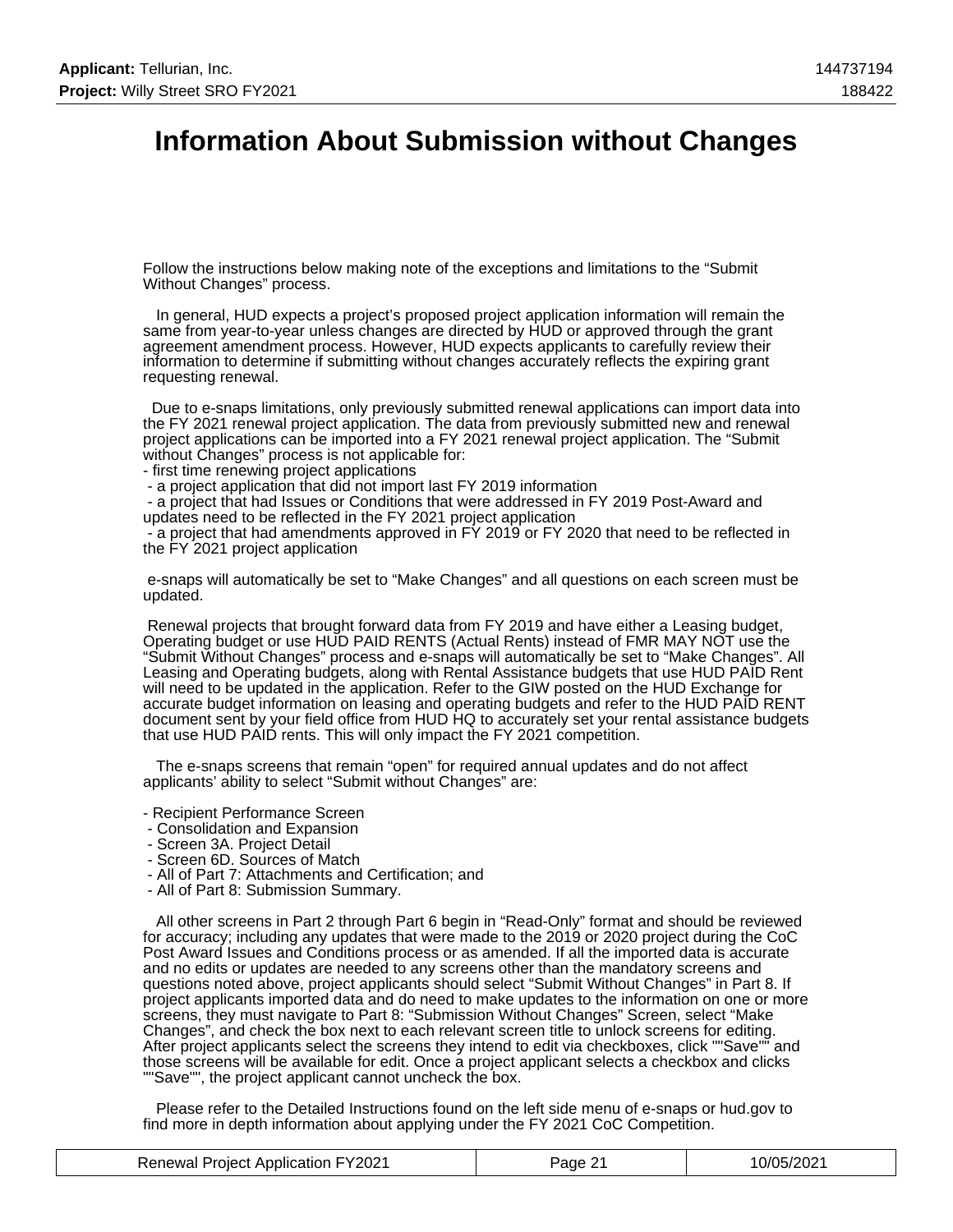### **Submission Without Changes**

#### **1. Are the requested renewal funds reduced** No **from the previous award due to reallocation?**

**2. Do you wish to submit this application** Make changes **without making changes? Please refer to the guidelines below to inform you of the requirements.**

#### **3. Specify which screens require changes by clicking the checkbox next to the name and then clicking the Save button.**

| Part 2 - Subrecipient Information              |              |
|------------------------------------------------|--------------|
| 2A. Subrecipients                              |              |
| Part 3 - Project Information                   |              |
| 3A. Project Detail                             | $\mathsf X$  |
| 3B. Description                                | $\mathsf{X}$ |
| <b>3C. Dedicated Plus</b>                      | $\times$     |
| Part 4 - Housing Services and HMIS             |              |
| <b>4A. Services</b>                            |              |
| 4B. Housing Type                               |              |
| Part 5 - Participants and Outreach Information |              |
| 5A. Households                                 |              |
| 5B. Subpopulations                             |              |
| Part 6 - Budget Information                    |              |
| 6A. Funding Request                            | $\mathsf{X}$ |
| 6D. Match                                      | $\mathsf{X}$ |
| 6E. Summary Budget                             | X            |
| Part 7 - Attachment(s) & Certification         |              |

| <b>Renewal Project Application FY2021</b> | Page 22 | 10/05/2021 |
|-------------------------------------------|---------|------------|
|-------------------------------------------|---------|------------|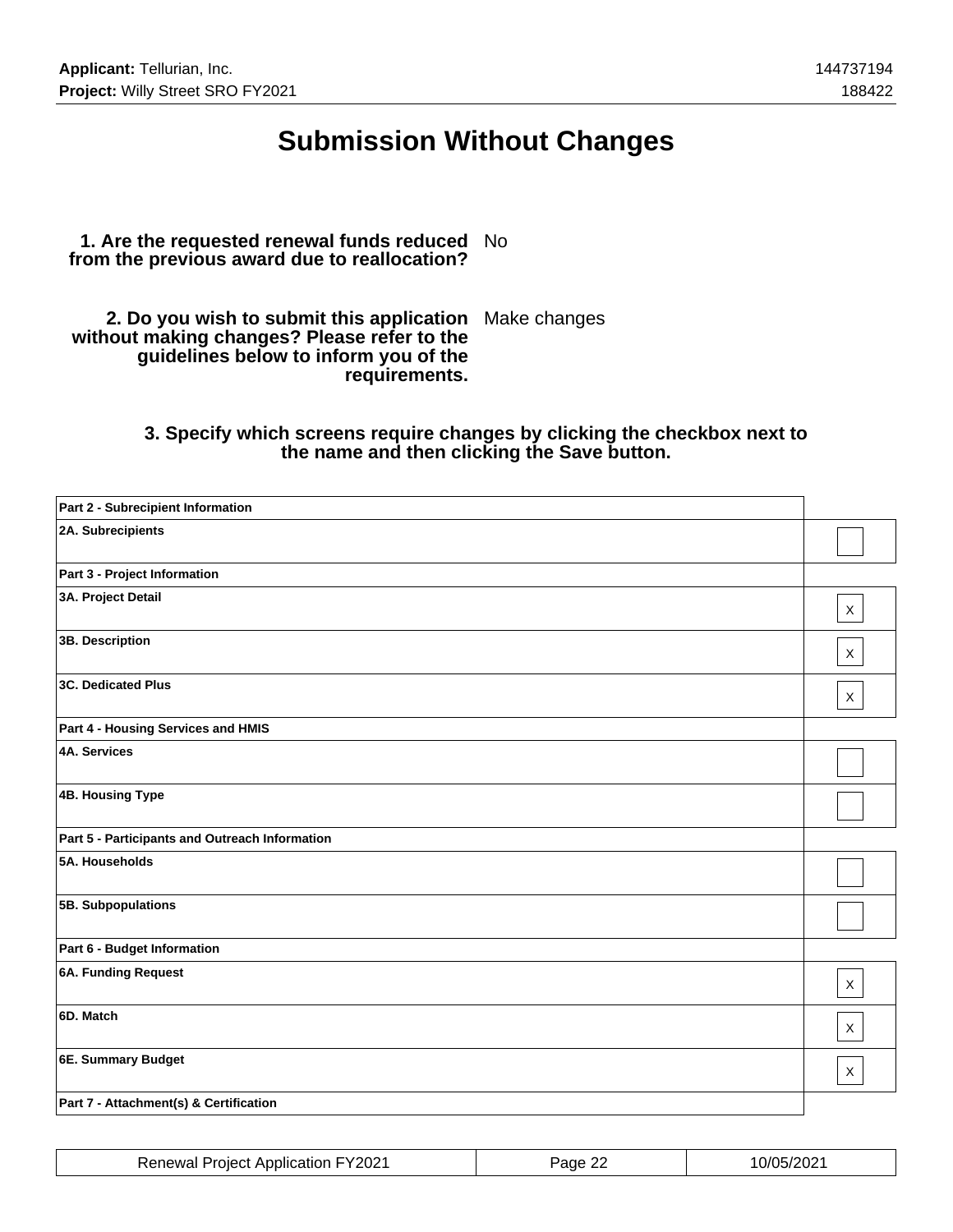#### **7A. Attachment(s)**

**7B. Certification**

#### **You have selected "Make Changes" to question #2 above. Provide a brief description of the changes that will be made to the project information screens (bullets are appropriate):**

Part 3: Project Information: This is a housing first program and the current data indicates that it is not. Part 6: Requesting \$81,034 for the Willy street SRO; \$509,267 in total PSH funding/

 **You have selected "Make Changes." Once this screen is saved, you will be prohibited from "unchecking" any box that has been checked regardless of whether a change to data on the corresponding screen will be made.**

| <b>Renewal Project Application FY2021</b> | ാറ<br>Page 25 | 10/05/2021 |
|-------------------------------------------|---------------|------------|
|-------------------------------------------|---------------|------------|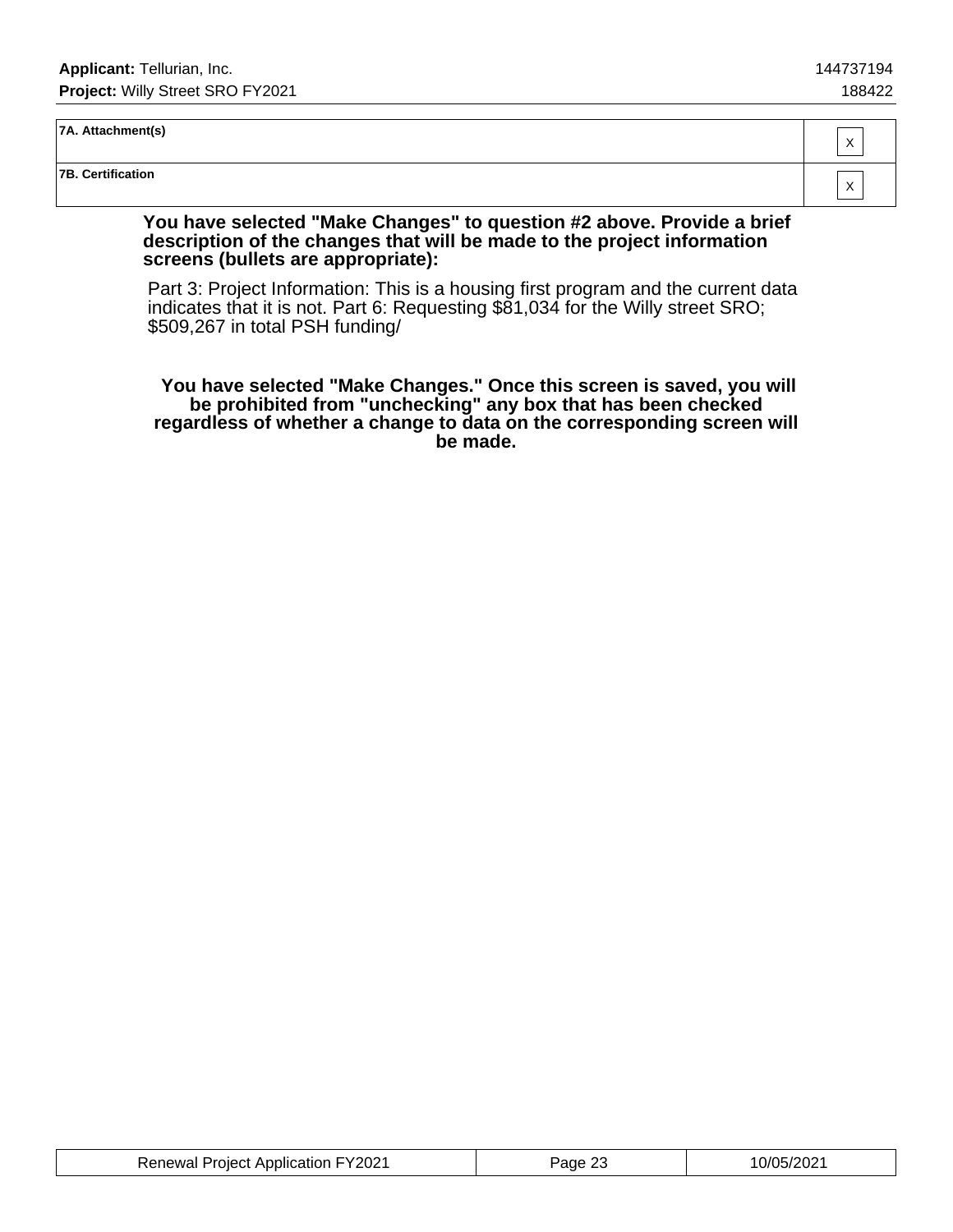### **Recipient Performance**

- **1. Did you submit your previous year's** Yes **Annual Performance Report (APR) on time?**
- **2. Do you have any unresolved HUD** No **Monitoring or OIG Audit finding(s) concerning any previous grant term related to this renewal project request?**
	- **3. Do you draw funds quarterly for your** Yes **current renewal project?**
	- **4. Have any funds remained available for** No **recapture by HUD for the most recently expired grant term related to this renewal project request?**

| <b>Renewal Project Application FY2021</b> | Page 24 | 10/05/2021 |
|-------------------------------------------|---------|------------|
|-------------------------------------------|---------|------------|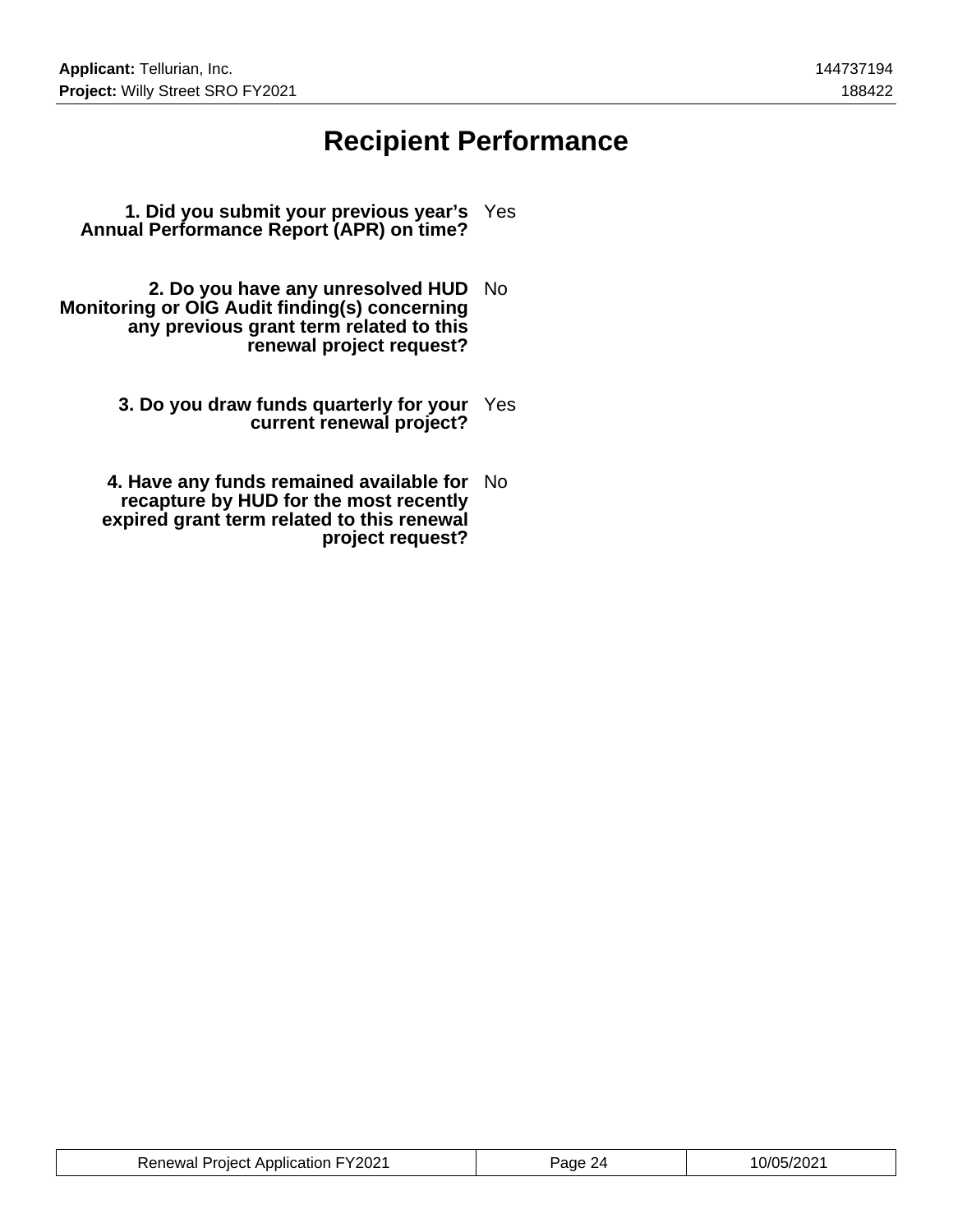### **Renewal Grant Consolidation or Renewal Grant Expansion**

The FY2021 CoC Competition will continue offering opportunities to expand or consolidate CoC projects. A few changes have occurred that differentiate the process from FY 2019.

1. Expansions and Consolidations will submit individual applications.

 a. Expansions will ONLY submit a Stand-Alone Renewal application and a Stand-Alone New application.

 b. Consolidations will ONLY submit individual renewal project applications, identifying the renewal application that will survive, and the renewal applications that will terminate. Up to 10 grants may be included in a consolidation.

 2. HUD HQ will combine the data (e.g., units, budgets) for Expansion or Consolidation requests from the individual project applications selected for conditional award and provide a data report with further instructions for the field office and conditional recipient.

#### **1. Is this renewal project application** No **requesting to consolidate or expand?**

If "No" click on "Next" or "Save & Next" below to move to the next screen.

| <b>Renewal Project Application FY2021</b> | Page 25 | 10/05/2021 |
|-------------------------------------------|---------|------------|
|-------------------------------------------|---------|------------|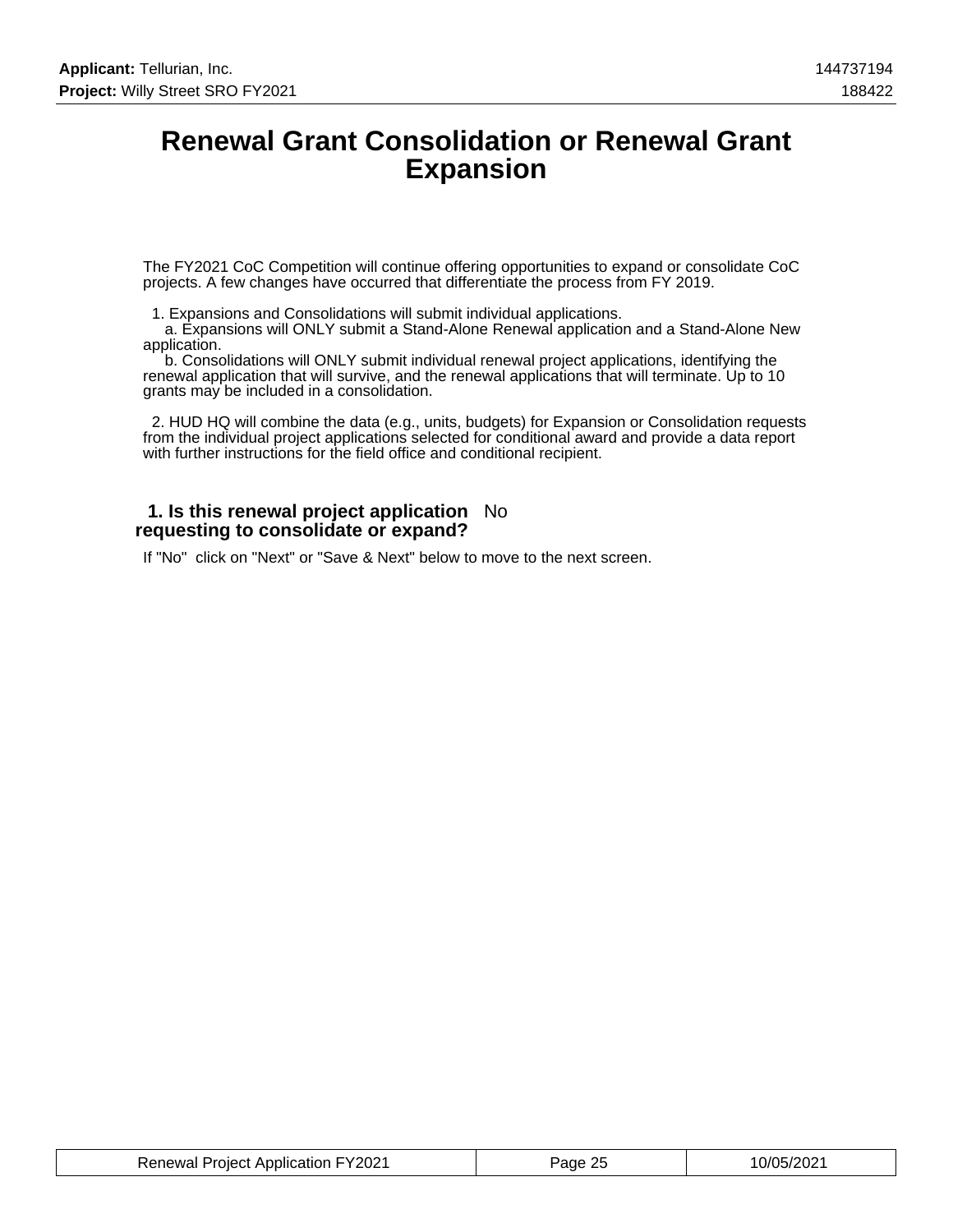# **2A. Project Subrecipients**

**This screen is currently read only and only includes data from the previous grant. To make changes to this information, navigate to the Submission without Changes screen, select "Make Changes" in response to Question 2, and then check the box next each screen that requires a change to match the current grant agreement, as amended, or to account for a reallocation of funds.**

**This form lists the subrecipient organization(s) for the project. To add a subrecipient, select the icon. To view or update subrecipient** information already listed, select the view

#### **Total Expected Sub-Awards:** \$0

| <b>Organization</b> | <b>Type</b>                 | Sub-<br>Award<br><b>Amount</b> |
|---------------------|-----------------------------|--------------------------------|
|                     | This list contains no items |                                |

| <b>Renewal Project Application FY2021</b> | Page 26 | 10/05/2021 |
|-------------------------------------------|---------|------------|
|-------------------------------------------|---------|------------|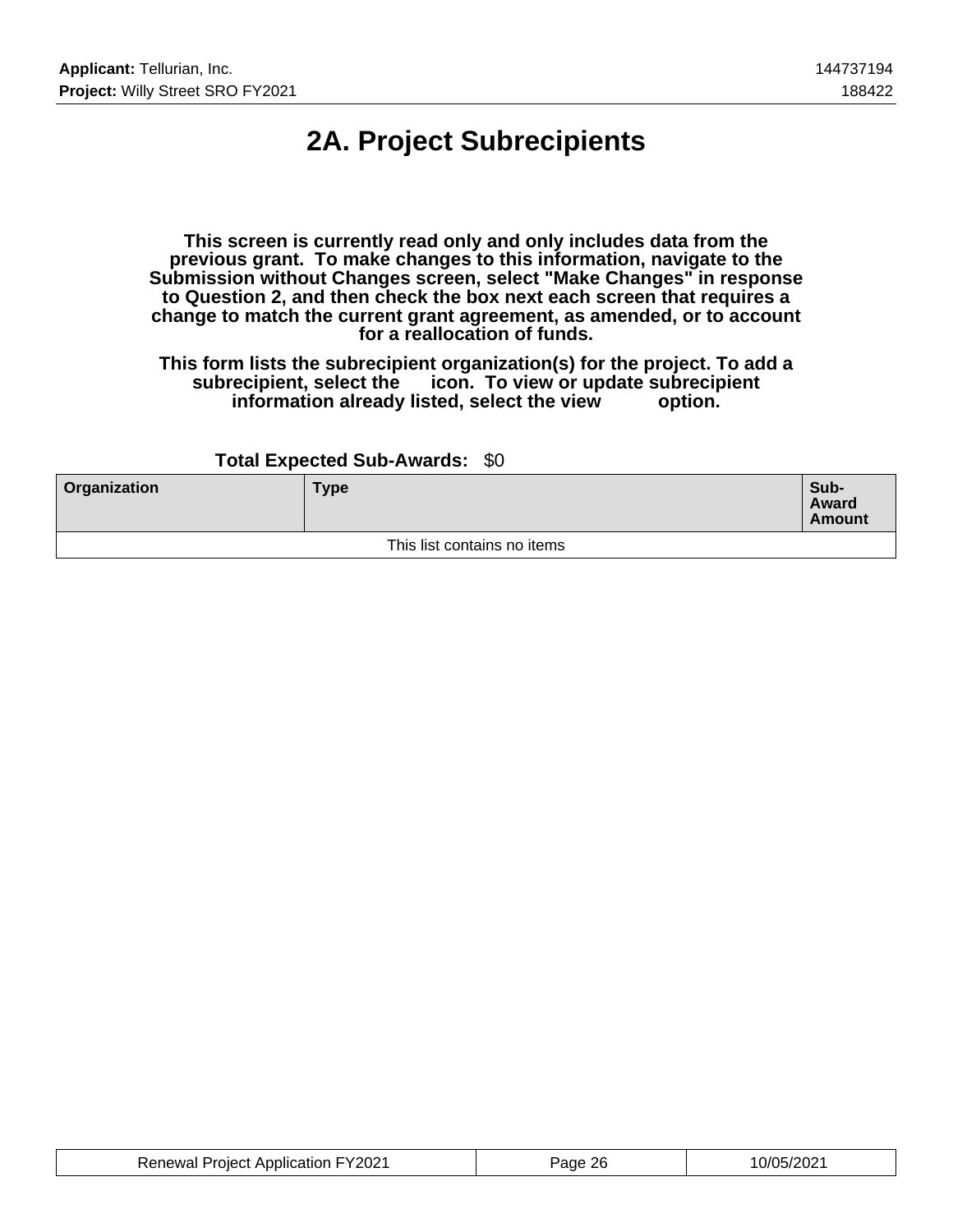# **3A. Project Detail**

### **1. Expiring Grant Project Identification** WI0104 **Number (PIN):**

(e.g., the "Federal Award Identifier" indicated on form 1A. Application Type)

**2. CoC Number and Name:** WI-503 - Madison/Dane County CoC

**3. CoC Collaborative Applicant Name:** City of Madison

**4. Project Name:** Willy Street SRO FY2021

**5. Project Status:** Standard

**6. Component Type:** PH

**6a. Select the type of PH project.** PSH

**7. Is your organization, or subrecipient, a** No **victim service provider defined in 24 CFR 578.3?**

#### **8. Does this project include Replacement** No **Reserves as a CoC Operating Cost?**

(Attachment Requirement)

| <b>Renewal Project Application FY2021</b> | Page 27 | 10/05/2021 |
|-------------------------------------------|---------|------------|
|-------------------------------------------|---------|------------|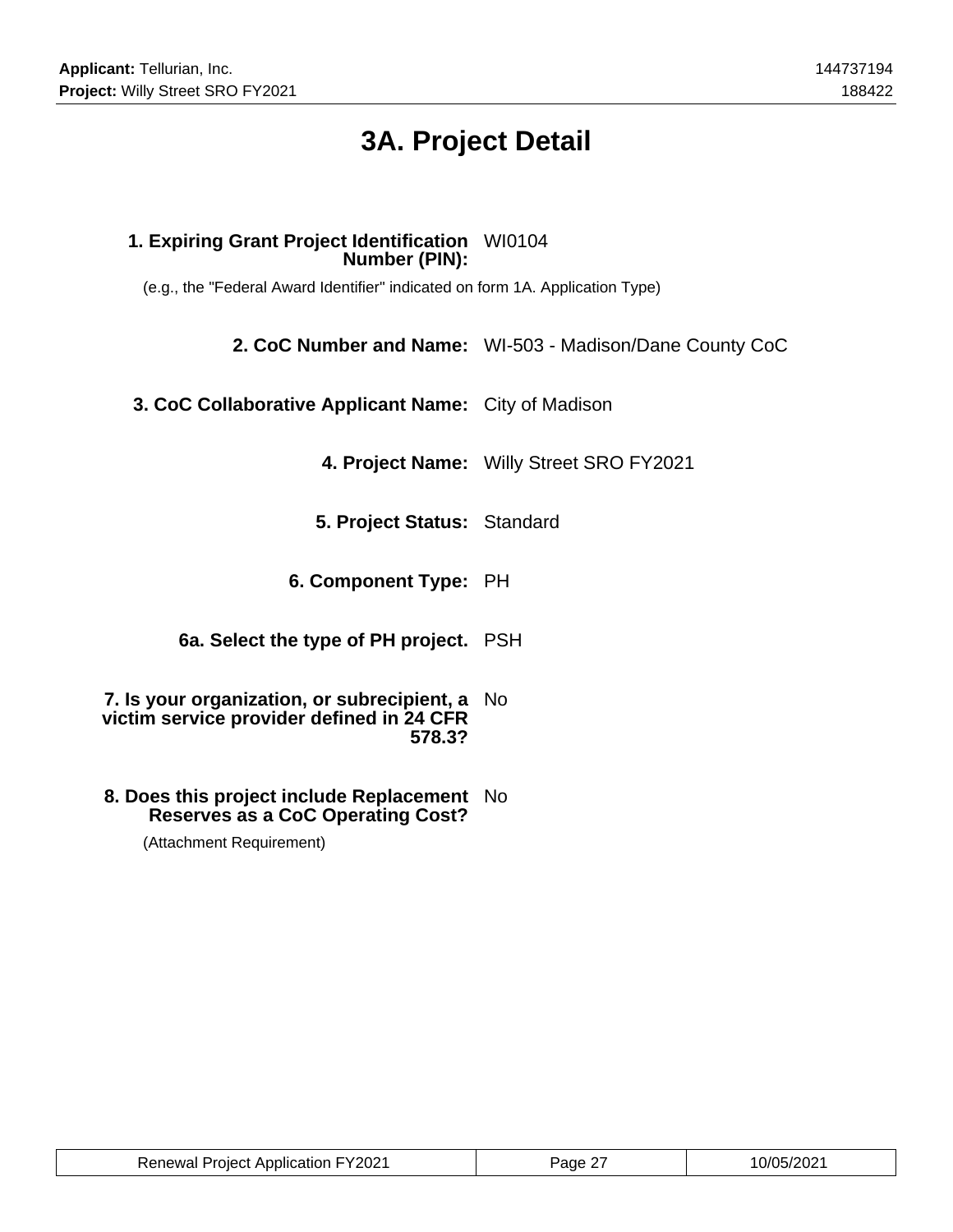# **3B. Project Description**

#### **1. Provide a description that addresses the entire scope of the proposed project.**

Tellurian Willy Street SRO is a permanent supportive housing program for homeless single adults with severe and persistent mental illness. The project building owned by Tellurian is located at 1051-1053 Williamson Street, Madison, WI and has 15 single room units as well as common areas. As turnover occurs, all of the units are designated for chronically homeless people. A .7 FTE case manager with 30 years of experience in mental health services provides supportive services on-site and there is .1 supervision designated for the project as well. Partly due to the advantage of having an on-site case manager, the project has a history and reputation of taking the hardest to serve individuals. 100% of the turnover beds have been prioritized for chronically homeless individuals since 2014. Any new clients admitted to the program are 1) chronically homeless as defined by HUD with a disability related to mental illness, and 2) come from the streets or other locations not meant for human habitation, emergency shelters, or safe haven. When there is a turnover bed, Tellurian will prioritize a person with longest length of homelessness and most severe needs by using the Madison/Dane County Single Housing Priority List. Proposed outcomes are as follows: 1) 80% of the participants will remain in permanent housing as of the end of the operating year or exiting to permanent housing during the operating year; 2) 80% of the participants will maintain or increase their total income from all sources as of the end of the operating year or program exit.

#### **2. Check the appropriate box(s) if this project will have a specific subpopulation focus. (Select all that apply)**

| N/A - Project Serves All Subpopulations | Domestic Violence             |  |
|-----------------------------------------|-------------------------------|--|
| <b>Veterans</b>                         | Substance Abuse               |  |
| Youth (under 25)                        | Mental Illness                |  |
| <b>Families with Children</b>           | <b>HIV/AIDS</b>               |  |
|                                         | <b>Chronic Homeless</b>       |  |
|                                         | Other(Click 'Save' to update) |  |

### **3. Housing First**

### **3a. Does the project quickly move** Yes **participants into permanent housing**

#### **3b. Does the project enroll program participants who have the following barriers? Select all that apply.**

| Having too little or little income |                        |
|------------------------------------|------------------------|
|                                    | $\lambda$<br>$\lambda$ |

| <b>Renewal Project Application FY2021</b> | Page 28 | 10/05/2021 |
|-------------------------------------------|---------|------------|
|-------------------------------------------|---------|------------|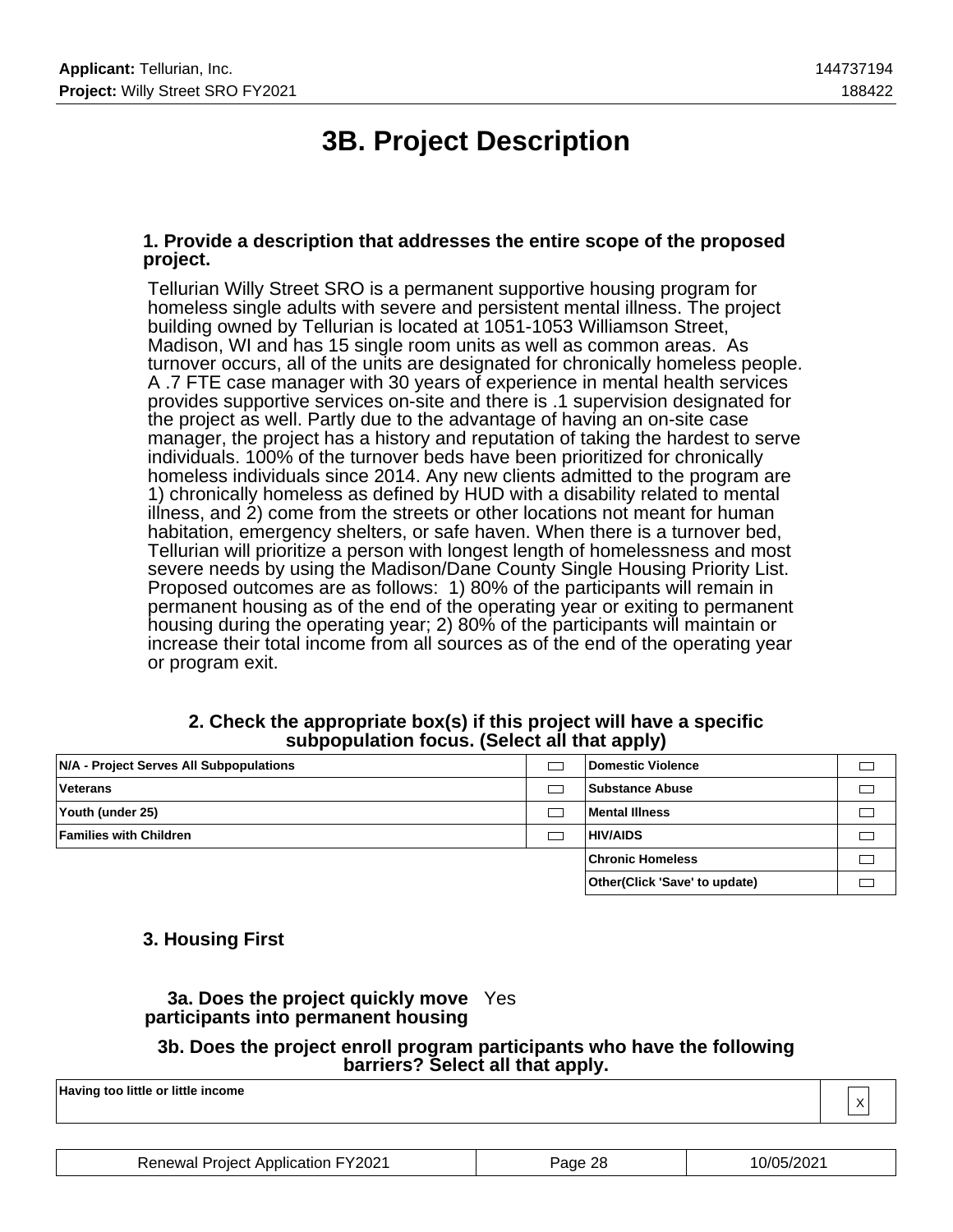| Active or history of substance use                                                           | X |
|----------------------------------------------------------------------------------------------|---|
| Having a criminal record with exceptions<br>for state-mandated restrictions                  | X |
| <b>History of victimization</b><br>(e.g. domestic violence, sexual assault, childhood abuse) | X |
| None of the above                                                                            |   |

#### **3c. Will the project prevent program participant termination for the following reasons? Select all that apply.**

| Failure to participate in supportive services                                                                               | Χ |
|-----------------------------------------------------------------------------------------------------------------------------|---|
| Failure to make progress on a service plan                                                                                  | Χ |
| Loss of income or failure to improve income                                                                                 | Χ |
| Any other activity not covered in a lease agreement typically found for unassisted persons in the project's geographic area | X |
| None of the above                                                                                                           |   |

#### **3d. Does the project follow a "Housing First" approach?** Yes

| <b>Renewal Project Application FY2021</b> | Page 29 | 10/05/2021 |
|-------------------------------------------|---------|------------|
|-------------------------------------------|---------|------------|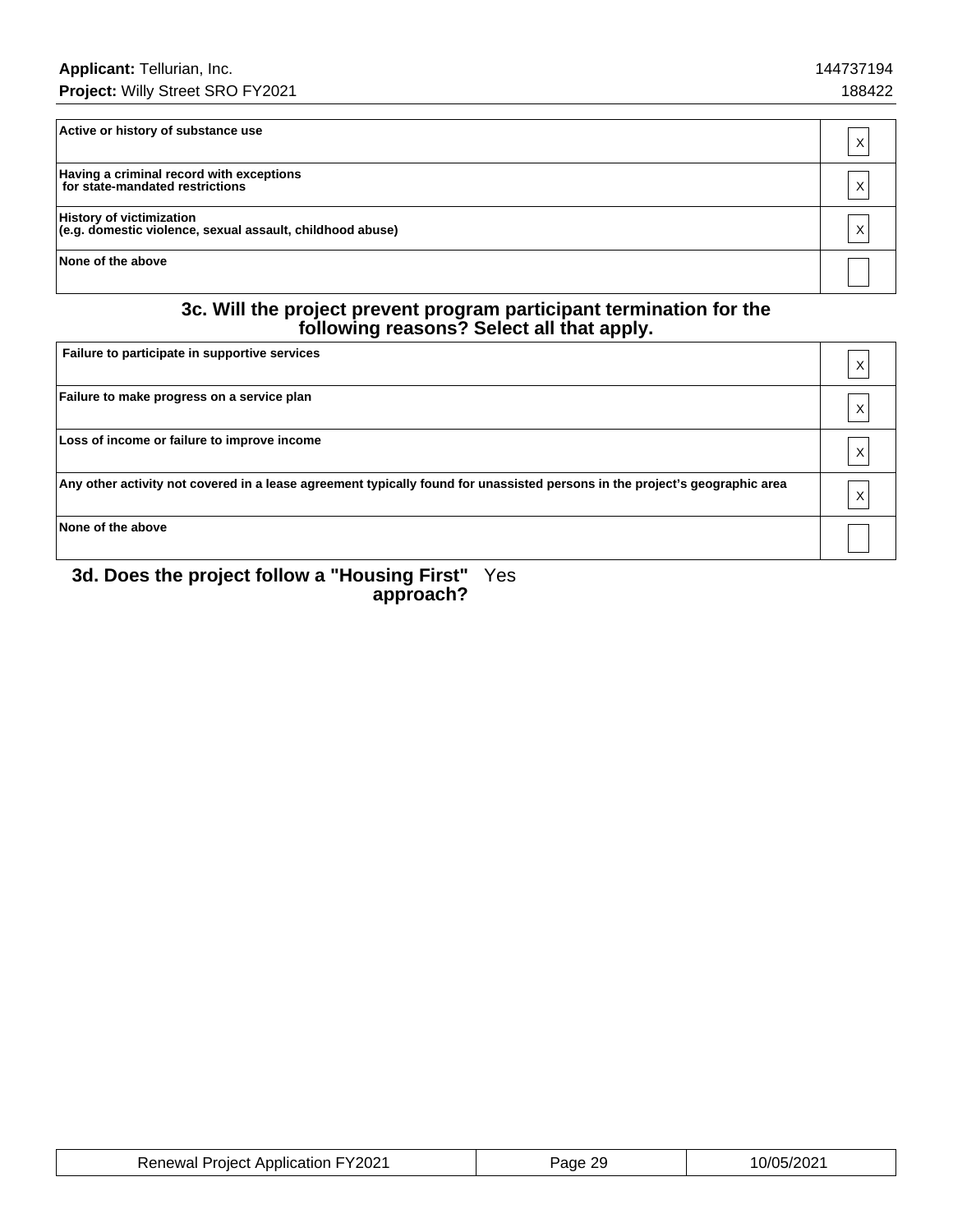### **3C. Dedicated Plus**

**This screen is currently read only and only includes data from the previous grant. To make changes to this information, navigate to the Submission without Changes screen, select "Make Changes" in response to Question 2, and then check the box next each screen that requires a change to match the current grant agreement, as amended, or to account for a reallocation of funds.**

**Dedicated and DedicatedPLUS**

**A "100% Dedicated" project is a permanent supportive housing project that commits 100% of its beds to chronically homeless individuals and families, according to NOFA Section lll.3.b.**

 **A "DedicatedPLUS" project is a permanent supportive housing project where 100% of the beds are dedicated to serve individuals with disabilities and families in which one adult or child has a disability, including unaccompanied homeless youth, that at a minimum, meet ONE of the following criteria according to NOFA Section lll.3.d:**

(1) experiencing chronic homelessness as defined in 24 CFR 578.3;

 (2) residing in a transitional housing project that will be eliminated and meets the definition of chronically homeless in effect at the time in which the individual or family entered the transitional housing project;

 (3) residing in a place not meant for human habitation, emergency shelter, or safe haven; but the individuals or families experiencing chronic homelessness as defined at 24 CFR 578.3 had been admitted and enrolled in a permanent housing project within the last year and were unable to maintain a housing placement;

 (4) residing in transitional housing funded by a joint TH and PH-RRH component project and who were experiencing chronic homelessness as defined at 24 CFR 578.3 prior to entering the project;

 (5)residing and has resided in a place not meant for human habitation, a safe haven, or emergency shelter for at least 12 months in the last three years, but has not done so on four separate occasions; or

 (6) receiving assistance through a Department of Veterans Affairs(VA)-funded homeless assistance program and met one of the above criteria at initial intake to the VA's homeless assistance system.

 A renewal project where 100 percent of the beds are dedicated in their current grant as described in NOFA Section lll.A.3.b. must either become DedicatedPLUS or remain 100% Dedicated. If a renewal project currently has 100 percent of its beds dedicated to chronically homeless individuals and families and elects to become a DedicatedPLUS project, the project will be required to adhere to all fair housing requirements at 24 CFR 578.93. Any beds that the applicant identifies in this application as being dedicated to chronically homeless individuals and families in a DedicatedPLUS project must continue to operate in accordance with Section lll.A.3.b. Beds are identified on Screen 4B.

#### **1. Is this project "100% Dedicated,"** 100% Dedicated

| <b>Renewal Project Application FY2021</b> | Page 30 | 10/05/2021 |
|-------------------------------------------|---------|------------|
|-------------------------------------------|---------|------------|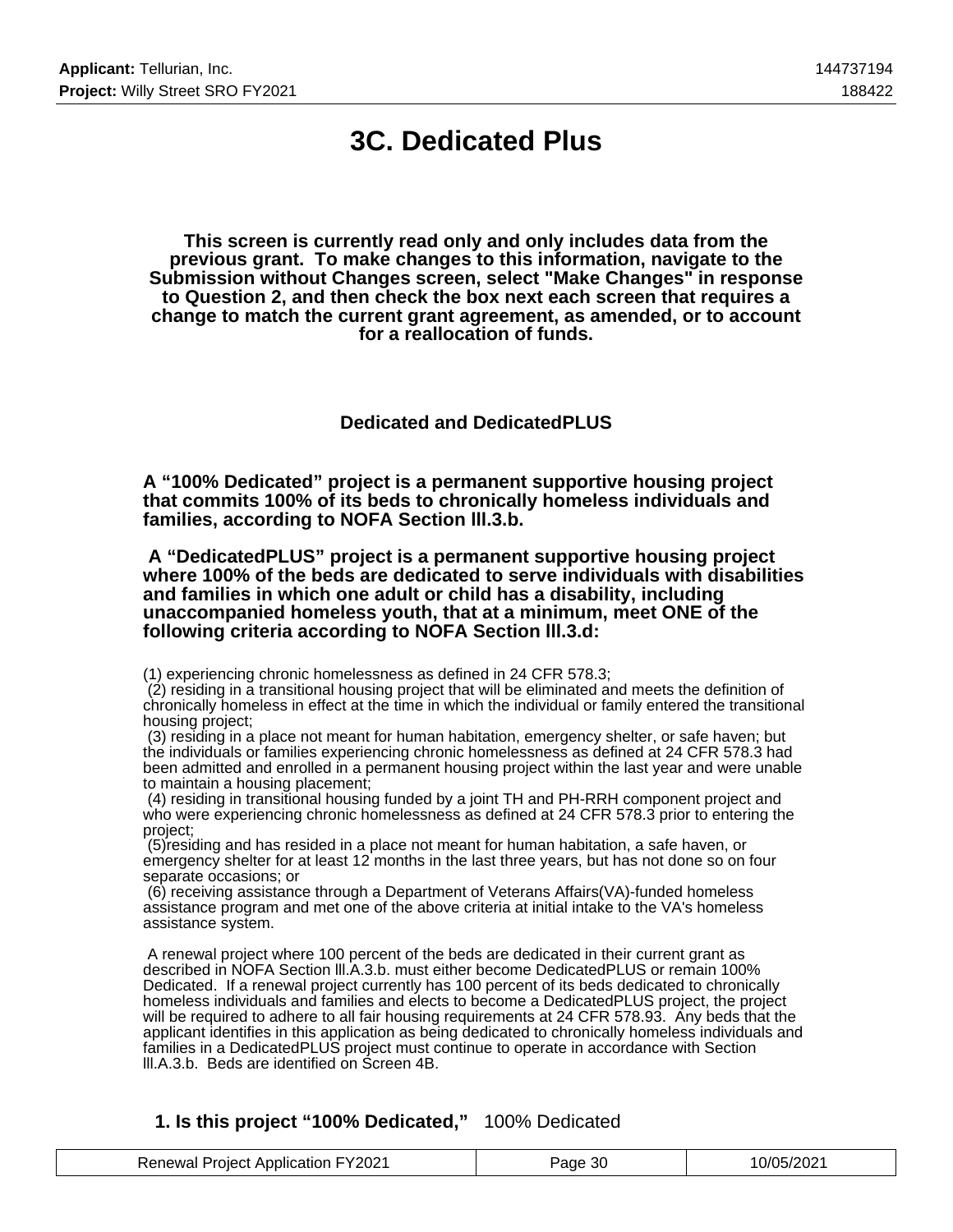**"DedicatedPLUS," or "N/A"? (Only select "N/A" if this project was originally awarded as a grant that did not have requirements to only serve persons experiencing chronic homelessness and meets the definition of "non-dedicated permanent supportive housing beds" in the NOFO Section III.C.2.p).**

| <b>Renewal Project Application FY2021</b><br>0/05/202<br>ane |
|--------------------------------------------------------------|
|--------------------------------------------------------------|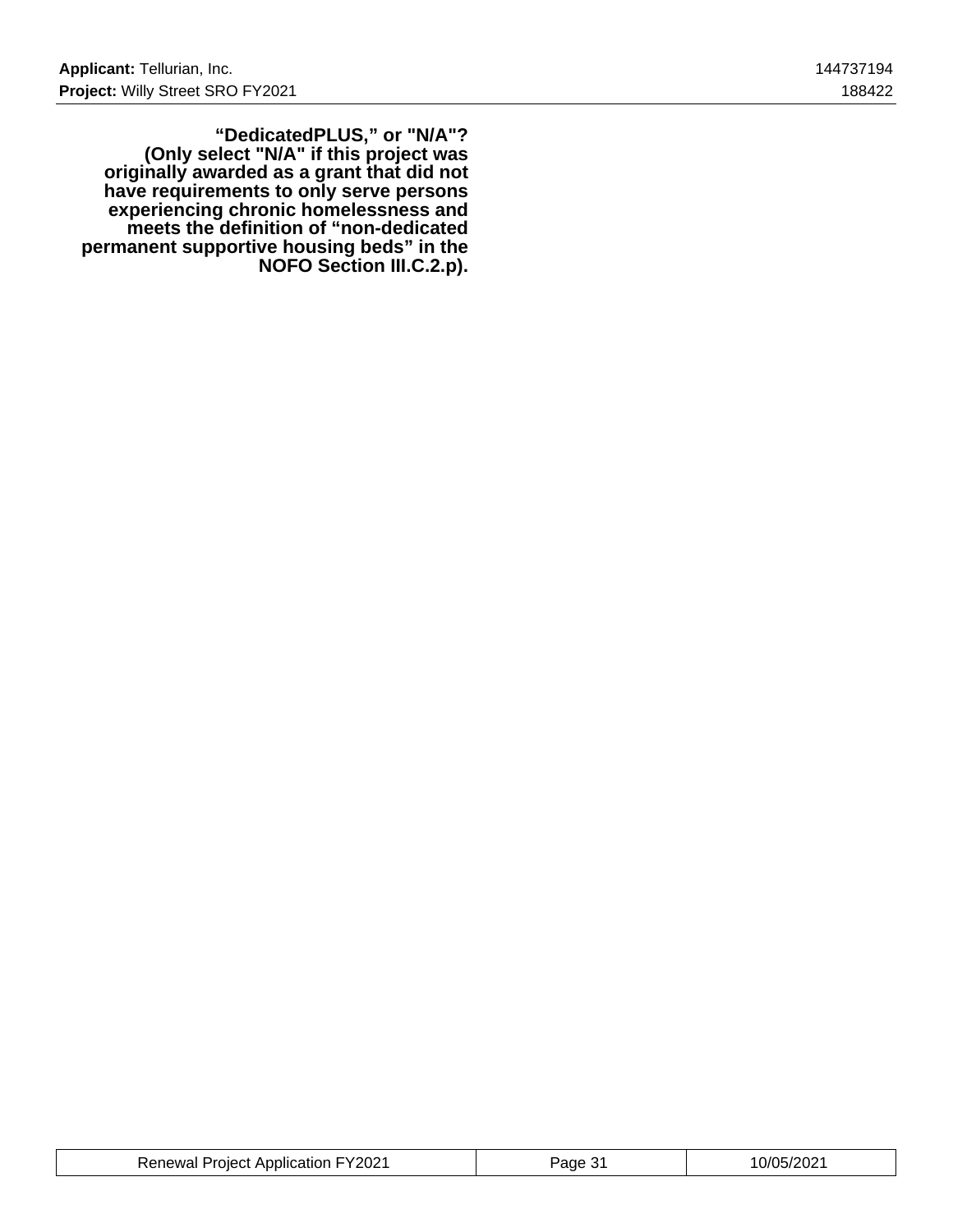## **4A. Supportive Services for Program Participants**

**This screen is currently read only and only includes data from the previous grant. To make changes to this information, navigate to the Submission without Changes screen, select "Make Changes" in response to Question 2, and then check the box next each screen that requires a change to match the current grant agreement, as amended, or to account for a reallocation of funds.**

#### **1. For all supportive services available to program participants, indicate who will provide them and how often they will be provided. Click 'Save' to update.**

| <b>Supportive Services</b>                    | Provider    | Frequency |
|-----------------------------------------------|-------------|-----------|
| <b>Assessment of Service Needs</b>            | Applicant   | Annually  |
| <b>Assistance with Moving Costs</b>           |             |           |
| <b>Case Management</b>                        | Applicant   | Weekly    |
| <b>Child Care</b>                             |             |           |
| <b>Education Services</b>                     | Non-Partner | As needed |
| <b>Employment Assistance and Job Training</b> | Non-Partner | As needed |
| Food                                          | Applicant   | As needed |
| <b>Housing Search and Counseling Services</b> | Applicant   | As needed |
| <b>Legal Services</b>                         | Non-Partner | As needed |
| <b>Life Skills Training</b>                   | Applicant   | As needed |
| <b>Mental Health Services</b>                 | Non-Partner | As needed |
| <b>Outpatient Health Services</b>             | Non-Partner | As needed |
| <b>Outreach Services</b>                      | Applicant   | As needed |
| <b>Substance Abuse Treatment Services</b>     | Non-Partner | As needed |
| Transportation                                | Applicant   | As needed |
| <b>Utility Deposits</b>                       |             |           |

**Identify whether the project includes the following activities:**

**2. Transportation assistance to program** Yes **participants to attend mainstream benefit appointments, employee training, or jobs?**

**3. Annual follow-up with program participants** Yes **to ensure mainstream benefits are received and renewed?**

### **4. Do program participants have access to** Yes **SSI/SSDI technical assistance provided by**

| <b>Renewal Project Application FY2021</b> | <sup>2</sup> age 32 | 10/05/2021 |
|-------------------------------------------|---------------------|------------|
|-------------------------------------------|---------------------|------------|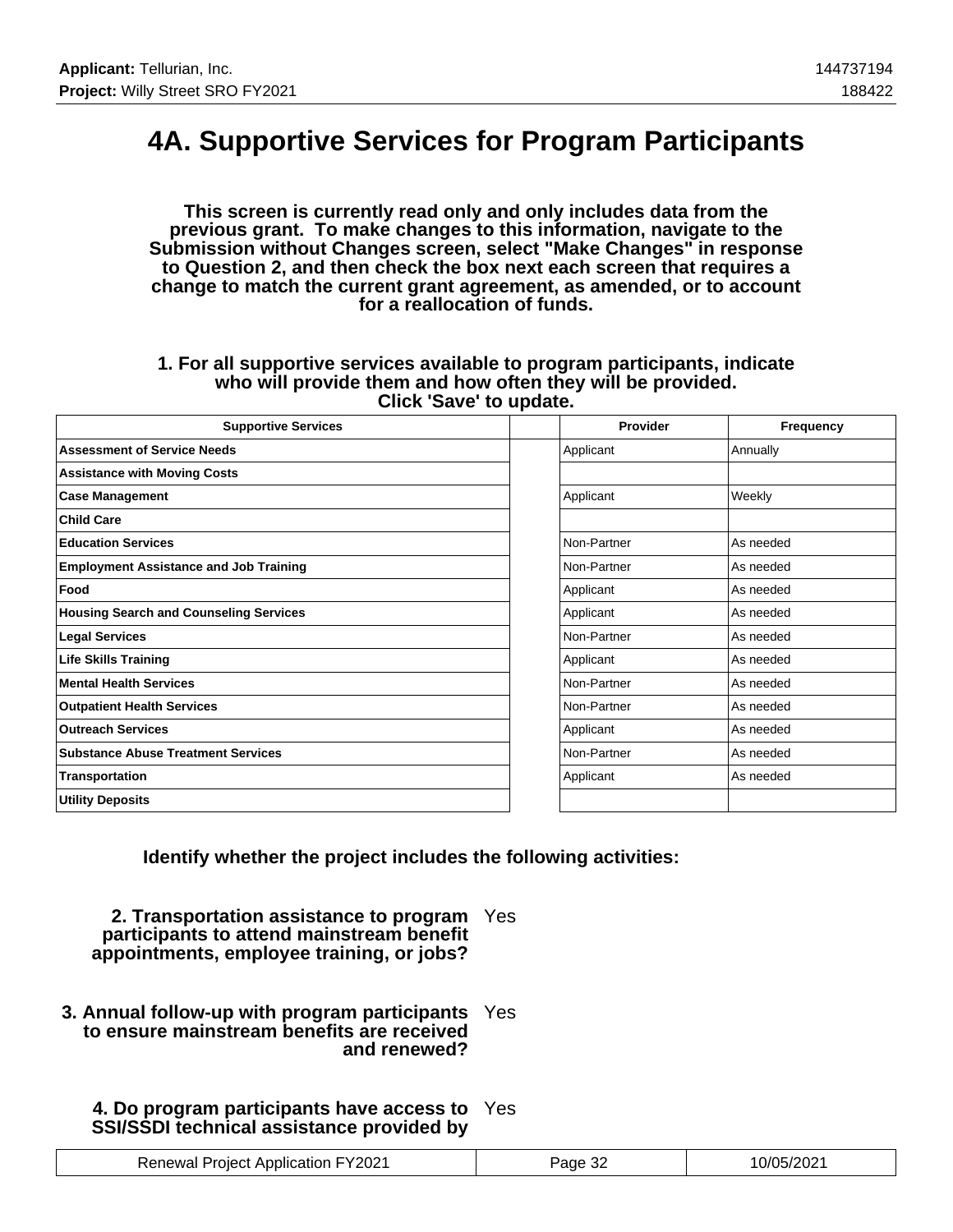### **this project, subrecipient, or partner agency?**

**4a. Has the staff person providing the technical assistance completed SOAR training in the past 24 months?** Yes

| <b>Renewal Project Application FY2021</b> | Page 33 | 10/05/2021 |
|-------------------------------------------|---------|------------|
|-------------------------------------------|---------|------------|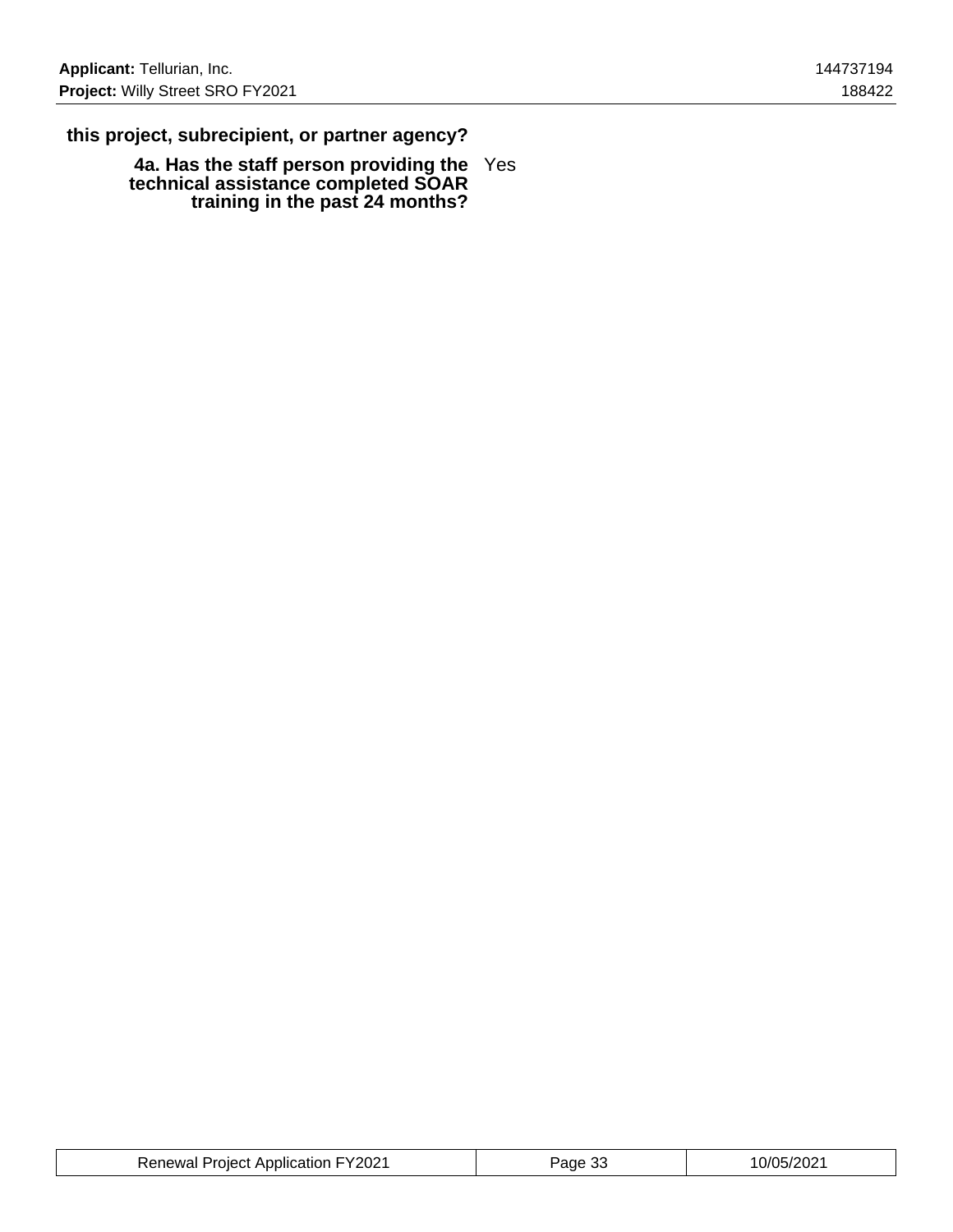# **4B. Housing Type and Location**

**This screen is currently read only and only includes data from the previous grant. To make changes to this information, navigate to the Submission without Changes screen, select "Make Changes" in response to Question 2, and then check the box next each screen that requires a change to match the current grant agreement, as amended, or to account for a reallocation of funds.**

**The following list summarizes each housing site in the project. To add a housing site to the list, select the icon. To view or update a housing site already listed, select the icon.**

#### **Total Units:** 15

**Total Beds:** 15

**Total Dedicated CH Beds:** 15

| <b>Housing Type</b>         | <b>Housing Type (JOINT)</b> | <b>Units</b> | <b>Beds</b> |
|-----------------------------|-----------------------------|--------------|-------------|
| Single Room Occupancy (SRO) | ---                         |              | 15          |

| <b>Renewal Project Application FY2021</b> | Page 34 | 10/05/2021 |
|-------------------------------------------|---------|------------|
|-------------------------------------------|---------|------------|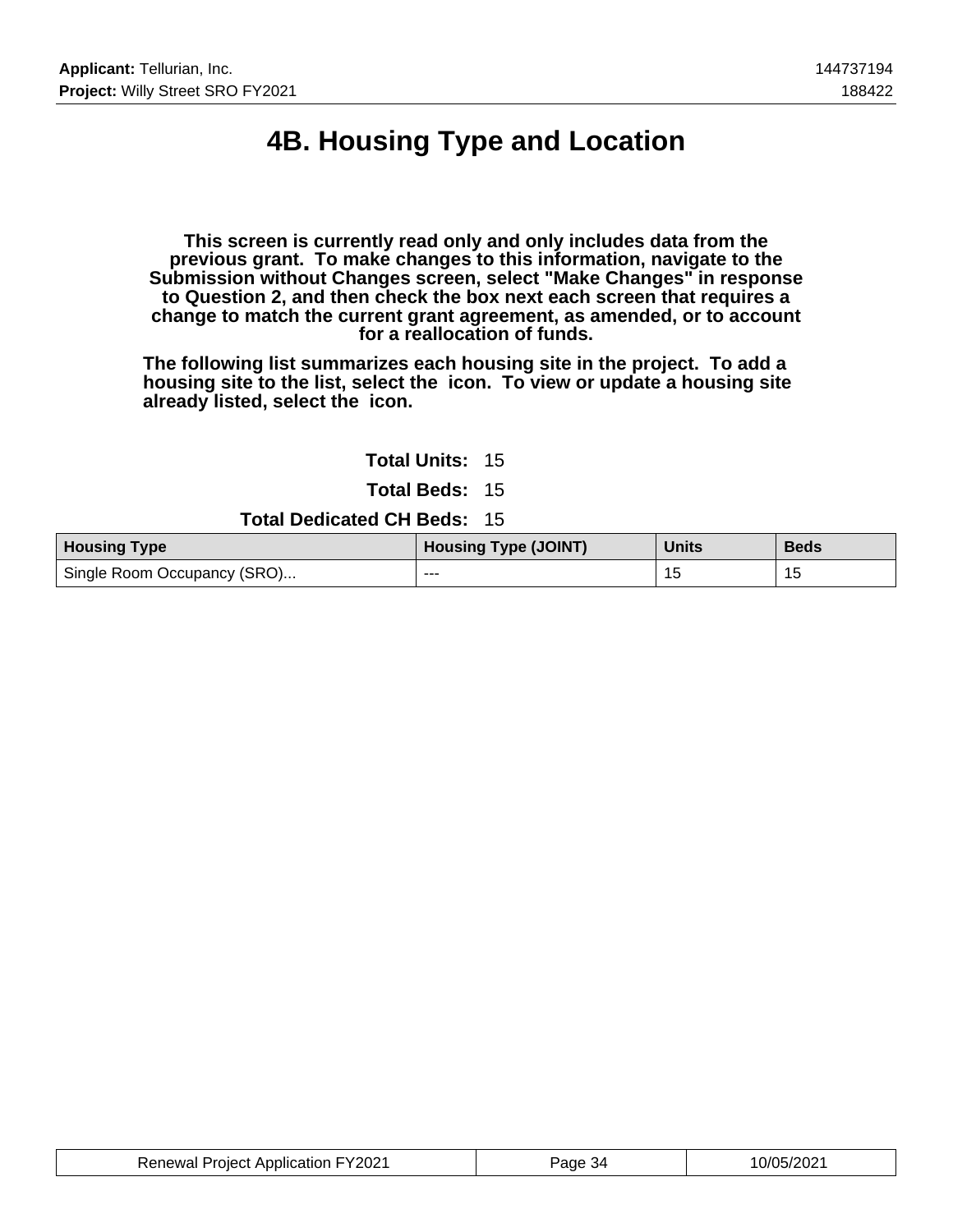### **4B. Housing Type and Location Detail**

**1. Housing Type:** Single Room Occupancy (SRO) units

#### **2. Indicate the maximum number of units and beds available for program participants at the selected housing site.**

**a. Units:** 15

**b. Beds:** 15

#### **3. How many beds of the total beds in "2b.** 15 **Beds" are dedicated to the chronically homeless?**

#### **This includes both the "dedicated" and "prioritized" beds from previous competitions.**

#### **4. Address:**

Project applicants must enter an address for all proposed and existing properties. If the location is not yet known, enter the expected location of the housing units. For Scattered-site and Singlefamily home housing, or for projects that have units at multiple locations, project applicants should enter the address where the majority of beds will be located or where the majority of beds are located as of the application submission. Where the project uses tenant-based rental assistance in the RRH portion, or if the address for scattered-site or single-family homes housing cannot be identified at the time of application, enter the address for the project's administration office. Projects serving victims of domestic violence, including human trafficking, must use a PO Box or other anonymous address to ensure the safety of participants.

|                 | <b>Street 1: 1051-1053 Williamson St.</b> |
|-----------------|-------------------------------------------|
| Street 2:       |                                           |
|                 | City: Madison                             |
|                 | <b>State: Wisconsin</b>                   |
| ZIP Code: 53703 |                                           |
|                 |                                           |

#### **5. Select the geographic area(s) associated with the address: (for multiple selections hold CTRL Key)**

553944 Madison

| <b>Renewal Project Application FY2021</b> | Page 35 | 10/05/2021 |
|-------------------------------------------|---------|------------|
|-------------------------------------------|---------|------------|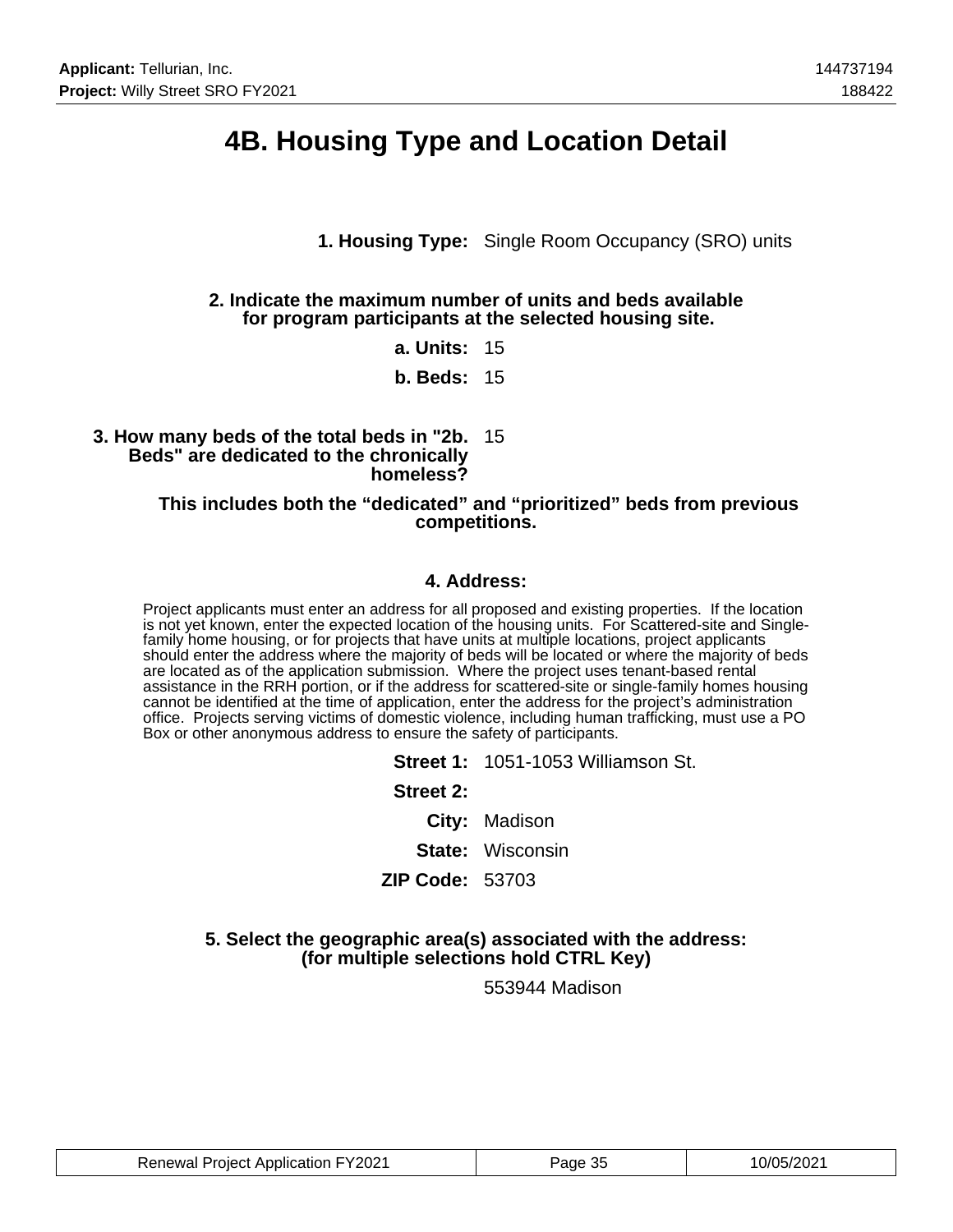# **5A. Program Participants - Households**

**This screen is currently read only and only includes data from the previous grant. To make changes to this information, navigate to the Submission without Changes screen, select "Make Changes" in response to Question 2, and then check the box next each screen that requires a change to match the current grant agreement, as amended, or to account for a reallocation of funds.**

| <b>Households</b>                   | Households with at<br><b>Least One Adult</b><br>and One Child               | <b>Adult Households</b><br>without Children                             | <b>Households with</b><br><b>Only Children</b>               | Total        |
|-------------------------------------|-----------------------------------------------------------------------------|-------------------------------------------------------------------------|--------------------------------------------------------------|--------------|
| <b>Total Number of Households</b>   |                                                                             | 15                                                                      |                                                              | 15           |
|                                     |                                                                             |                                                                         |                                                              |              |
| <b>Characteristics</b>              | Persons in<br>Households with at<br><b>Least One Adult</b><br>and One Child | <b>Adult Persons in</b><br><b>Households without</b><br><b>Children</b> | Persons in<br><b>Households with</b><br><b>Only Children</b> | <b>Total</b> |
| Persons over age 24                 | $\Omega$                                                                    | 15                                                                      |                                                              | 15           |
| Persons ages 18-24                  | $\Omega$                                                                    | $\Omega$                                                                |                                                              | $\Omega$     |
| Accompanied Children under age 18   | $\mathbf 0$                                                                 |                                                                         | 0                                                            | $\Omega$     |
| Unaccompanied Children under age 18 |                                                                             |                                                                         | 0                                                            | 0            |
| <b>Total Persons</b>                | $\Omega$                                                                    | 15                                                                      | $\mathbf 0$                                                  | 15           |

**Click Save to automatically calculate totals**

| <b>Renewal Project Application FY2021</b> | Page 36 | 10/05/2021 |
|-------------------------------------------|---------|------------|
|-------------------------------------------|---------|------------|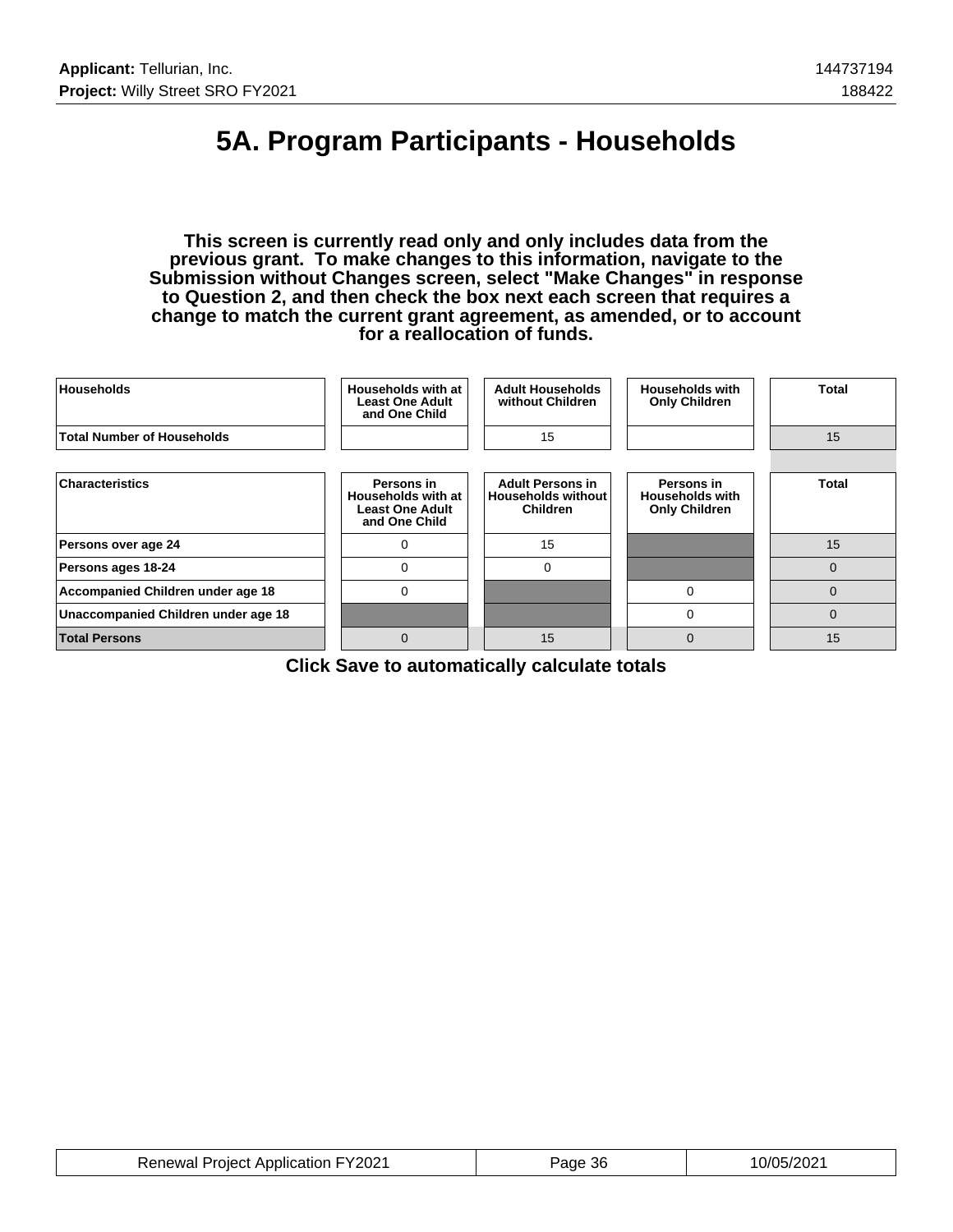## **5B. Program Participants - Subpopulations**

**This screen is currently read only and only includes data from the previous grant. To make changes to this information, navigate to the Submission without Changes screen, select "Make Changes" in response to Question 2, and then check the box next each screen that requires a change to match the current grant agreement, as amended, or to account for a reallocation of funds.**

#### **Persons in Households with at Least One Adult and One Child**

| <b>Characteristics</b> | <b>CH</b><br>(Not<br>Veterans   Veterans | <b>CH</b> | Veterans   Chronic<br>(Not CH) Substan | <b>ce</b><br><b>Abuse</b> | <b>HIV/AID</b><br>s | <b>Severely</b><br><b>Mentally</b><br>Ш | <b>DV</b> | <b>Physical</b><br><b>Disability</b> | Developmenta<br><b>Disability</b> | <b>Persons Not</b><br>Represented<br>by a<br>Listed<br>Subpopulatio |
|------------------------|------------------------------------------|-----------|----------------------------------------|---------------------------|---------------------|-----------------------------------------|-----------|--------------------------------------|-----------------------------------|---------------------------------------------------------------------|
| Persons over age 24    |                                          |           |                                        |                           |                     |                                         |           |                                      |                                   |                                                                     |
| Persons ages 18-24     |                                          |           |                                        |                           |                     |                                         |           |                                      |                                   |                                                                     |
| Children under age 18  |                                          |           |                                        |                           |                     |                                         |           |                                      |                                   |                                                                     |
| <b>Total Persons</b>   | 0                                        | $\Omega$  | 0                                      | $\Omega$                  | $\Omega$            |                                         |           |                                      |                                   | 0                                                                   |

### **Persons in Households without Children**

| <b>Characteristics</b> | <b>CH</b><br>(Not<br><b>Veterans</b> | <b>CH</b><br>l Veterans l | <b>Veterans</b><br>(Not CH) Chronic | <b>Substan</b><br>ce<br><b>Abuse</b> | <b>HIV/AID</b> | <b>Severely</b><br><b>Mentally</b><br>Ш | <b>DV</b> | <b>Physical</b><br><b>Disability</b> | Developmenta<br><b>Disability</b> | <b>Persons Not</b><br>Represented<br>by a<br>Listed<br>Subpopulatio |
|------------------------|--------------------------------------|---------------------------|-------------------------------------|--------------------------------------|----------------|-----------------------------------------|-----------|--------------------------------------|-----------------------------------|---------------------------------------------------------------------|
| Persons over age 24    | 12                                   | ົ                         |                                     | 9                                    |                | 15                                      |           |                                      |                                   |                                                                     |
| Persons ages 18-24     |                                      |                           |                                     |                                      |                |                                         |           |                                      |                                   |                                                                     |
| <b>Total Persons</b>   | 12                                   | $\sim$                    |                                     | 9                                    | $\Omega$       | 15                                      |           | 5                                    |                                   |                                                                     |

**Click Save to automatically calculate totals**

| <b>Characteristics</b>                        | <b>CH</b><br>(Not<br><b>Veterans</b> | <b>CH</b><br>l Veterans l | Veterans<br>(Not CH) Chronic | <b>Substan</b><br>ce<br><b>Abuse</b> | <b>HIV/AID</b><br>S | <b>Severely</b><br><b>Mentally</b><br>Ш | <b>DV</b> | <b>Physical</b><br><b>Disability</b> | Developmenta<br><b>Disability</b> | <b>Persons Not</b><br>Represented<br>by a<br>Listed<br>Subpopulatio |
|-----------------------------------------------|--------------------------------------|---------------------------|------------------------------|--------------------------------------|---------------------|-----------------------------------------|-----------|--------------------------------------|-----------------------------------|---------------------------------------------------------------------|
| Accompanied Children under<br>age 18          |                                      |                           |                              |                                      |                     |                                         |           |                                      |                                   |                                                                     |
| <b>Unaccompanied Children</b><br>under age 18 |                                      |                           |                              |                                      |                     |                                         |           |                                      |                                   |                                                                     |
| <b>Total Persons</b>                          |                                      |                           |                              | $\Omega$                             | $\Omega$            |                                         |           |                                      |                                   |                                                                     |

### **Persons in Households with Only Children**

Renewal Project Application FY2021 Page 37 10/05/2021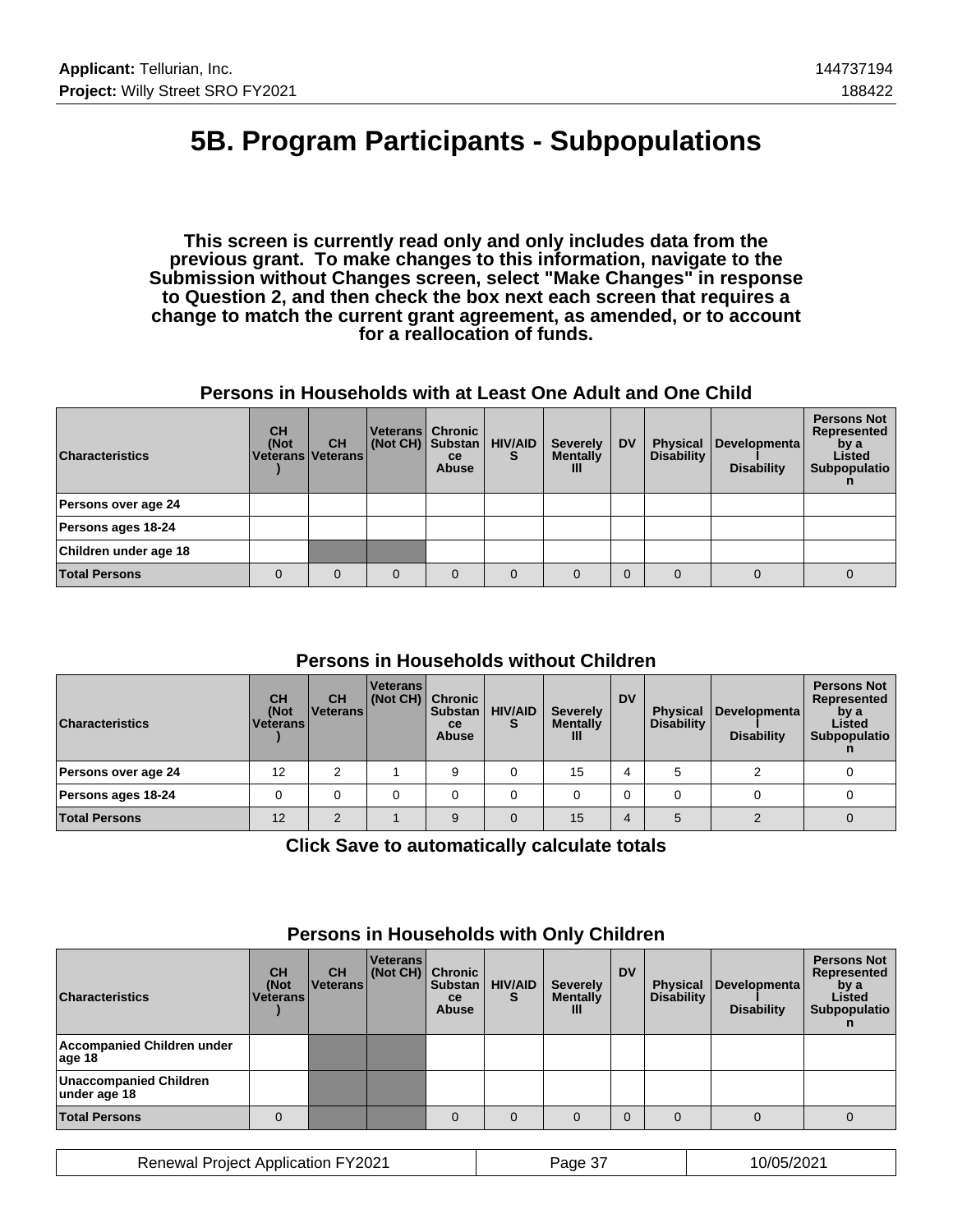# **6A. Funding Request**

- **1. Do any of the properties in this project have an active restrictive covenant?** No
- **2. Was the original project awarded as either** No **a Samaritan Bonus or Permanent Housing Bonus project?**
- **3. Does this project propose to allocate funds** No **according to an indirect cost rate?**
	- **4. Renewal Grant Term: This field is pre-**1 Year **populated with a one-year grant term and cannot be edited:**
		- **5. Select the costs for which funding is requested:**

| <b>Leased Units</b><br><b>Leased Structures</b> |   |
|-------------------------------------------------|---|
|                                                 |   |
|                                                 |   |
| <b>Rental Assistance</b>                        |   |
| <b>Supportive Services</b>                      | Χ |
| <b>Operating</b>                                | Χ |
| <b>HMIS</b>                                     |   |

| <b>Renewal Project Application FY2021</b> | Page 38 | 10/05/2021 |
|-------------------------------------------|---------|------------|
|-------------------------------------------|---------|------------|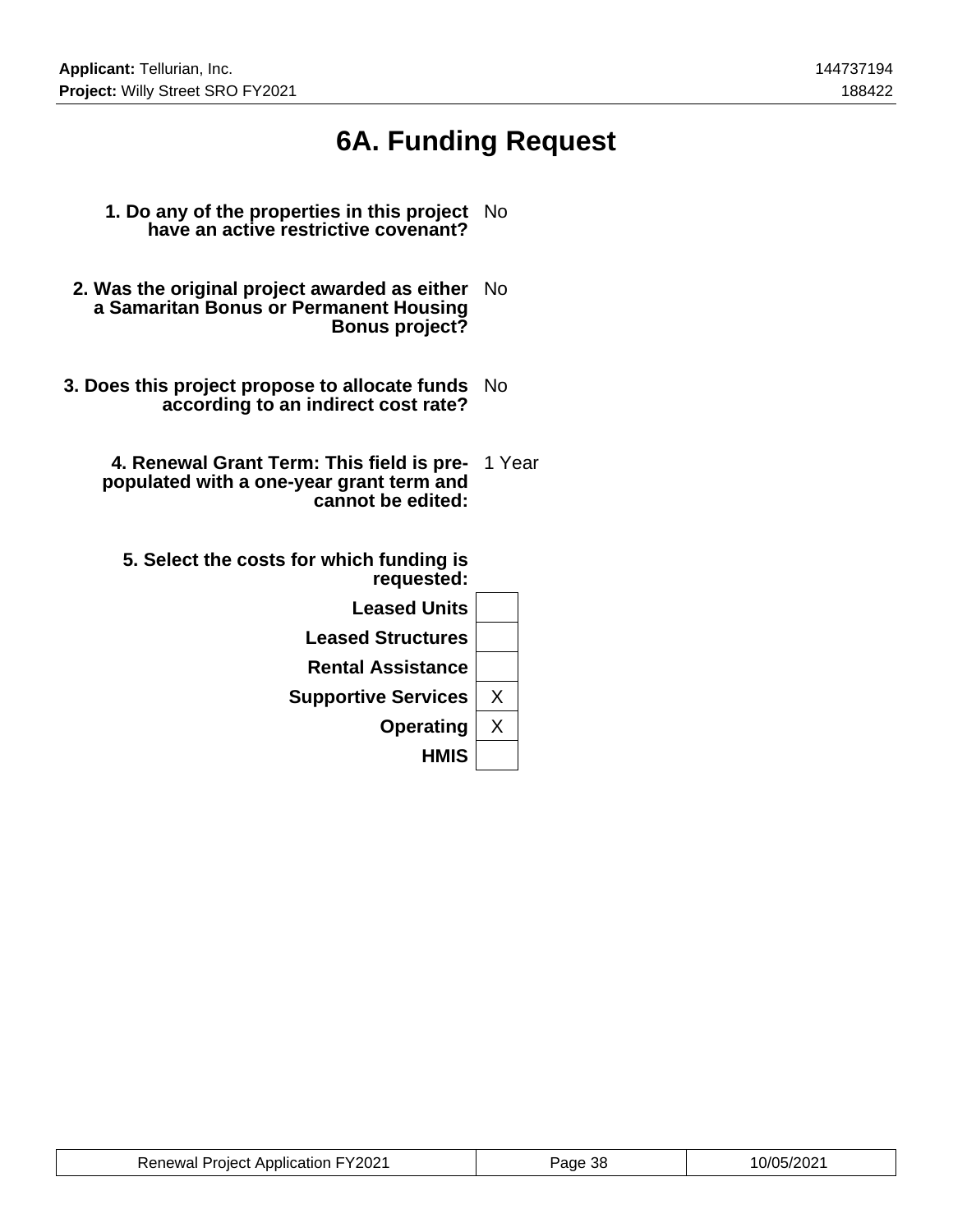# **6D. Sources of Match**

#### **The following list summarizes the funds that will be used as Match for this project. To add a Match source to the list, select the icon. To view or update a Match source already listed, select the icon.**

#### **Summary for Match**

| <b>Total Value of Cash Commitments:</b>    | \$48,000 |
|--------------------------------------------|----------|
| <b>Total Value of In-Kind Commitments:</b> | ا 30     |
| <b>Total Value of All Commitments:</b>     | \$48,000 |

#### **1. Will this project generate program income** Yes **described in 24 CFR 578.97 to use as Match for this project?**

#### **1a. Briefly describe the source of the program income:**

This project will receive Program Income in the form of Rental Fees. Rent is collected only if/when income is established and will not exceed 30% of the participant's income, after HUD allowed adjustments. The project expenses that exceed the grant funding are paid by Tellurian Administrative funding as cash match.

#### **1b. Estimate the amount of program income** \$30,000  **that will be used as Match for this project:**

| <b>Type</b> | <b>Source</b> | <b>Contributor</b> | <b>Value of Commitments</b> |
|-------------|---------------|--------------------|-----------------------------|
| Cash        | Private       | Program Income     | \$48,000                    |

| <b>Renewal Project Application FY2021</b> | -39<br>Page | 10/05/2021 |
|-------------------------------------------|-------------|------------|
|-------------------------------------------|-------------|------------|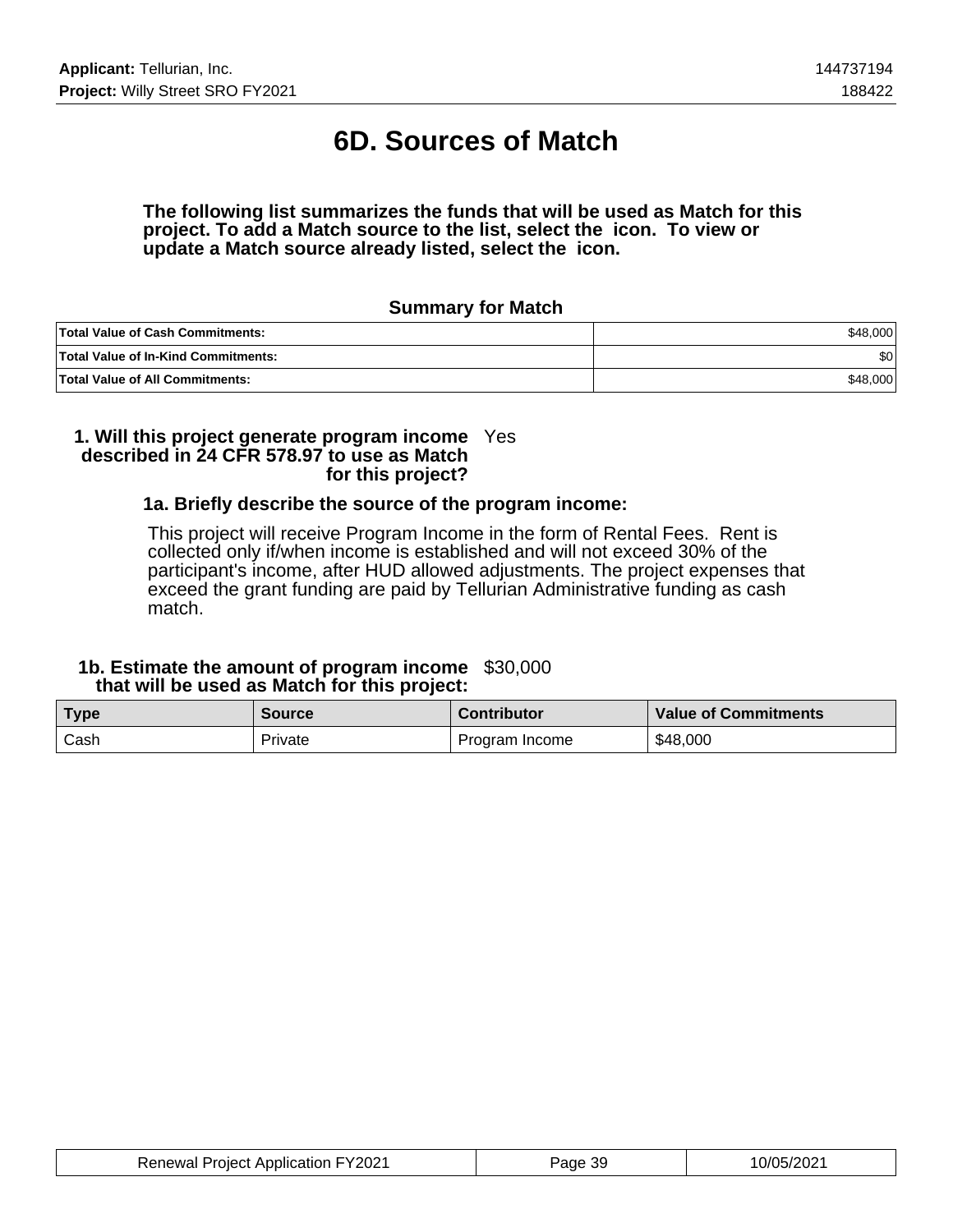## **Sources of Match Detail**

| 1. Type of Match Commitment: Cash                                                                                          |  |
|----------------------------------------------------------------------------------------------------------------------------|--|
| 2. Source: Private                                                                                                         |  |
| 3. Name of Source: Program Income<br>(Be as specific as possible and include the<br>office or grant program as applicable) |  |
| 4. Amount of Written Committment: \$48,000                                                                                 |  |

| <b>Renewal Project Application FY2021</b> | <sup>2</sup> age 40 | 10/05/2021 |
|-------------------------------------------|---------------------|------------|
|-------------------------------------------|---------------------|------------|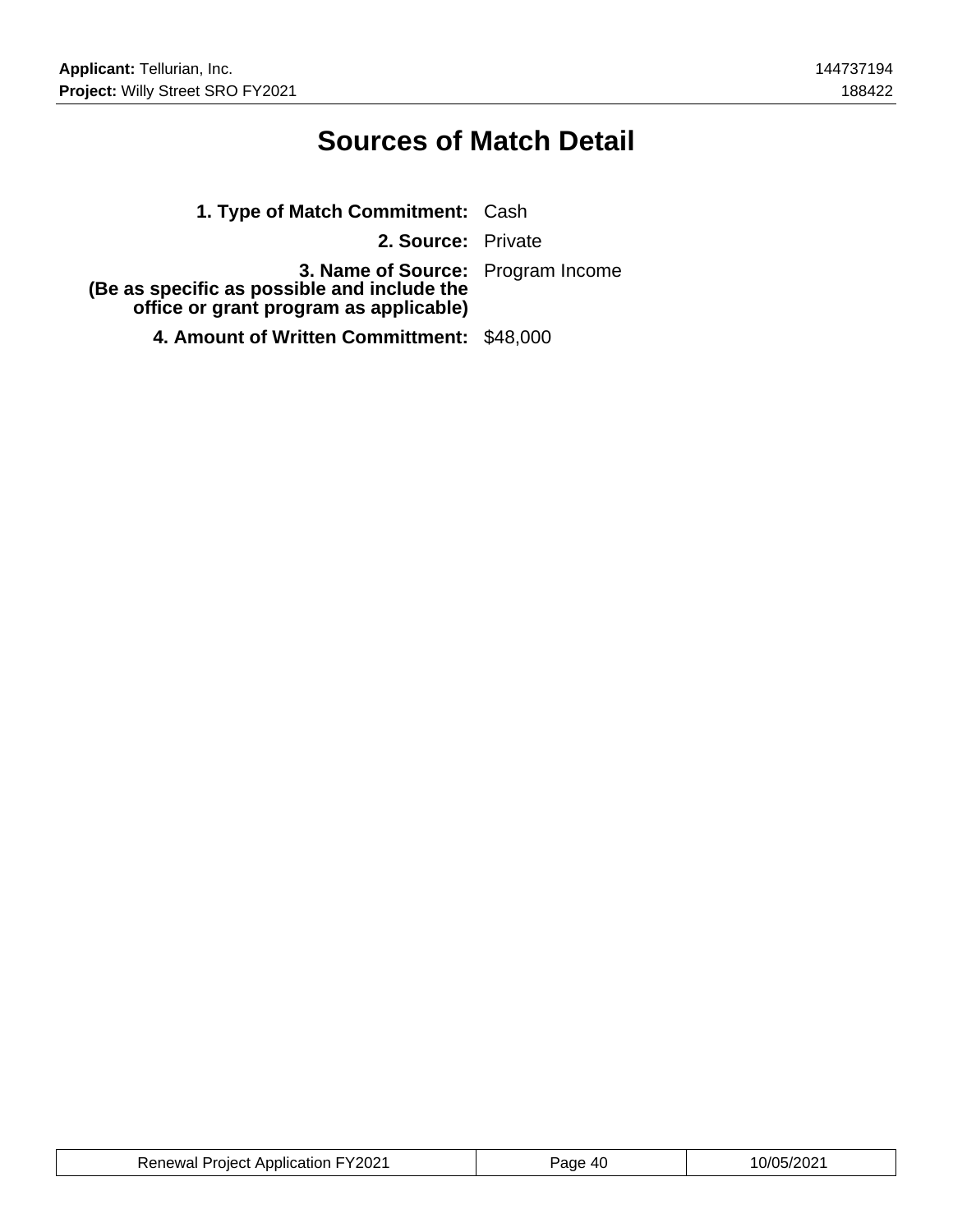# **6E. Summary Budget**

**The following information summarizes the funding request for the total term of the project. Budget amounts from the Leased Units, Rental Assistance, and Match screens have been automatically imported and cannot be edited. However, applicants must confirm and correct, if necessary, the total budget amounts for Leased Structures, Supportive Services, Operating, HMIS, and Admin. Budget amounts must reflect the most accurate project information according to the most recent project grant agreement or project grant agreement amendment, the CoC's final HUD-approved FY 2018 GIW or the project budget as reduced due to CoC reallocation. Please note that, new for FY 2018, there are no detailed budget screens for Leased Structures, Supportive Services, Operating, or HMIS costs. HUD expects the original details of past approved budgets for these costs to be the basis for future expenses. However, any reasonable and eligible costs within each CoC cost category can be expended and will be verified during a HUD monitoring.**

| <b>Eligible Costs</b>                       | <b>Total Assistance</b><br>Requested<br>for 1 year<br><b>Grant Term</b><br>(Applicant) |
|---------------------------------------------|----------------------------------------------------------------------------------------|
| 1a. Leased Units                            | \$0                                                                                    |
| 1b. Leased Structures                       | \$0                                                                                    |
| 2. Rental Assistance                        | \$0                                                                                    |
| 3. Supportive Services                      | \$27,793                                                                               |
| 4. Operating                                | \$47,741                                                                               |
| 5. HMIS                                     | \$0                                                                                    |
| 6. Sub-total Costs Requested                | \$75,534                                                                               |
| 7. Admin<br>(Up to 10%)                     | \$5,500                                                                                |
| 8. Total Assistance<br>plus Admin Requested | \$81,034                                                                               |
| 9. Cash Match                               | \$48,000                                                                               |
| 10. In-Kind Match                           | \$0                                                                                    |
| 11. Total Match                             | \$48,000                                                                               |
| 12. Total Budget                            | \$129,034                                                                              |

| <b>Renewal Project Application FY2021</b> | Page 41 | 10/05/2021 |
|-------------------------------------------|---------|------------|
|-------------------------------------------|---------|------------|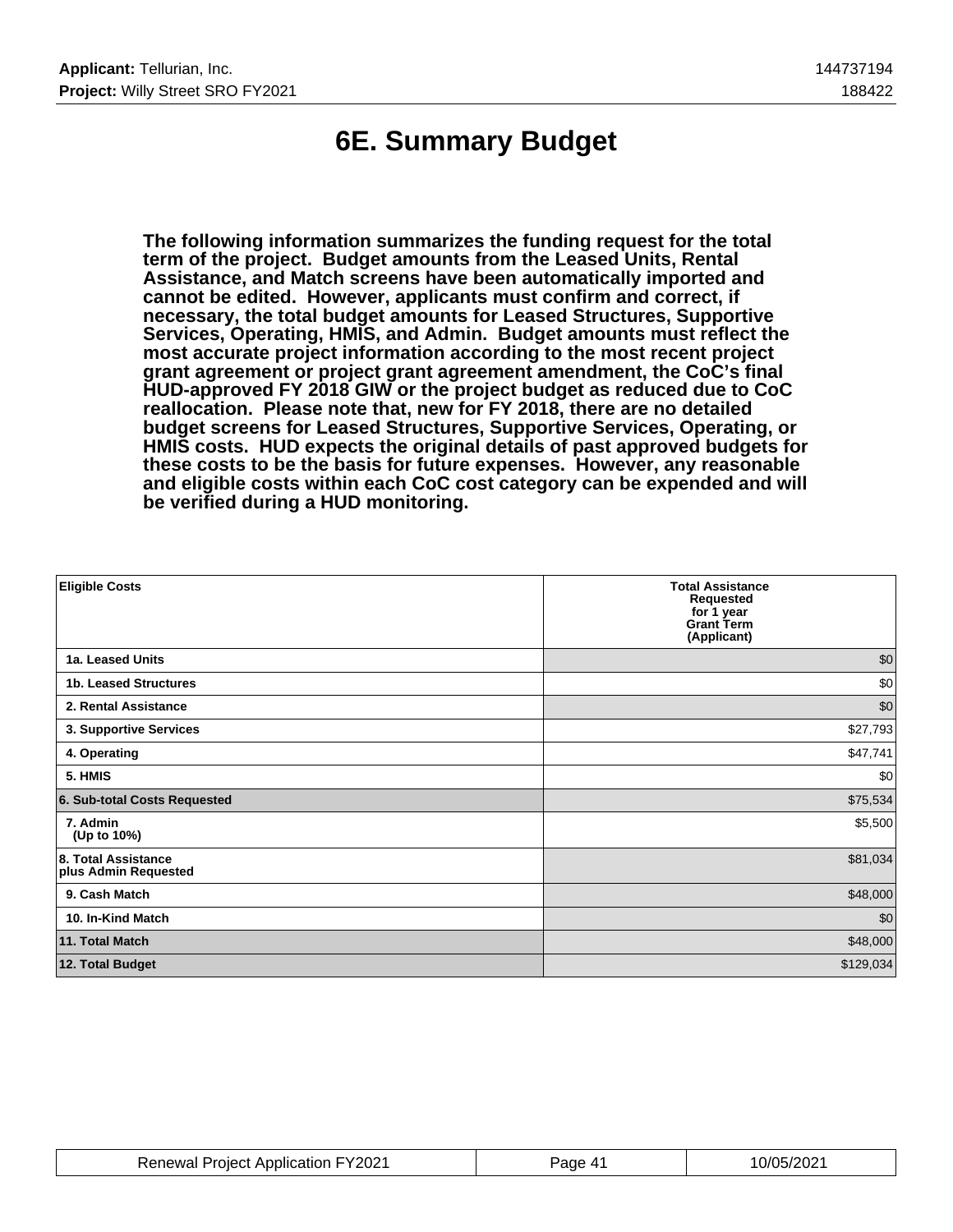# **7A. Attachment(s)**

| <b>Document Type</b>                       | <b>Required?</b> | <b>Document Description</b> | Date Attached |
|--------------------------------------------|------------------|-----------------------------|---------------|
| 1) Subrecipient Nonprofit<br>Documentation | <b>No</b>        |                             |               |
| 2) Other Attachment                        | No               | SRO 50070                   | 09/22/2017    |
| 3) Other Attachment                        | No               |                             |               |

| FY2021<br>Renewal<br><b>Project Application F</b> | 'ane<br>л. | 0/05/202 |
|---------------------------------------------------|------------|----------|
|---------------------------------------------------|------------|----------|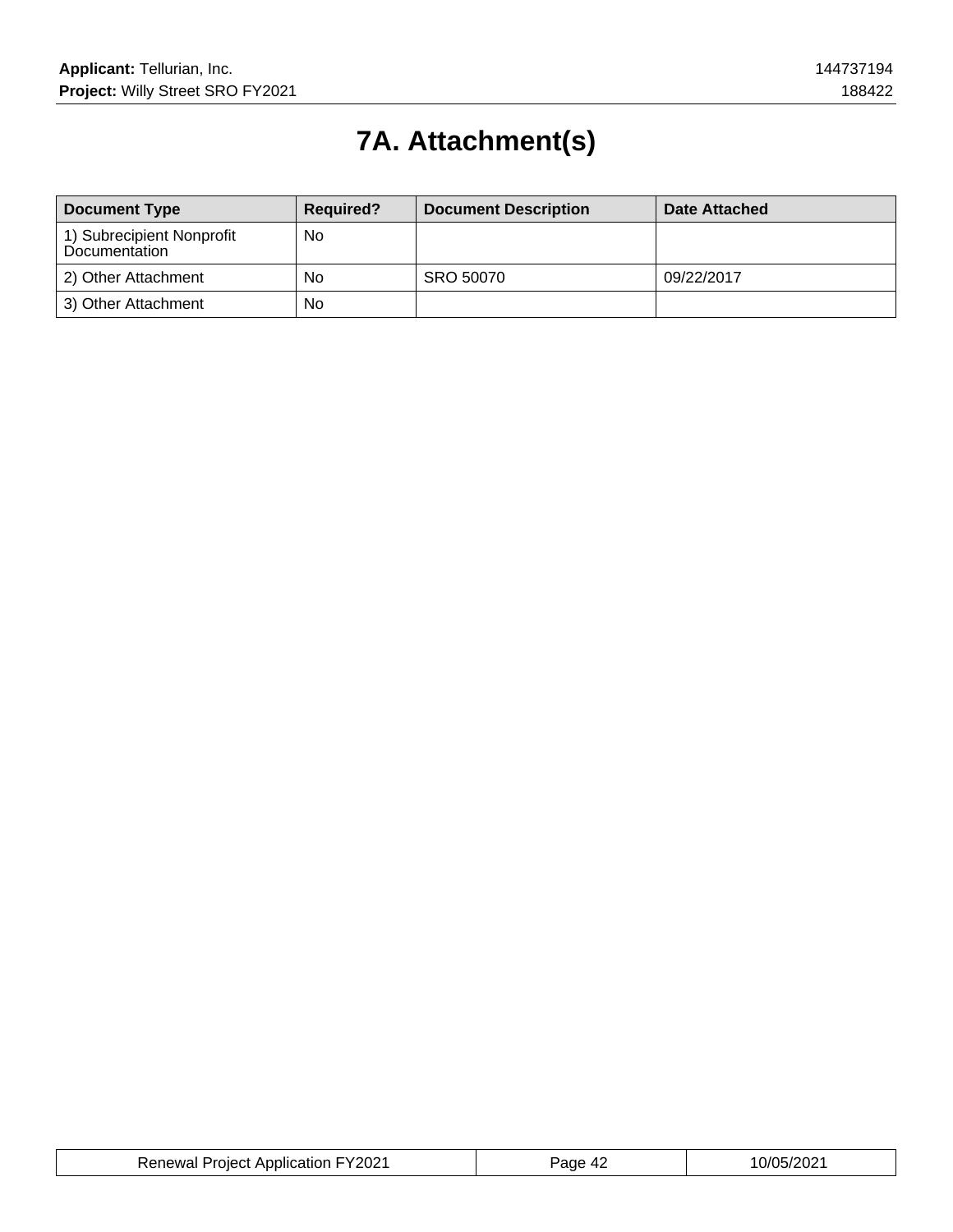# **Attachment Details**

**Document Description:**

### **Attachment Details**

**Document Description:** SRO 50070

# **Attachment Details**

**Document Description:**

| <b>Renewal Project Application FY2021</b> | $P$ age 4. | 10/05/2021 |
|-------------------------------------------|------------|------------|
|                                           |            |            |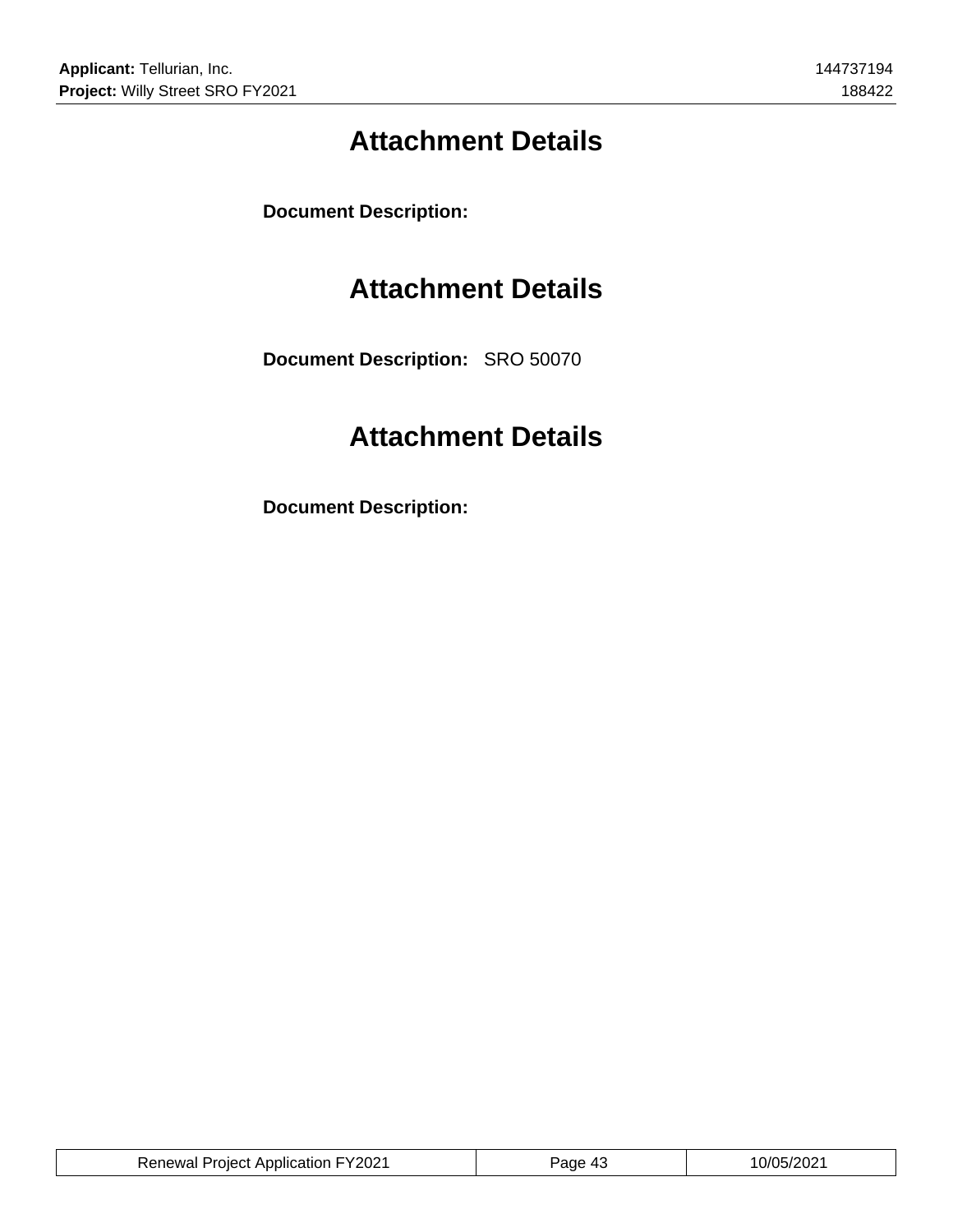# **7B. Certification**

### **A. For all projects: Fair Housing and Equal Opportunity**

It will comply with Title VI of the Civil Rights Act of 1964 (42 U.S.C. 2000(d)) and regulations pursuant thereto (Title 24 CFR part I), which state that no person in the United States shall, on the ground of race, color or national origin, be excluded from participation in, be denied the benefits of, or be otherwise subjected to discrimination under any program or activity for which the applicant receives Federal financial assistance, and will immediately take any measures necessary to effectuate this agreement. With reference to the real property and structure(s) thereon which are provided or improved with the aid of Federal financial assistance extended to the applicant, this assurance shall obligate the applicant, or in the case of any transfer, transferee, for the period during which the real property and structure(s) are used for a purpose for which the Federal financial assistance is extended or for another purpose involving the provision of similar services or benefits.

It will comply with the Fair Housing Act (42 U.S.C. 3601-19), as amended, and with implementing regulations at 24 CFR part 100, which prohibit discrimination in housing on the basis of race, color, religion, sex, disability, familial status or national origin.

It will comply with Executive Order 11063 on Equal Opportunity in Housing and with implementing regulations at 24 CFR Part 107 which prohibit discrimination because of race, color, creed, sex or national origin in housing and related facilities provided with Federal financial assistance.

It will comply with Executive Order 11246 and all regulations pursuant thereto (41 CFR Chapter 60-1), which state that no person shall be discriminated against on the basis of race, color, religion, sex or national origin in all phases of employment during the performance of Federal contracts and shall take affirmative action to ensure equal employment opportunity. The applicant will incorporate, or cause to be incorporated, into any contract for construction work as defined in Section 130.5 of HUD regulations the equal opportunity clause required by Section 130.15(b) of the HUD regulations.

It will comply with Section 3 of the Housing and Urban Development Act of 1968, as amended (12 U.S.C. 1701(u)), and regulations pursuant thereto (24 CFR Part 135), which require that to the greatest extent feasible opportunities for training and employment be given to lower-income residents of the project and contracts for work in connection with the project be awarded in substantial part to persons residing in the area of the project.

It will comply with Section 504 of the Rehabilitation Act of 1973 (29 U.S.C. 794), as amended, and with implementing regulations at 24 CFR Part 8, which prohibit discrimination based on disability in Federally-assisted and conducted programs and activities.

It will comply with the Age Discrimination Act of 1975 (42 U.S.C. 6101-07), as amended, and implementing regulations at 24 CFR Part 146, which prohibit discrimination because of age in projects and activities receiving Federal financial assistance.

| <b>Renewal Project Application FY2021</b> | Page 44 | 10/05/2021 |
|-------------------------------------------|---------|------------|
|-------------------------------------------|---------|------------|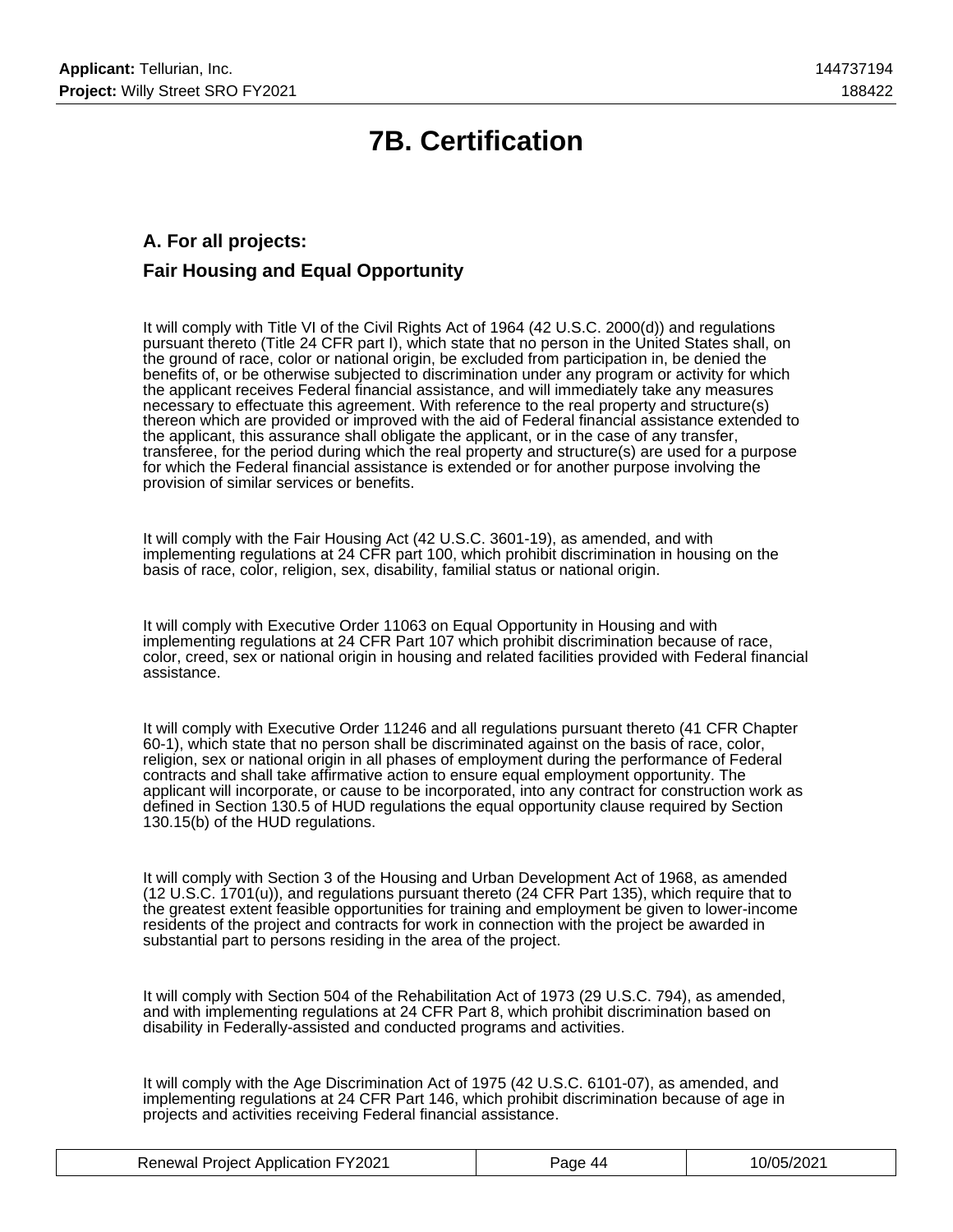It will comply with Executive Orders 11625, 12432, and 12138, which state that program participants shall take affirmative action to encourage participation by businesses owned and operated by members of minority groups and women.

If persons of any particular race, color, religion, sex, age, national origin, familial status, or disability who may qualify for assistance are unlikely to be reached, it will establish additional procedures to ensure that interested persons can obtain information concerning the assistance. It will comply with the reasonable modification and accommodation requirements and, as appropriate, the accessibility requirements of the Fair Housing Act and section 504 of the Rehabilitation Act of 1973, as amended.

#### **Additional for Rental Assistance Projects:**

If applicant has established a preference for targeted populations of disabled persons pursuant to 24 CFR 578.33(d) or 24 CFR 582.330(a), it will comply with this section's nondiscrimination requirements within the designated population.

### **B. For non-Rental Assistance Projects Only.**

#### **20-Year Operation Rule.**

Applicants receiving assistance for acquisition, rehabilitation or new construction: The project will be operated for no less than 20 years from the date of initial occupancy or the date of initial service provision for the purpose specified in the application.

#### **15-Year Operation Rule – 24 CFR part 578 only.**

Applicants receiving assistance for acquisition, rehabilitation or new construction: The project will be operated for no less than 15 years from the date of initial occupancy or the date of initial service provision for the purpose specified in the application.

#### **1-Year Operation Rule.**

For applicants receiving assistance for supportive services, leasing, or operating costs but not receiving assistance for acquisition, rehabilitation, or new construction: The project will be operated for the purpose specified in the application for any year for which such assistance is provided.

#### **C. Explanation.**

Where the applicant is unable to certify to any of the statements in this certification, such applicant shall provide an explanation.

#### **Name of Authorized Certifying Official** Kelly Crooks

**Date:** 10/05/2021

**Title:** Director of Housing Services

#### **Applicant Organization:** Tellurian, Inc.

| <b>Renewal Project Application FY2021</b> | Page 45 | 0/05/2021 |
|-------------------------------------------|---------|-----------|
|-------------------------------------------|---------|-----------|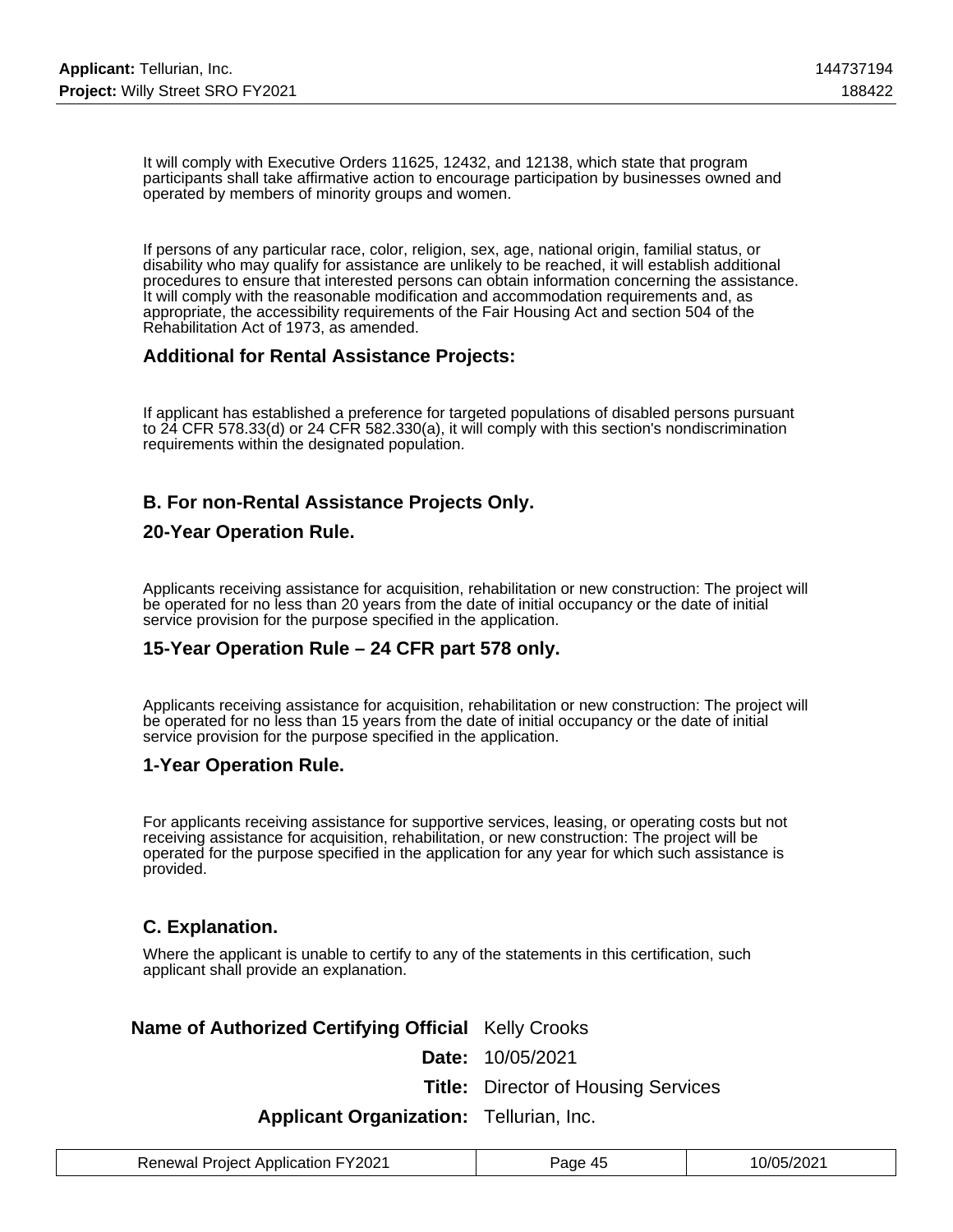### **PHA Number (For PHA Applicants Only):**

- **I certify that I have been duly authorized by the applicant to submit this Applicant Certification and to ensure compliance. I am aware that any false, ficticious, or fraudulent statements or claims may subject me to criminal, civil, or administrative penalties . (U.S. Code, Title 218, Section 1001).** X
- **Active SAM Status Requirement. I certify that our organization has an active System for Award Management (SAM) registration as required by 2 CFR 200.300(b) at the time of project application submission to HUD and will ensure this SAM registration will be renewed annually to meet this requirement.** X

| <b>Renewal Project Application FY2021</b> | Page 46 | 10/05/2021 |
|-------------------------------------------|---------|------------|
|-------------------------------------------|---------|------------|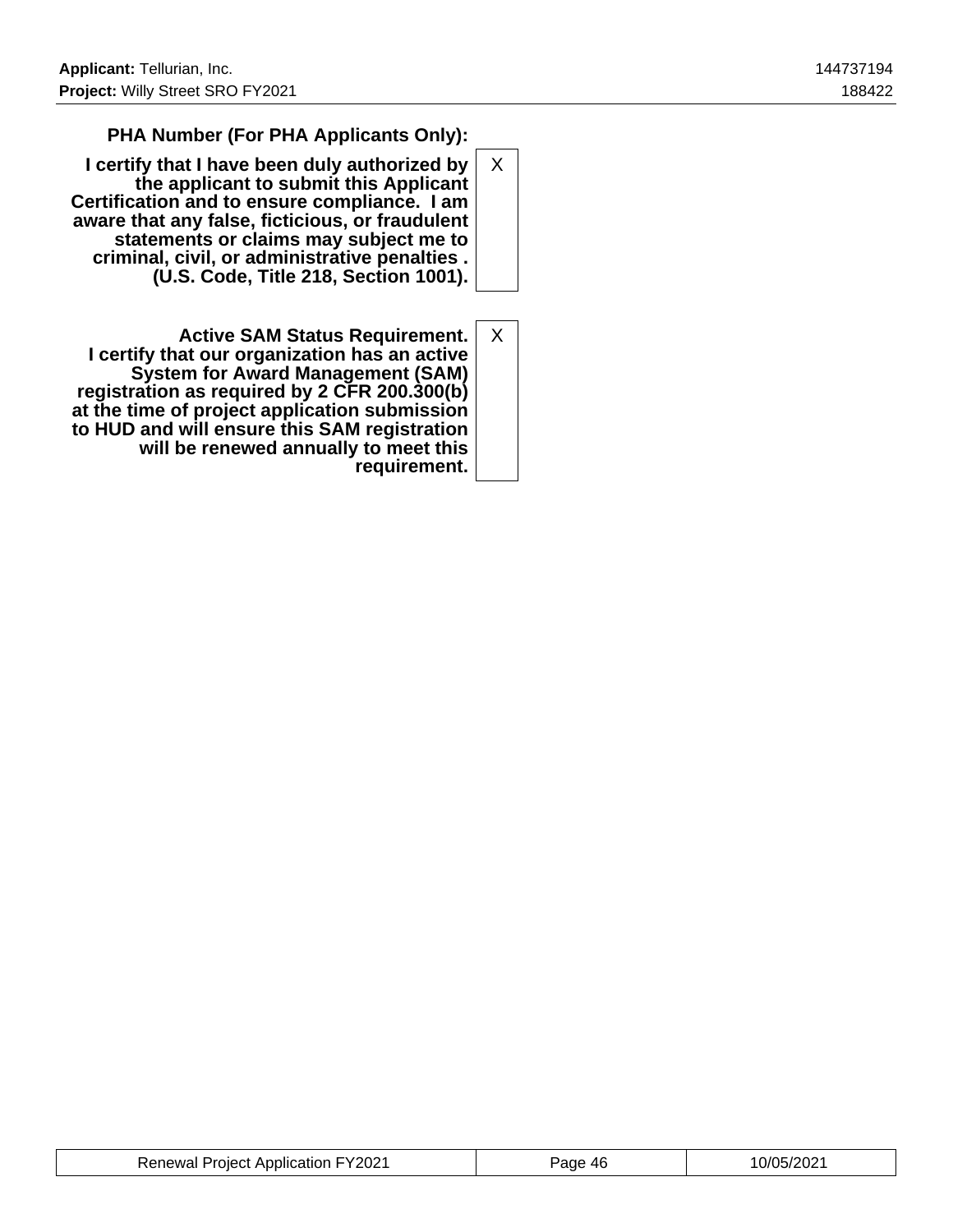# **8B Submission Summary**

| Page                                      | <b>Last Updated</b>   |  |
|-------------------------------------------|-----------------------|--|
| 1A. SF-424 Application Type               | 10/01/2021            |  |
| 1B. SF-424 Legal Applicant                | No Input Required     |  |
| <b>1C. SF-424 Application Details</b>     | No Input Required     |  |
| 1D. SF-424 Congressional District(s)      | 10/05/2021            |  |
| <b>Renewal Project Application FY2021</b> | 10/05/2021<br>Page 47 |  |